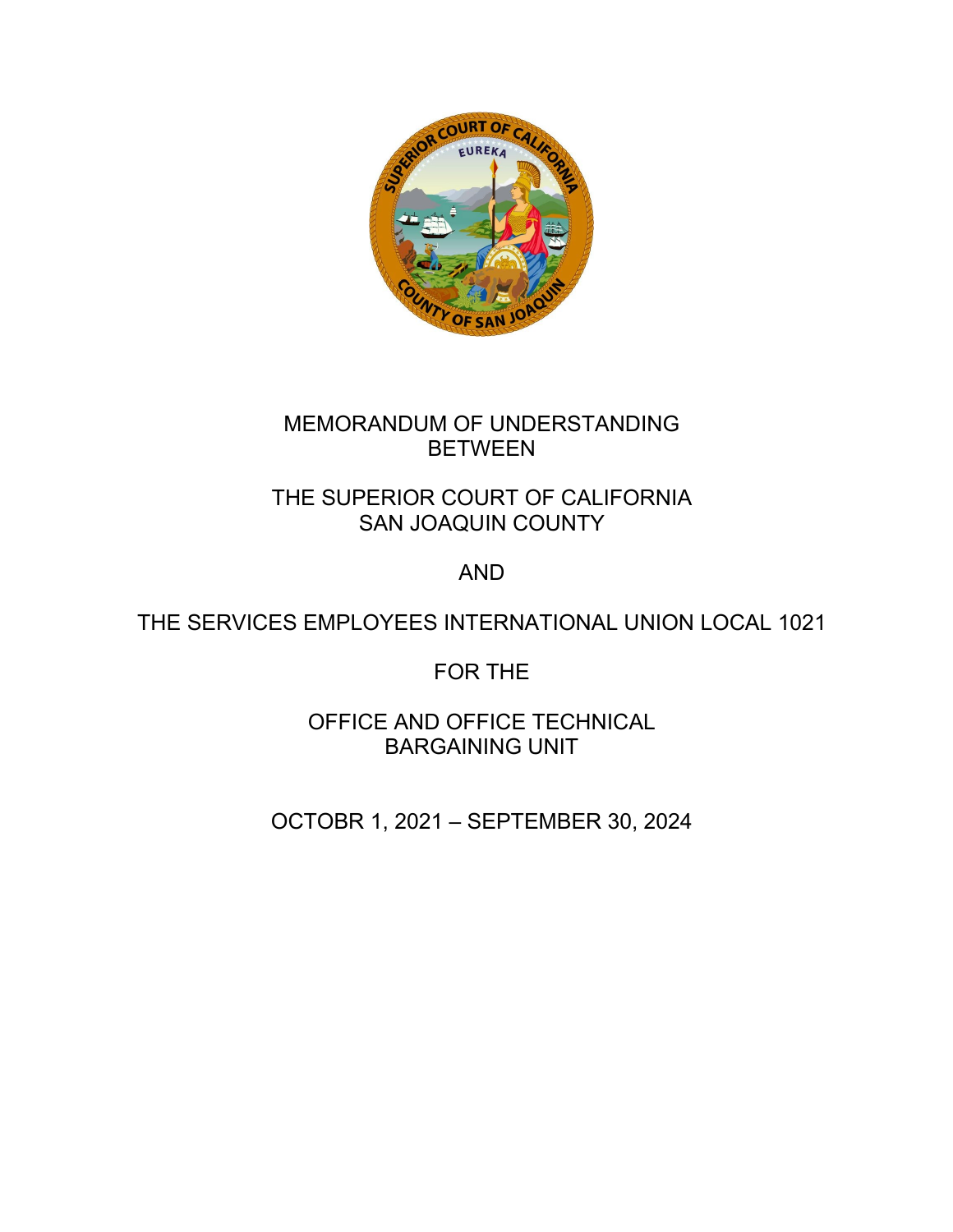# **Office and Office Technical Bargaining Unit**

# **Table of Contents**

# **Page Number**

| - EMPLOYER-EMPLOYEE RIGHTS AND RESPONSIBILITIES1<br><b>SECTION 1</b><br>1.1<br>1.1.1<br>1.2<br>1.3<br>1.4<br><b>SEIU Rights</b><br>1.5<br>A.<br><b>B.</b><br>$C$ .<br>D.<br>Union Participation in New Hire Orientation and New Hire<br>E.<br>F.<br>G.<br>H.<br>I.<br>J.<br>K.<br>L.<br>M.<br>N.<br>O.<br>P.<br>Q.<br>2.1<br>2.2<br>2.3<br>2.4<br>2.5 |  |  |  |
|-------------------------------------------------------------------------------------------------------------------------------------------------------------------------------------------------------------------------------------------------------------------------------------------------------------------------------------------------------|--|--|--|
|                                                                                                                                                                                                                                                                                                                                                       |  |  |  |
|                                                                                                                                                                                                                                                                                                                                                       |  |  |  |
|                                                                                                                                                                                                                                                                                                                                                       |  |  |  |
|                                                                                                                                                                                                                                                                                                                                                       |  |  |  |
|                                                                                                                                                                                                                                                                                                                                                       |  |  |  |
|                                                                                                                                                                                                                                                                                                                                                       |  |  |  |
|                                                                                                                                                                                                                                                                                                                                                       |  |  |  |
|                                                                                                                                                                                                                                                                                                                                                       |  |  |  |
|                                                                                                                                                                                                                                                                                                                                                       |  |  |  |
|                                                                                                                                                                                                                                                                                                                                                       |  |  |  |
|                                                                                                                                                                                                                                                                                                                                                       |  |  |  |
|                                                                                                                                                                                                                                                                                                                                                       |  |  |  |
|                                                                                                                                                                                                                                                                                                                                                       |  |  |  |
|                                                                                                                                                                                                                                                                                                                                                       |  |  |  |
|                                                                                                                                                                                                                                                                                                                                                       |  |  |  |
|                                                                                                                                                                                                                                                                                                                                                       |  |  |  |
|                                                                                                                                                                                                                                                                                                                                                       |  |  |  |
|                                                                                                                                                                                                                                                                                                                                                       |  |  |  |
|                                                                                                                                                                                                                                                                                                                                                       |  |  |  |
|                                                                                                                                                                                                                                                                                                                                                       |  |  |  |
|                                                                                                                                                                                                                                                                                                                                                       |  |  |  |
|                                                                                                                                                                                                                                                                                                                                                       |  |  |  |
|                                                                                                                                                                                                                                                                                                                                                       |  |  |  |
|                                                                                                                                                                                                                                                                                                                                                       |  |  |  |
|                                                                                                                                                                                                                                                                                                                                                       |  |  |  |
|                                                                                                                                                                                                                                                                                                                                                       |  |  |  |
|                                                                                                                                                                                                                                                                                                                                                       |  |  |  |
|                                                                                                                                                                                                                                                                                                                                                       |  |  |  |
|                                                                                                                                                                                                                                                                                                                                                       |  |  |  |
|                                                                                                                                                                                                                                                                                                                                                       |  |  |  |
|                                                                                                                                                                                                                                                                                                                                                       |  |  |  |
|                                                                                                                                                                                                                                                                                                                                                       |  |  |  |
|                                                                                                                                                                                                                                                                                                                                                       |  |  |  |
| 2.6                                                                                                                                                                                                                                                                                                                                                   |  |  |  |
| 2.7                                                                                                                                                                                                                                                                                                                                                   |  |  |  |
| 2.8                                                                                                                                                                                                                                                                                                                                                   |  |  |  |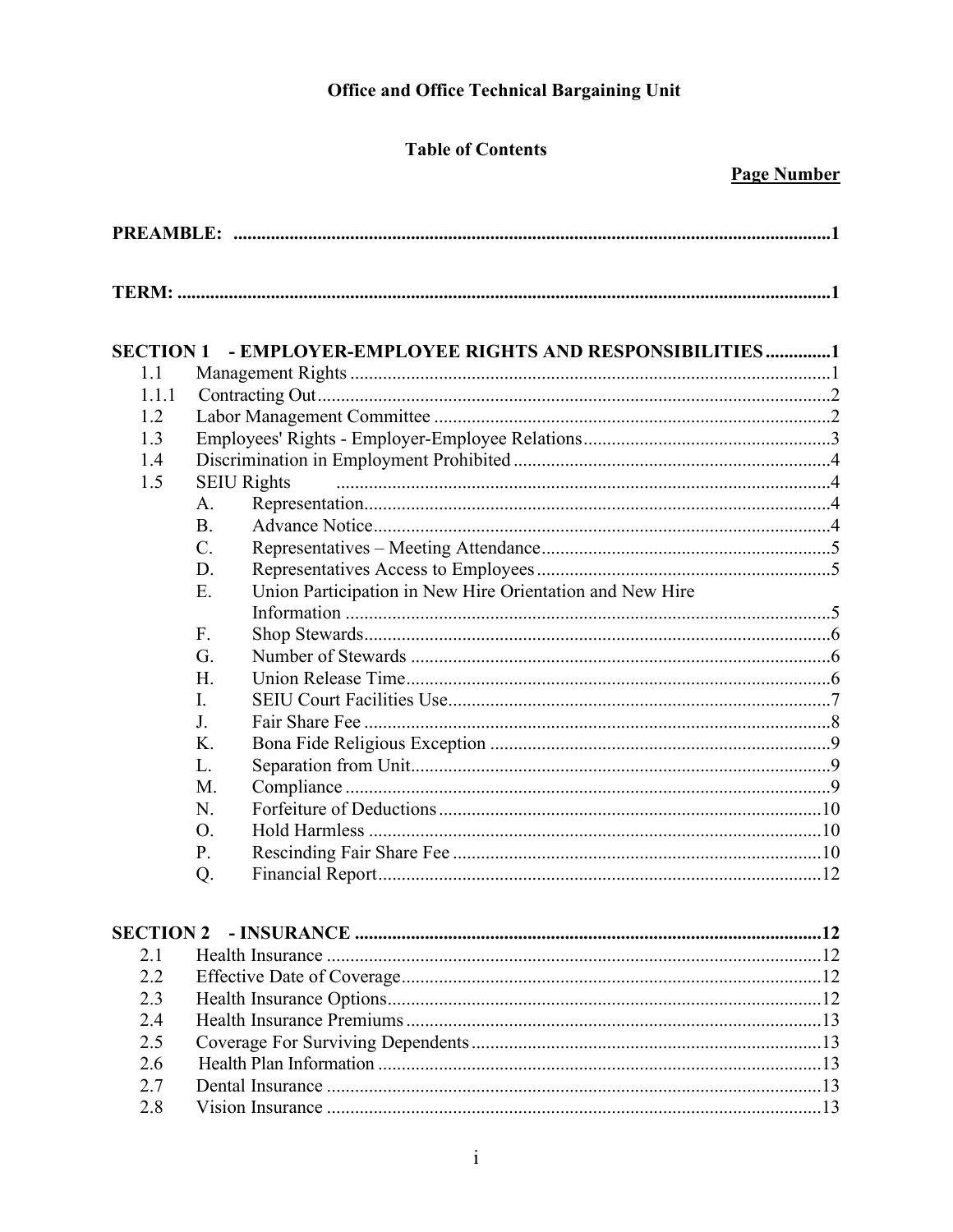| 2.9              |                                                                |  |
|------------------|----------------------------------------------------------------|--|
|                  | A.                                                             |  |
|                  | <b>B.</b>                                                      |  |
| 2.10             |                                                                |  |
| 2.11             |                                                                |  |
| 2.12             | Continuation of Insurance Benefits While On Leave of Absence14 |  |
|                  |                                                                |  |
|                  |                                                                |  |
| <b>SECTION 3</b> |                                                                |  |
| 3.1              |                                                                |  |
|                  | A.                                                             |  |
| 3.2              |                                                                |  |
| 3.3              |                                                                |  |
|                  | A.                                                             |  |
|                  | <b>B.</b>                                                      |  |
|                  | $\overline{C}$ .                                               |  |
|                  | D.                                                             |  |
|                  | E.                                                             |  |
|                  | F.                                                             |  |
|                  | G.                                                             |  |
|                  | H.                                                             |  |
| 3.4              |                                                                |  |
|                  | A.                                                             |  |
|                  | <b>B.</b>                                                      |  |
|                  | $C$ .                                                          |  |
|                  | D.                                                             |  |
|                  | E.                                                             |  |
|                  | F.                                                             |  |
| 3.5              |                                                                |  |
| 3.6              |                                                                |  |
| 3.7              |                                                                |  |
| 3.8              |                                                                |  |
| 3.9              |                                                                |  |
| 3.10             |                                                                |  |
| 3.11             |                                                                |  |
| 3.12             |                                                                |  |
| 3.13             |                                                                |  |
| 3.14             |                                                                |  |
|                  | A.                                                             |  |
|                  | <b>B.</b>                                                      |  |
|                  | $\mathcal{C}$ .                                                |  |
| 3.15             |                                                                |  |
|                  | A.                                                             |  |
|                  | <b>B.</b>                                                      |  |
|                  | $\mathcal{C}$ .                                                |  |
| 3.16             |                                                                |  |
| 3.17             |                                                                |  |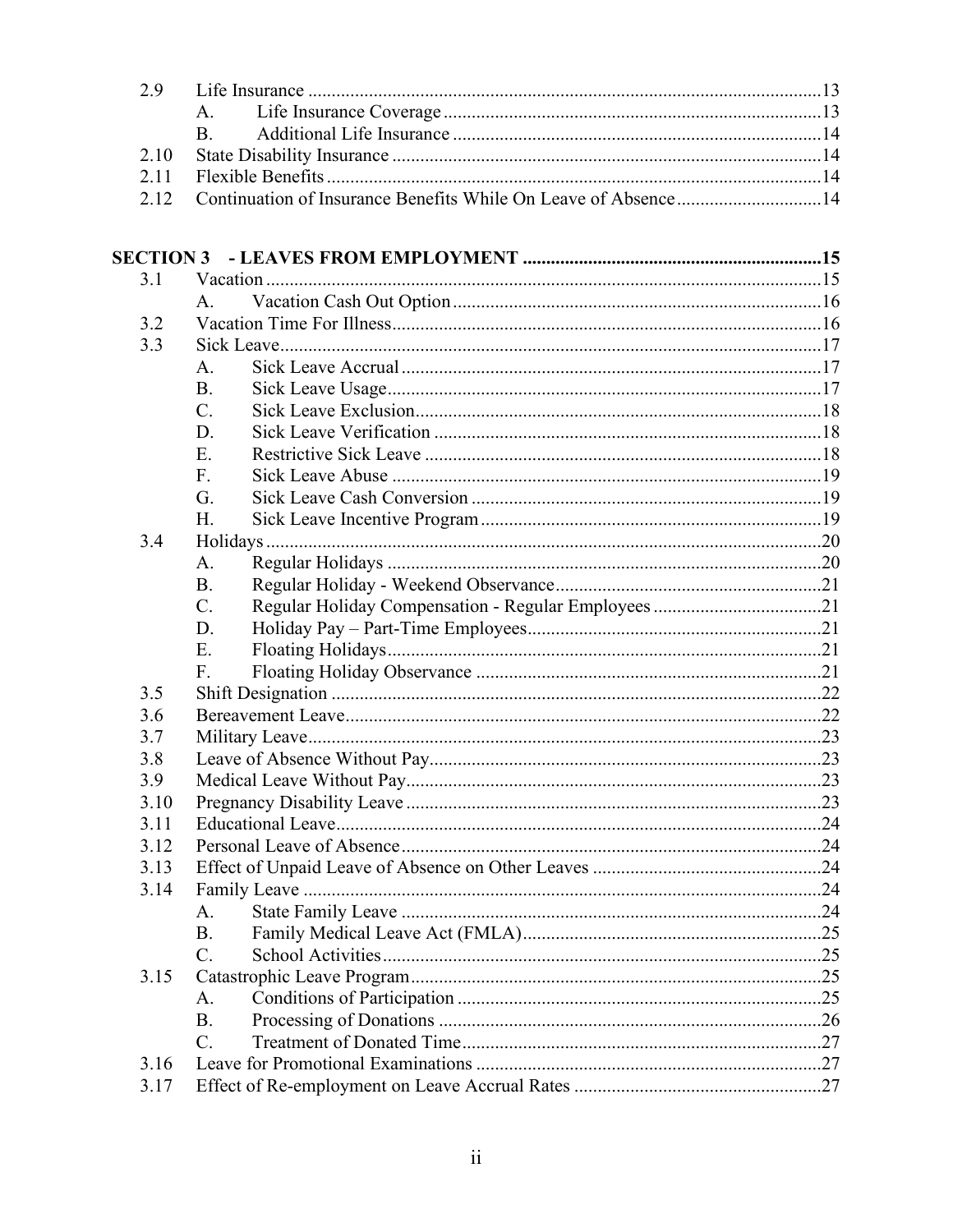| 4.1. |  |
|------|--|
|      |  |
|      |  |
| 4.2  |  |
| 4.3  |  |
| 4.4  |  |
| 4.5  |  |
| 4.6  |  |
| 4.7  |  |
| 4.8  |  |
| 4.9  |  |
| 4.10 |  |
| 4.11 |  |
| 4.12 |  |
| 4.13 |  |
|      |  |

| 5.1 |                |  |
|-----|----------------|--|
| 5.2 |                |  |
| 5.3 |                |  |
| 5.4 |                |  |
|     | $A_{1}$        |  |
|     | B.             |  |
| 5.5 |                |  |
|     | $\mathbf{A}$ . |  |
|     | B.             |  |
| 5.6 |                |  |
|     | $\mathbf{A}$ . |  |
|     | <b>B.</b>      |  |
| 5.7 |                |  |
|     | $A_{\cdot}$    |  |
|     | B.             |  |
| 5.8 |                |  |
|     |                |  |
|     |                |  |
| 5.9 |                |  |
|     |                |  |

| 6.1 |             |  |
|-----|-------------|--|
| 6.2 |             |  |
|     | A.          |  |
|     | <b>B.</b>   |  |
|     | $C_{\cdot}$ |  |
| 6.3 |             |  |
| 6.4 |             |  |
|     |             |  |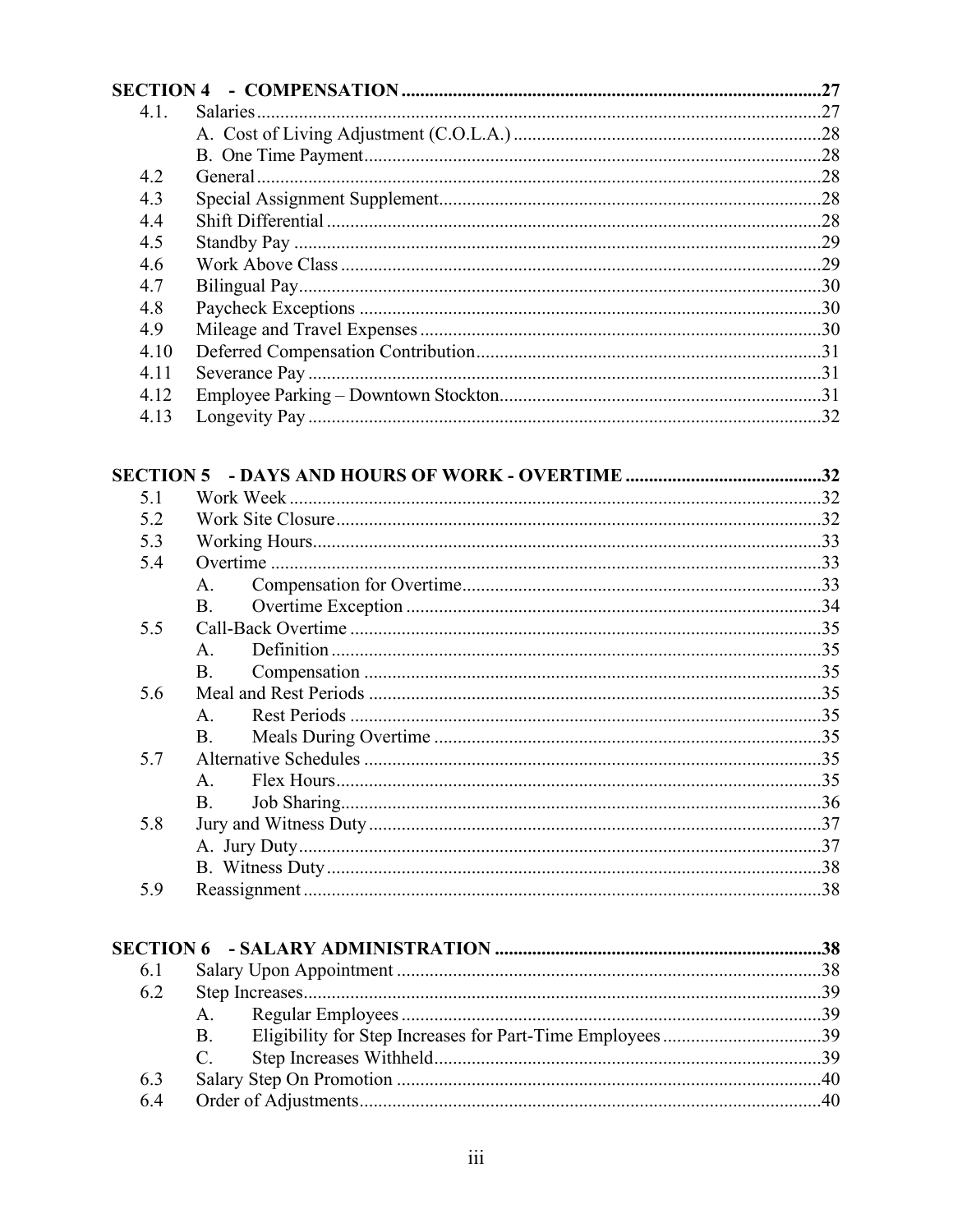| 83 |  |
|----|--|
| 84 |  |
|    |  |
|    |  |

|      | SECTION 10 -WORKER'S COMPENSATION AND EMPLOYEE SAFETY45 |  |
|------|---------------------------------------------------------|--|
| 10.1 |                                                         |  |
| 10.2 |                                                         |  |
| 10.3 |                                                         |  |
| 10.4 |                                                         |  |
| 10.5 |                                                         |  |
| 10.6 |                                                         |  |
|      | A.                                                      |  |
|      | <b>B.</b>                                               |  |
|      | $C_{\cdot}$                                             |  |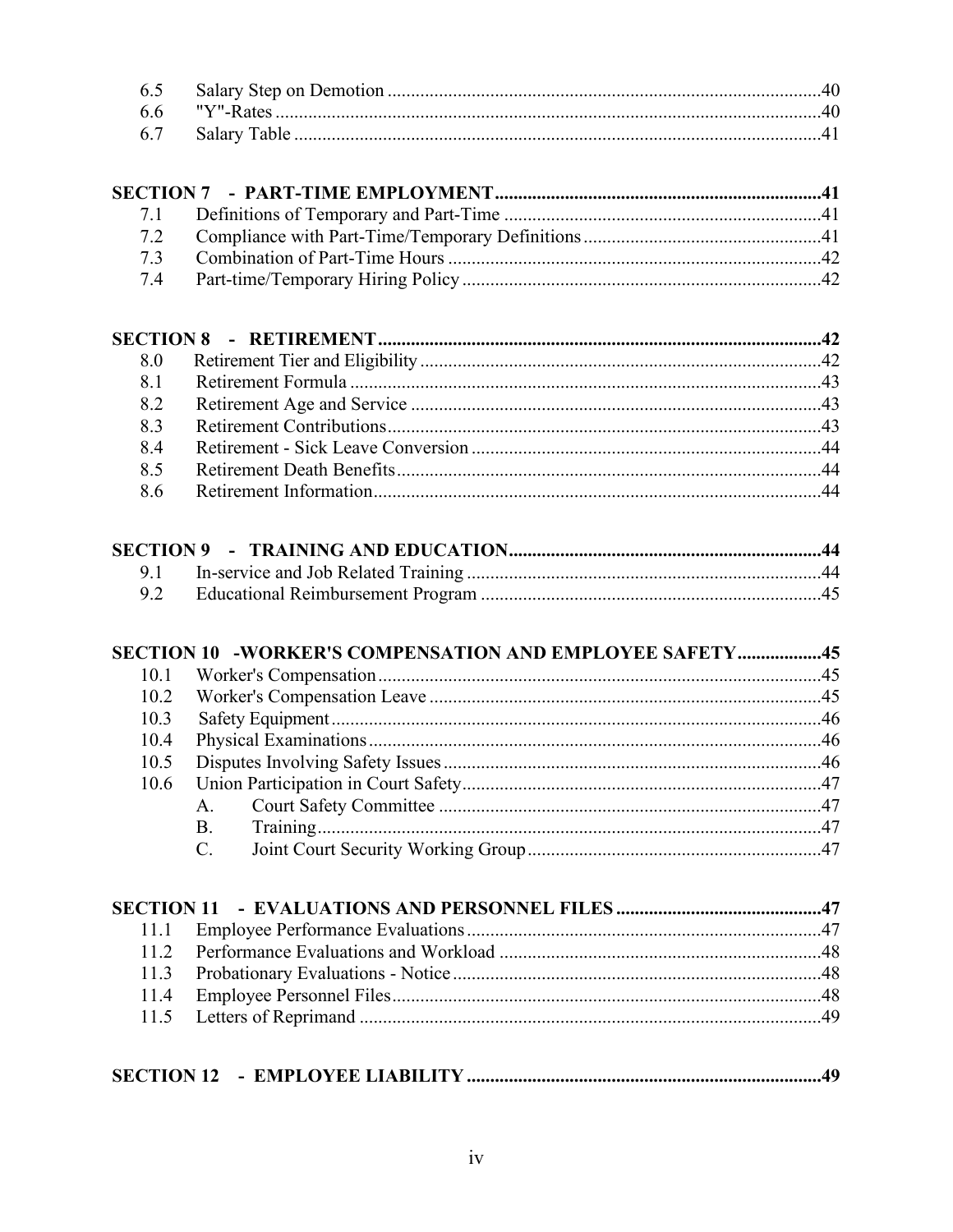| 13.1 |           |  |
|------|-----------|--|
|      |           |  |
|      |           |  |
|      |           |  |
| 14.1 |           |  |
|      |           |  |
|      |           |  |
| 16.1 |           |  |
| 16.2 |           |  |
| 16.3 |           |  |
| 16.4 |           |  |
|      |           |  |
|      |           |  |
|      |           |  |
| 18.1 |           |  |
| 18.2 |           |  |
| 18.3 |           |  |
| 18.4 |           |  |
| 18.5 |           |  |
| 18.6 |           |  |
| 18.7 |           |  |
| 18.8 |           |  |
|      | A.        |  |
|      | <b>B.</b> |  |

# 

# **ATTACHMENTS - SIDE LETTER AGREEMENT:**

9/80 Schedule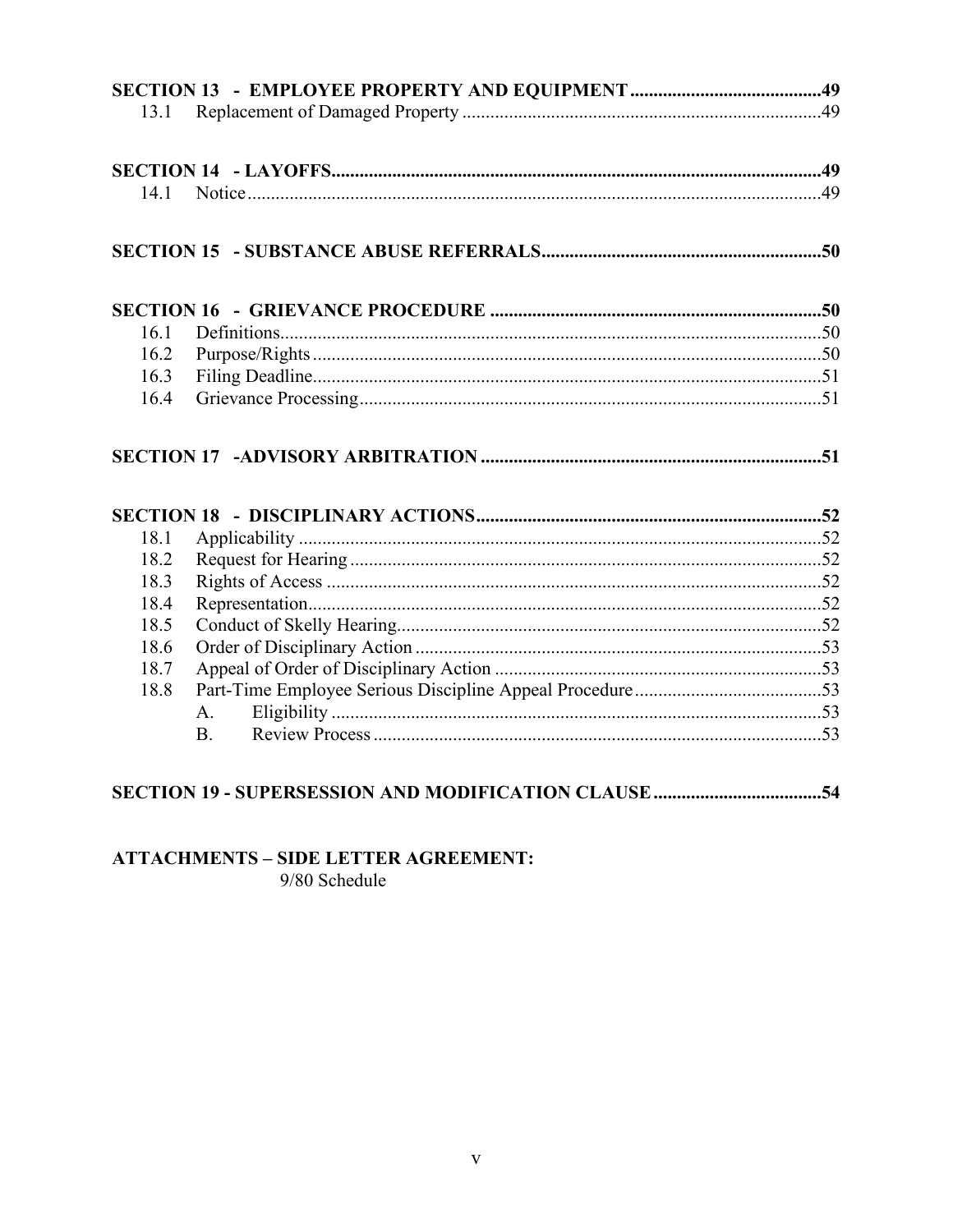#### MEMORANDUM OF UNDERSTANDING

#### - - - - -

# OFFICE AND OFFICE TECHNICAL BARGAINING UNIT

#### <span id="page-6-0"></span>PREAMBLE:

This Memorandum of Understanding, hereinafter referred to as "Memorandum", is made by and between the Court of San Joaquin and the Service Employees International Union, Inc., hereinafter referred to as "SEIU" or "Union", representing employees who are members of the Office and Office Technical bargaining unit. This Memorandum of Understanding constitutes the result of meeting and conferring in good faith pursuant to the California Government Code and the Court Employer-Employee Relations Policy.

#### <span id="page-6-1"></span>TERM:

This memorandum of understanding shall be in effect from the date of ratification by the Union and adopted by the Court through September 30, 2024. The MOU will remain in full force and effect through September 30, 2024, provided however, that this Agreement shall be subject to change or modification as may be mutually agreed upon by the parties hereto. Each year the Court shall provide an annual budget presentation to the Union no later than thirty (30) days after the final budget is adopted by the Court.

# <span id="page-6-2"></span>**SECTION 1 - EMPLOYER-EMPLOYEE RIGHTS AND RESPONSIBILITIES**

# <span id="page-6-3"></span>1.1 Management Rights

SEIU and the Court of San Joaquin recognize that it is the exclusive right of the Court except as may be provided otherwise by Court Rules, this Memorandum of Understanding, or the Employer-Employee Relations Policy to make all decisions of a managerial or administrative character, including but not limited to:

A. Hire, promote, transfer, assign, classify positions, retain employees, and to suspend, demote, discharge or take disciplinary action against employees.

B. Lay off or demote employees from duties because of lack of funds, in the interest of economy, or other legitimate reasons.

C. Determine the policies, standards, procedures, methods, means and personnel by which Court operations are to be conducted.

D. Take whatever actions may be necessary to carry out the mission of the Court in situations of emergency, subject to meeting and conferring after the emergency to the extent required by the Personnel Rules.

E. Nothing in this Memorandum shall be construed to interfere with the Court's right to manage its operations in the most economical and efficient manner consistent with the best interests of all the citizens of San Joaquin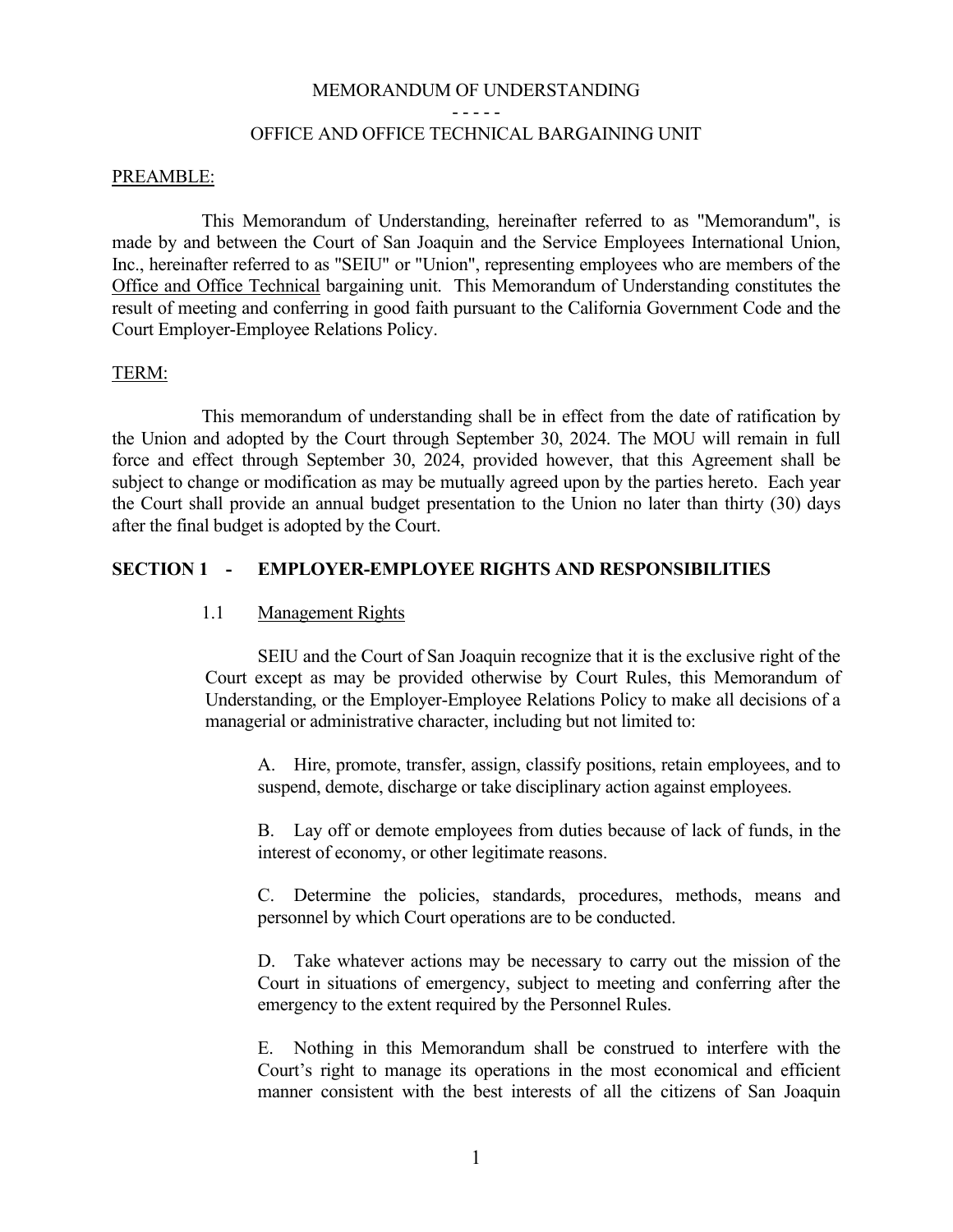County.

# <span id="page-7-0"></span>1.1.1 Contracting Out

The Court will not contract out services performed by bargaining unit employees which result in any regular full-time or regular part-time bargaining unit employee being laid off, without prior consultation with the Union concerning the impact of the Court's intended contracting out on the terms and conditions of employment for bargaining unit employees covered by this Agreement.

# <span id="page-7-1"></span>1.2 Labor Management Committee

- A. Intent: The Court and SEIU shall establish a committee comprised of labor and management representatives to deal with specific areas of concern as mutually agreed to by the parties. The Court and SEIU acknowledge their responsibility to pursue their common goal to provide the public with high-quality service and equal access to justice while also maintaining effective, constructive day-to-day communications with one another.
- B. Purpose and Authority: The purpose of the Labor Management Committee (LMC) is to recommend solutions to workplace concerns, which include, but are not limited to: (1) identifying processes that will lead to improved service delivery and efficiency; and (2) addressing staff training needs. The LMC will have no authority over matters within the scope of representation or matters subject to the grievance procedure and will not interfere with or erode Management Rights as enumerated in this Agreement. The LMC may establish additional subcommittees as agreed upon to work on these and other issues of mutual interest.
- C. Structure: The Court may appoint up to four (4) members to the LMC. The Union may appoint up to a combined four (4) members from the OOT and Professional Units. The parties may, by mutual agreement, invite other employees or non-employee subject matter experts who have specific knowledge of issues discussed by the LMC to present information or to participate in the LMC's discussions.
- D. Meeting Frequency: The LMC will meet on the second Thursday of every month, or otherwise as mutually agreed by the parties.
- E. Release Time: Employees participating in the LMC or a subcommittee thereof will be granted release time with pay when participating in committee meetings during their normal work schedule, subject to the operational needs of the Court.
- F. Process: The parties agree that the LMC is a joint endeavor. The LMC members will make a good faith effort to accomplish the goals and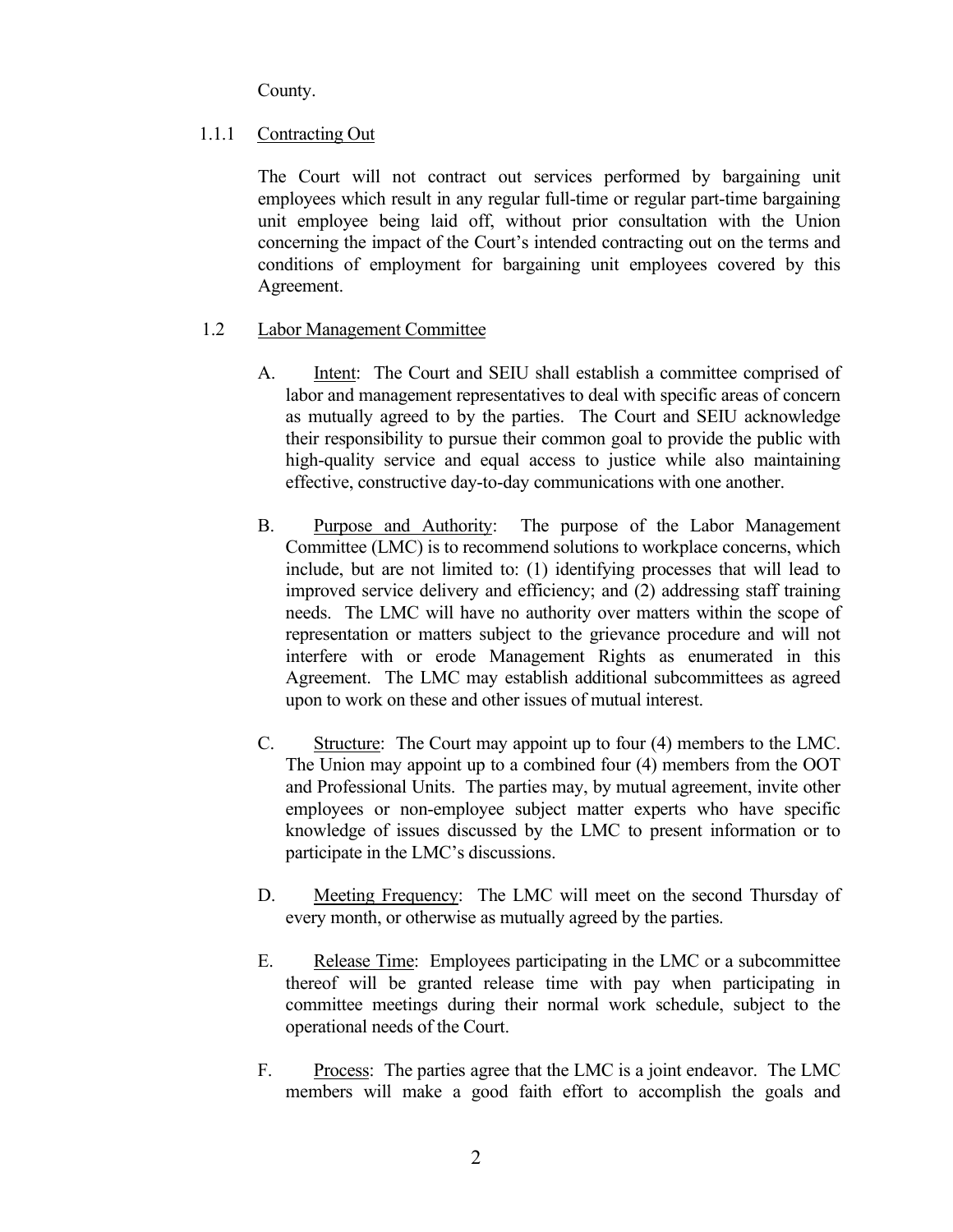objectives of the LMC, by working through to consensus to develop written recommendations for Court management consideration.

- G. Ground rules: The parties will establish ground rules for LMC operation at the first meeting, and may modify said ground rules upon mutual agreement.
- H. Response to LMC Recommendations: The Court Executive Officer (CEO), or designee, will respond in writing within two (2) weeks of receipt of LMC written recommendations. No recommendations made by the LMC or accepted by the CEO will amend or modify the terms of this Agreement or any other Court policy except as mutually agreed in writing by the Union and the Court.
- I. Addressing Issues at Lower Level: Nothing herein precludes employees from meeting separately with management in an effort to address workplace concerns.

# <span id="page-8-0"></span>1.3 Employees' Rights - Employer-Employee Relations

 SEIU and the Court of San Joaquin recognize that each employee shall have the following rights which he/she may exercise in accordance with this Memorandum, Employer-Employee Relations Policy, applicable law, ordinances and rules and regulations:

A. The right to form, join, and participate in the activities of any labor organization of his/her own choosing for the purpose of representation on all matters within the scope of representation.

B. The right to be free from interference, intimidation, restraint, coercion, discrimination, or reprisal on the part of the Court, other employees or employee organizations, with respect to his/her membership or nonmembership in any employee organization or with respect to any lawful activity.

C. The right to refuse to join or participate in the activities of any employee organization.

D. The right to represent himself/herself individually in his/her employee relations with the Court.

The Union or any employee or group of employees who has a complaint regarding the exercise of rights under this provision may file charges in writing with the Court Executive Officer and serve the charged party in accordance with the Employer-Employee Relations Policy.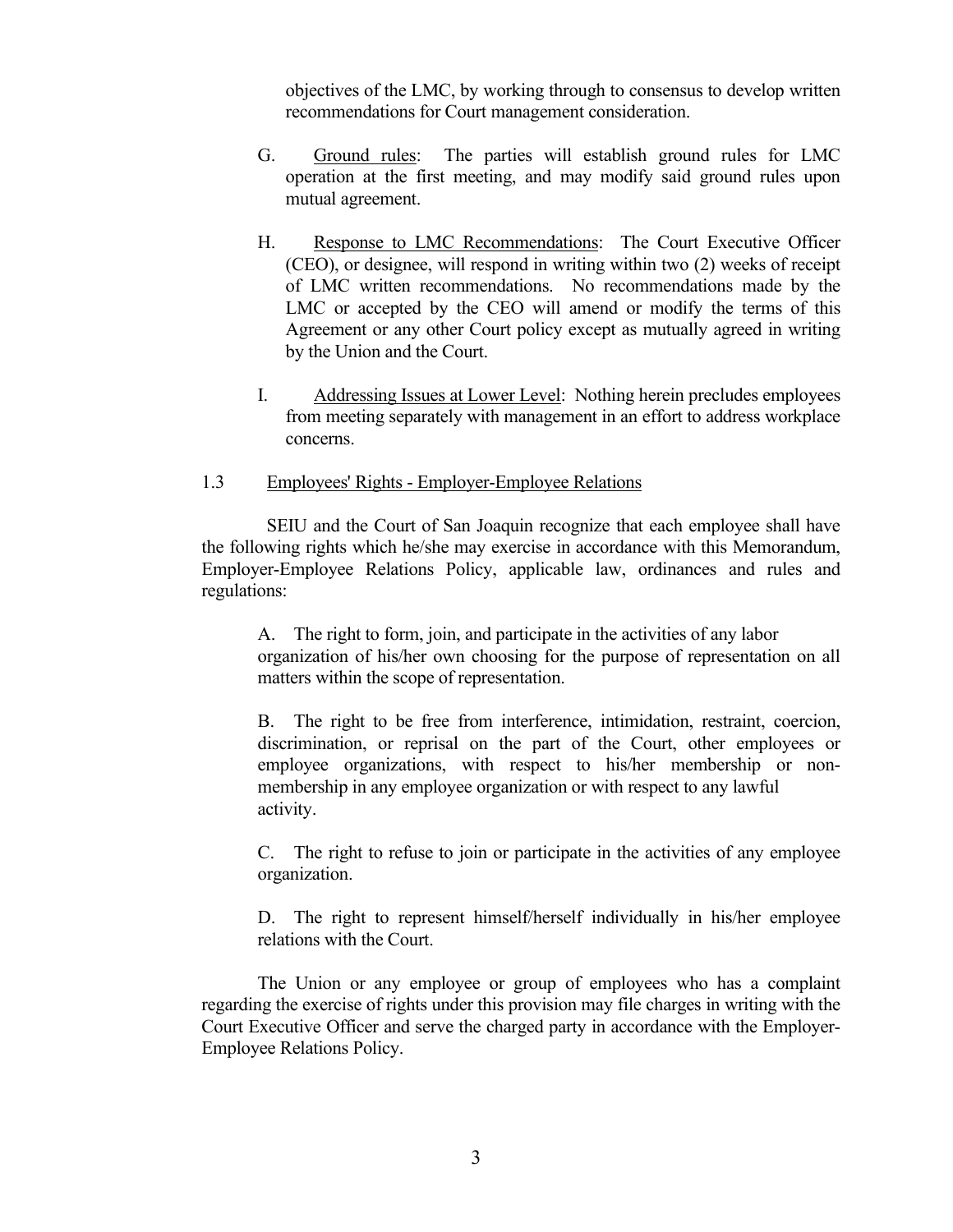#### <span id="page-9-0"></span>1.4 Discrimination in Employment Prohibited

No employee, or applicant for employment, shall be discriminated against in any aspect of employment because of race, color, creed, political affiliation or belief, sex, sexual orientation, disability, medical condition, age, religion, ancestry, marital status, or national origin.

Any employee who believes he or she has been harassed or discriminated against because of any of the above reasons, may bring the matter to the attention of the supervisor or may consult with the Court Executive Officer or designee. The initial contact should be made as soon as possible, but no later than ten (10) days after the employee should reasonably have been aware of the alleged act of discrimination or harassment.

The Court Executive Officer or designee shall act as investigator, and the complaint shall be processed in accordance with the Personnel Rules.

San Joaquin Court shall comply with the provisions of the Americans with Disabilities Act (ADA). Individuals requesting reasonable accommodation under the ADA shall make a request in writing to their supervisor or manager. The request shall identify the requested accommodation. The manager or supervisor shall meet with the employee to provide any documentation or verification in compliance with the ADA. The employee may request that any such documentation which discloses employee medical information be provided to the Court Executive Officer or designee. The manager or supervisor shall respond to the written request in writing within ten (10) days of receipt of supplemental materials. The Court Executive Officer or designee shall be consulted if any dispute arises in regard to an ADA accommodation.

#### <span id="page-9-1"></span>1.5 SEIU Rights

SEIU shall have the following rights:

#### <span id="page-9-2"></span>A. Representation

Upon request, to meet and confer in good faith with appropriate levels of Court management regarding matters within the scope of representation.

#### <span id="page-9-3"></span>B. Advance Notice

Except in cases of emergency, SEIU shall be given reasonable advance written notice of any ordinance, resolution, rule or regulation, proposal or other action directly relating to matters within the scope of representation proposed to be adopted by the Court and shall be given the opportunity to meet and confer in good faith with management prior to its adoption.

In cases of emergency when Court management determines that an ordinance, resolution, rule or regulation must be adopted immediately without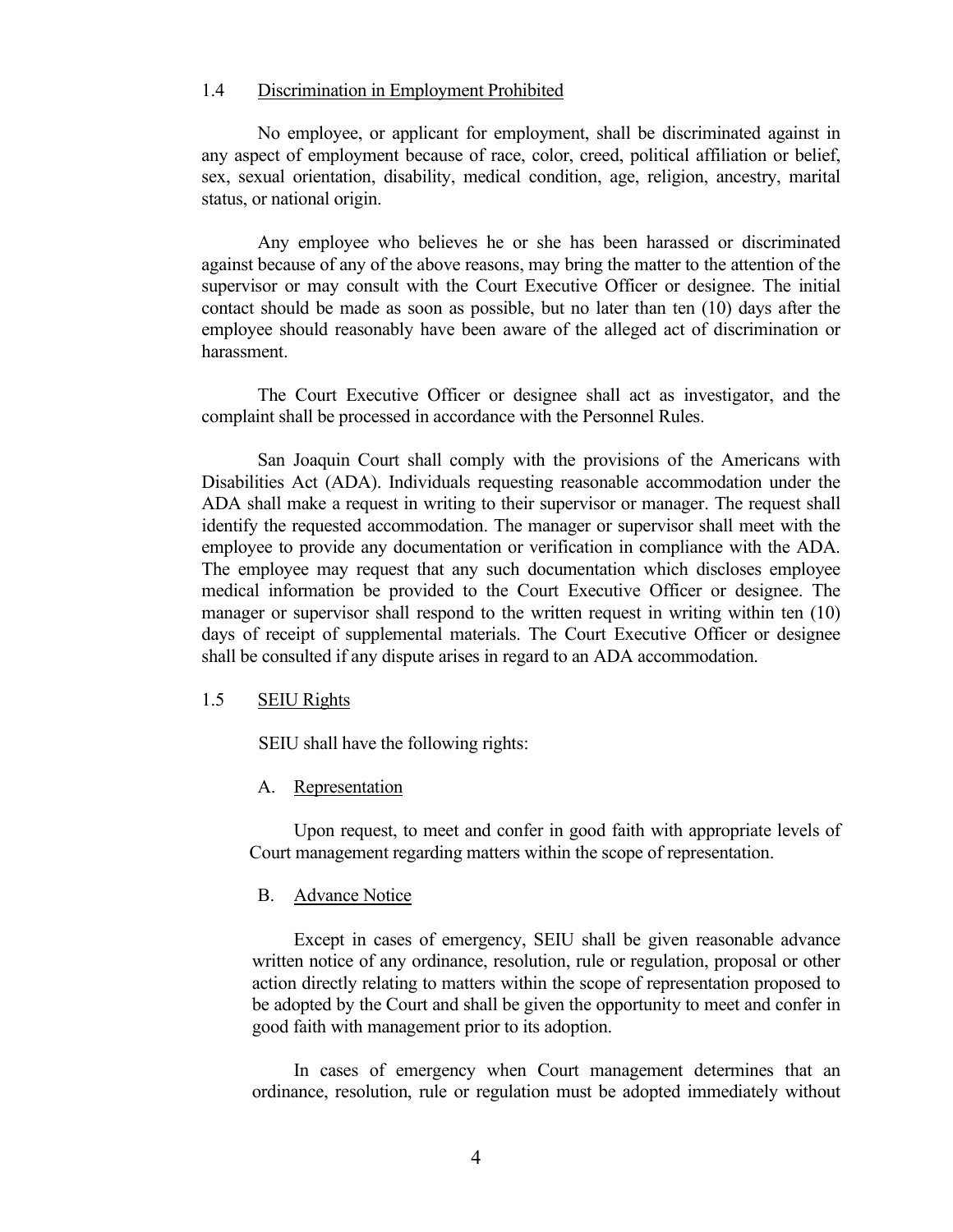prior notice or negotiations with the Union, Court management shall provide such notice and opportunity to negotiate at the earliest practicable time following the adoption of such rule or regulation, proposal, or other action.

# <span id="page-10-0"></span>C. Representatives – Meeting Attendance

 SEIU may have a reasonable number of employees who serve as official representatives released from work without loss of compensation when meeting and conferring with management representatives where matters within the scope of representation are being considered. SEIU shall submit a request for such release and shall include therewith a listing of such employees including their titles and departments to the management representative and departments concerned in advance of the meeting. The use of Court time for this purpose shall not be excessive, nor shall it unreasonably interfere with the performance of Court services as determined by the Court. The reasonableness of the number of such employees shall be the subject of negotiation.

# <span id="page-10-1"></span>D. Representatives Access to Employees

1. Authorized representatives of SEIU shall be allowed reasonable access to employees of the unit at their work locations during the working hours of the employees concerned for the purpose of discussing matters within the scope of representation, including but not limited to the processing of grievances and complaints and distributing materials and information provided that the work of the employee and the service to the public are not unduly impaired. The authorized representative shall give advance notice to the Manager when contacting departmental employees during their duty period

2. Reasonable solicitation for membership or other internal Union business or campaigning shall be conducted only during the non-duty hours of all employees concerned, so long as normal work functions of the Court are not interfered with.

# <span id="page-10-2"></span>E. Union Participation in New Hire Orientation and New Hire Information

The Court shall provide ten (10) days' notice in advance of new hire orientation via email to the union's designated recipient(s) (e.g., Chapter President, Chief Steward, and Union's Field Representative) with the date, time and location of the new hire orientation.

Up to two (2) Union representatives shall be provided up to thirty (30) minutes of Union release time to separately meet in person with all newly hired employees during new hire orientation.

For any reason the Union Representatives are unable to attend the scheduled new hire orientation, then the Union shall arrange with Human Resources an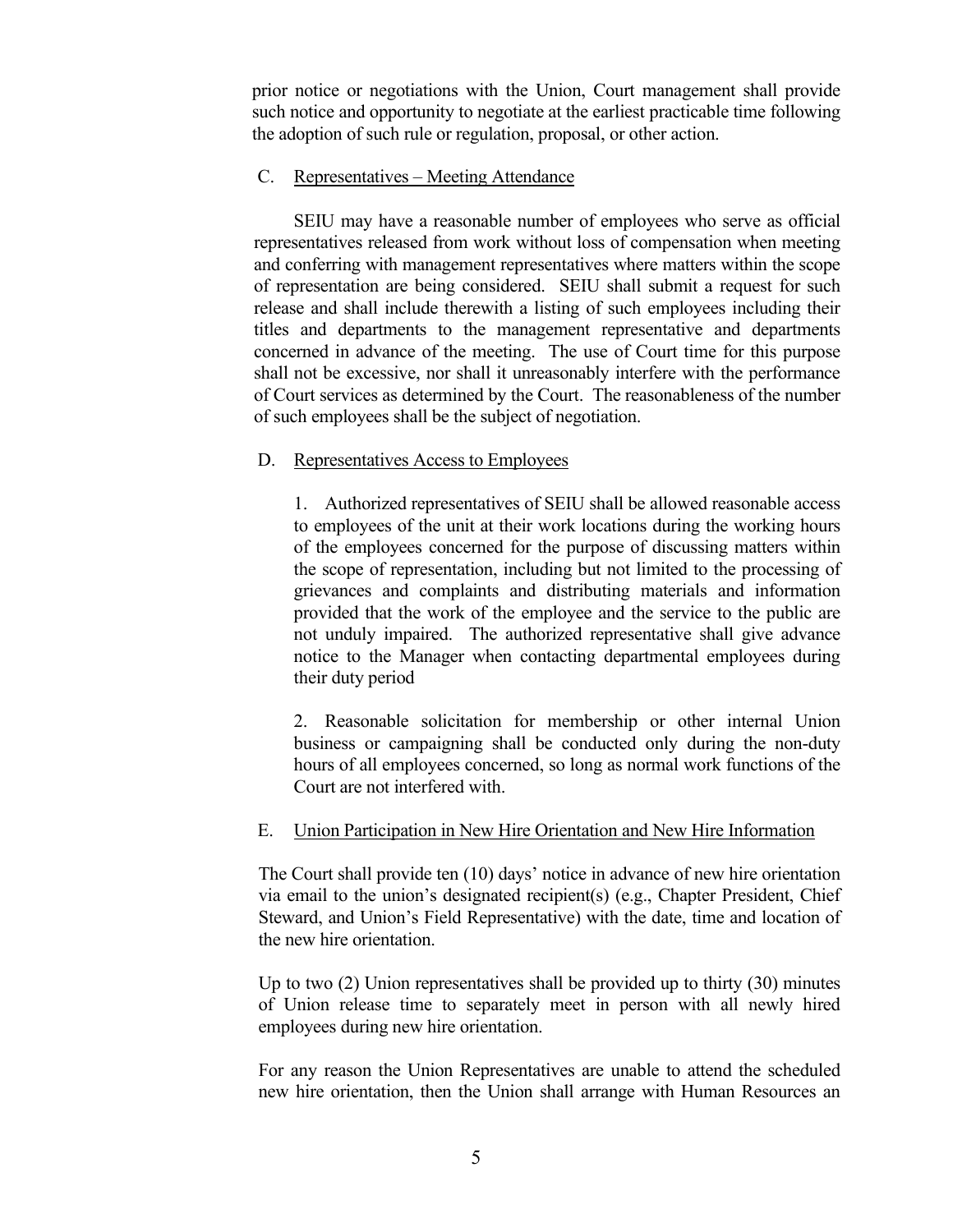alternative time to meet in person with the newly hired employee. The meeting will be rescheduled to a mutually agreeable time.

To the extent the information is available on file, the Court shall provide to the Union: (1) name, (2) job title, (3) department, (4) work location, (5) work telephone number, (6) home telephone number, (7) personal cellular telephone number, (8) personal email address, and (9) home address of any new employee in the bargaining unit within thirty (30) days of hire. The Court will provide the Union with a list of this information and the information required under Section 1.5.M. of the MOU for all employees in the bargaining unit via digital file each pay period.

#### <span id="page-11-0"></span>F. Shop Stewards

Shop Stewards employed and recognized by the Courts may assist employees in resolving complaints and grievances at the lowest possible administrative level of review. Stewards will be allowed a reasonable amount of Court time, to investigate, process and meet with management on a complaint or grievance. Such time shall not exceed four (4) hours per case. Stewards may use Court time to meet with management only at the first or second level of review of the complaint procedure.

The Shop Steward who has been primarily involved in the grievance, shall be entitled to attend arbitration hearings and disciplinary hearings and shall not suffer any loss of pay or benefits, nor be entitled to any overtime accrual or pay as a result of attendance at such hearings.

A request for release time for the purposes outlined above shall be made prior to taking the release time. Such a request shall not be unreasonably denied.

#### <span id="page-11-1"></span>G. Number of Stewards

The Union may have a reasonable number of Stewards in this unit to represent employees at Court work sites. If the Court believes that the Union's Shop Steward number is unreasonable, the parties will meet and confer at the request of the Court. The Union shall provide a current list of all designated Stewards to the Court Human Resources Office at the beginning of each calendar year and whenever there is a change in the list of Stewards. The list shall show the employee name, classification, department and work location and normal area to be covered. No steward shall be recognized as such by the Court without written authorization from S.E.I.U.

#### <span id="page-11-2"></span>H. Union Release Time

SEIU representatives shall be allocated a total of forty-eight (48) hours of time-off for Union business for this bargaining unit for each calendar year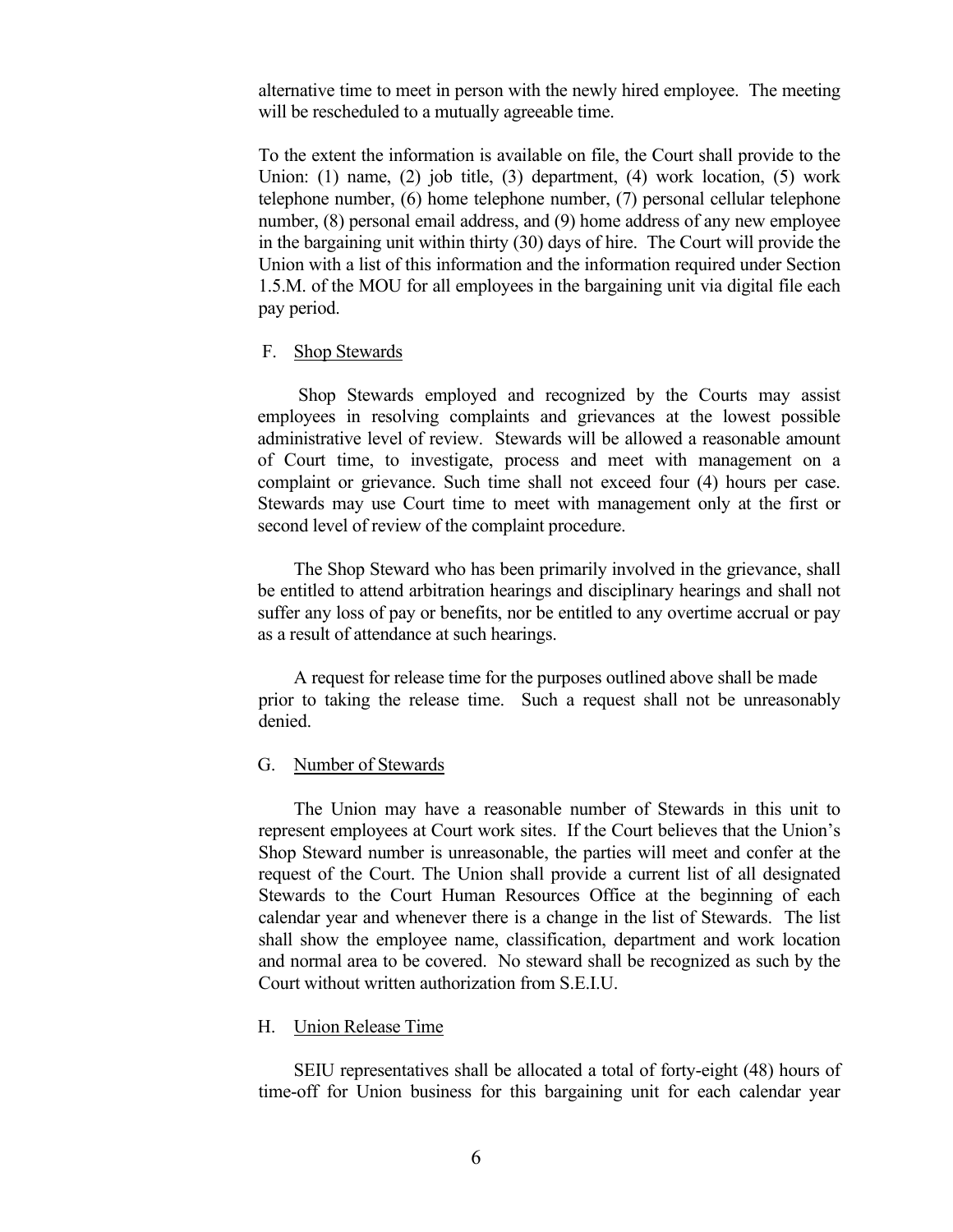(January 1 – December 31) under this Memorandum of Understanding. Request for use of such time shall take into consideration the operational needs of the Court. The Union shall pay to the Court the cost of such representatives' Court salary for this period in cash or method to be agreed upon by the Court Executive Officer and SEIU.

The Court shall submit a monthly report of its calculation of Union release time usage to the Chapter President or other designated Union representative.

 Pursuant to the provisions of Government Code Section 3558.8, as amended, the Court shall grant an employee, with prior department approval and upon written request of SEIU, a reasonable leave of absence without loss of compensation or other benefits for the purpose of enabling employees to serve as stewards or officers of SEIU. Once an employee is approved for the leave, the Court and SEIU will prepare a union leave agreement that specifies the parameters on a case-by-case basis.

#### <span id="page-12-0"></span>I. SEIU Court Facilities Use

Court facilities shall be available to SEIU as follows:

1. Court Buildings: SEIU may be granted the use of Court facilities for meetings composed of Court employees within the bargaining unit provided space can be made available without interfering with Court needs. SEIU shall obtain the permission of the designated Court official for the use of such facilities.

2. Bulletin Boards: SEIU has the right to the reasonable use of designated bulletin board space in each building or department at a location agreed upon by the Union and the Court, under the following conditions:

(a) Material shall be posted on space as designated.

(b) Posted material shall bear the name of the Union.

(c) Posted material shall not be misleading, contain any deliberate misstatements or violate any Federal, State or County laws.

(d) Material shall be neatly displayed and shall be removed when no longer timely.

(e) Posted material shall not be of a partisan political nature.

(f) The executive officer or designee may remove postings that do not comply with the requirements of this section. Shop steward will be notified prior to posting being removed.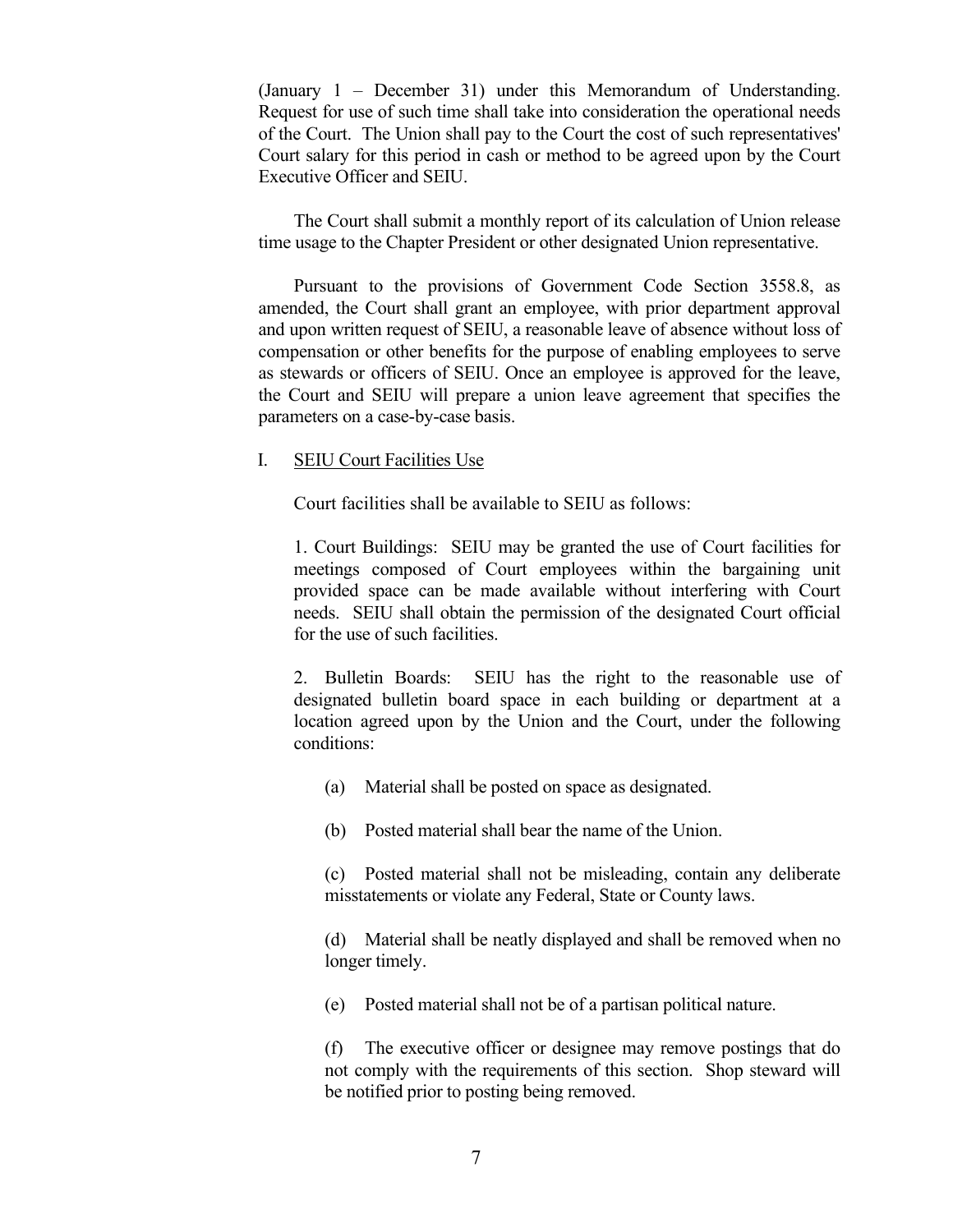3. Email: SEIU has the right to the reasonable use of the Court email system to communicate with bargaining unit employees, under the following condition:

(a) Emailed material shall be for the sole purpose of communicating the date and time of:

- (1) Joint Union-Court committees; and
- (2) Union monthly membership meetings

(b) Emailed material may also contain the names of the Union Committee members of the joint committees.

(c) Such emails shall only be initiated by a designated Union officer, who is also an employee of the Superior Court of the County of San Joaquin. The name of such officer (and their alternate) shall be supplied in writing by SEIU to the Human Resources Director.

4. On-Line Access to Personnel Policies, Procedures and MOUs: Within ninety (90) days of the ratification of the MOU, the Court will provide access to the Court's PUB for access to Court Personnel Policies, the Personnel Handbook, SEIU MOUs, FMLA forms, job descriptions, the Court's Emergency Plan for each branch etc. for all bargaining unit employees. The Union may request that other Court documents be made accessible on the Court's PUB through the Labor-Management Committee.

#### <span id="page-13-0"></span>J. Fair Share Fee

SEIU agrees that it has a duty to provide fair and nondiscriminatory representation to all employees in the units for which this Agreement is applicable regardless of whether they are members of SEIU. Subject to the remaining provisions of this section, all covered employees employed on or after the effective date of this Agreement and continuing until the termination of this Agreement, shall as a condition of employment either:

1. Become a member of SEIU and remain a member for the duration of this MOU, provided that such members may elect to resign from the Union between 120 and 90 days prior to expiration of the MOU; or

2. Pay to SEIU a fair share fee in an amount which does not exceed the amount of its standard initiation fee, periodic dues, and general assessments.

Prior to collection of agency fees and on an annual basis thereafter, the Union shall notify all bargaining unit members of the Union's expenses, with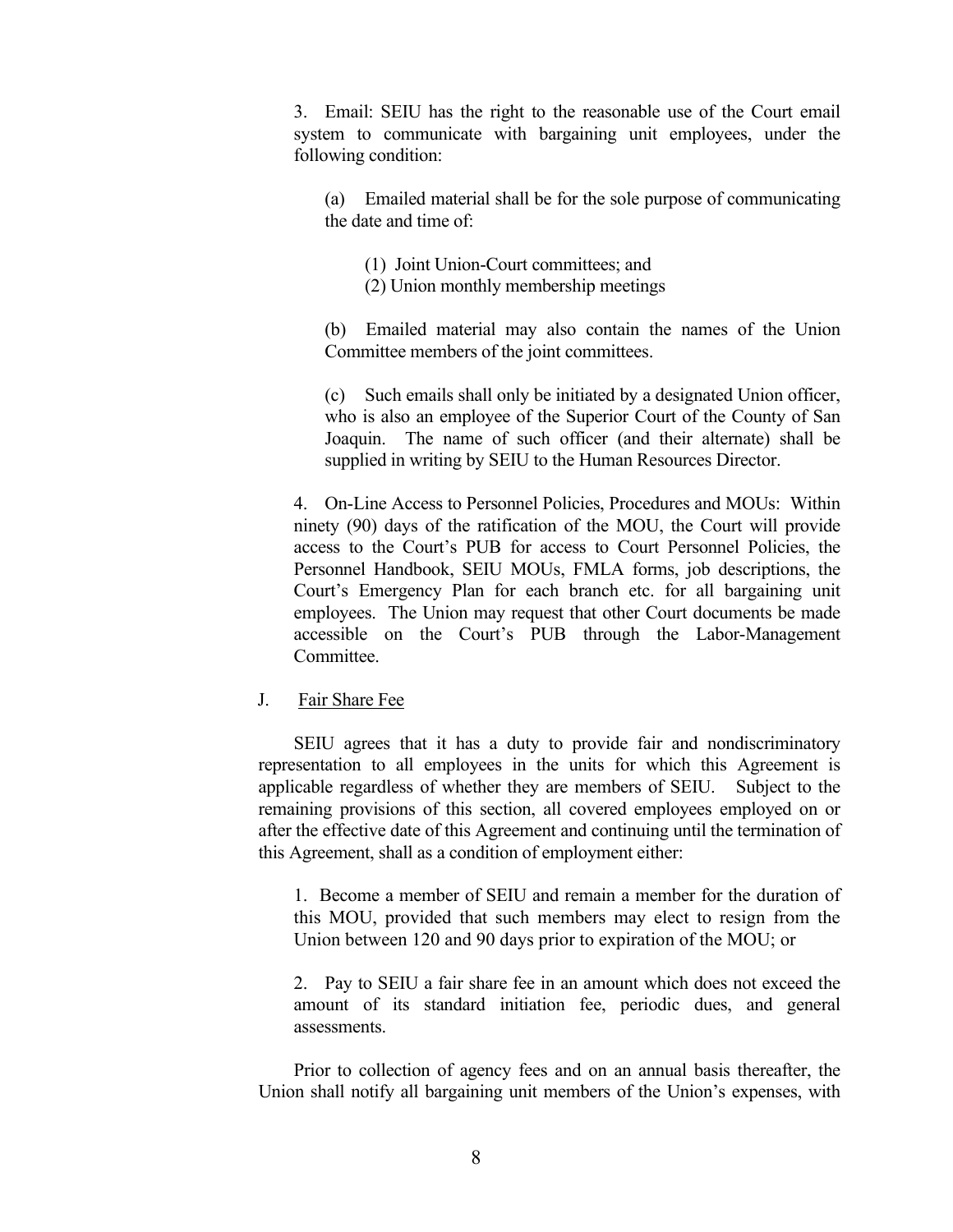adequate breakdown of expenses into reimbursable and non- reimbursable areas. If objections are received, the Union shall provide those procedures set forth in the case of Chicago Teachers Union v. Hudson.

#### <span id="page-14-0"></span>K. Bona Fide Religious Exception

Any employee who is a member of a bona fide religion, body or sect which has historically held conscientious objections to joining or financially supporting public employee organizations shall not be required to join or financially support any public employee organization as a condition of employment. Such employee shall be required, in lieu of periodic dues, initiation fees, or agency shop fees, to pay sums equal to such dues, initiation fees, or agency shop fees to a non-religious, non-labor charitable fund exempt from taxation under section  $501(c)(3)$  of the Internal Revenue Code, chosen by such employee from the following list:

- 1. St. Mary's Interfaith Dining Room
- 2. The Women's Center
- 3. Salvation Army
- 4. Hospice of San Joaquin
- 5. Stockton Shelter for the Homeless

Proof of such payments shall be made on a monthly basis to the public agency as a condition of continued exemption from the requirement of financial support to the public employee organization.

#### <span id="page-14-1"></span>L. Separation from Unit

The provisions of this Agreement shall not apply during periods that an employee is separated from the representation unit but shall be reinstated upon the return of the employee to the representation unit. The term "separation" includes transfer out of the unit, layoff, and leave of absence with a duration of more than thirty (30) days.

# <span id="page-14-2"></span>M. Compliance

The Court shall deduct, biweekly, the amount of Union regular and periodic dues and service fees, insurance premiums, COPE deductions, and any special membership assessments as may be specified by the Union under the authority of an authorization card furnished by the Union and signed by the unit member.

Dues shall be deducted only for members of the Union within the represented units; fair share fees shall be deducted only for those bargaining unit members identified as fair share fee payers.

Each pay period, the Court shall provide the Union office with an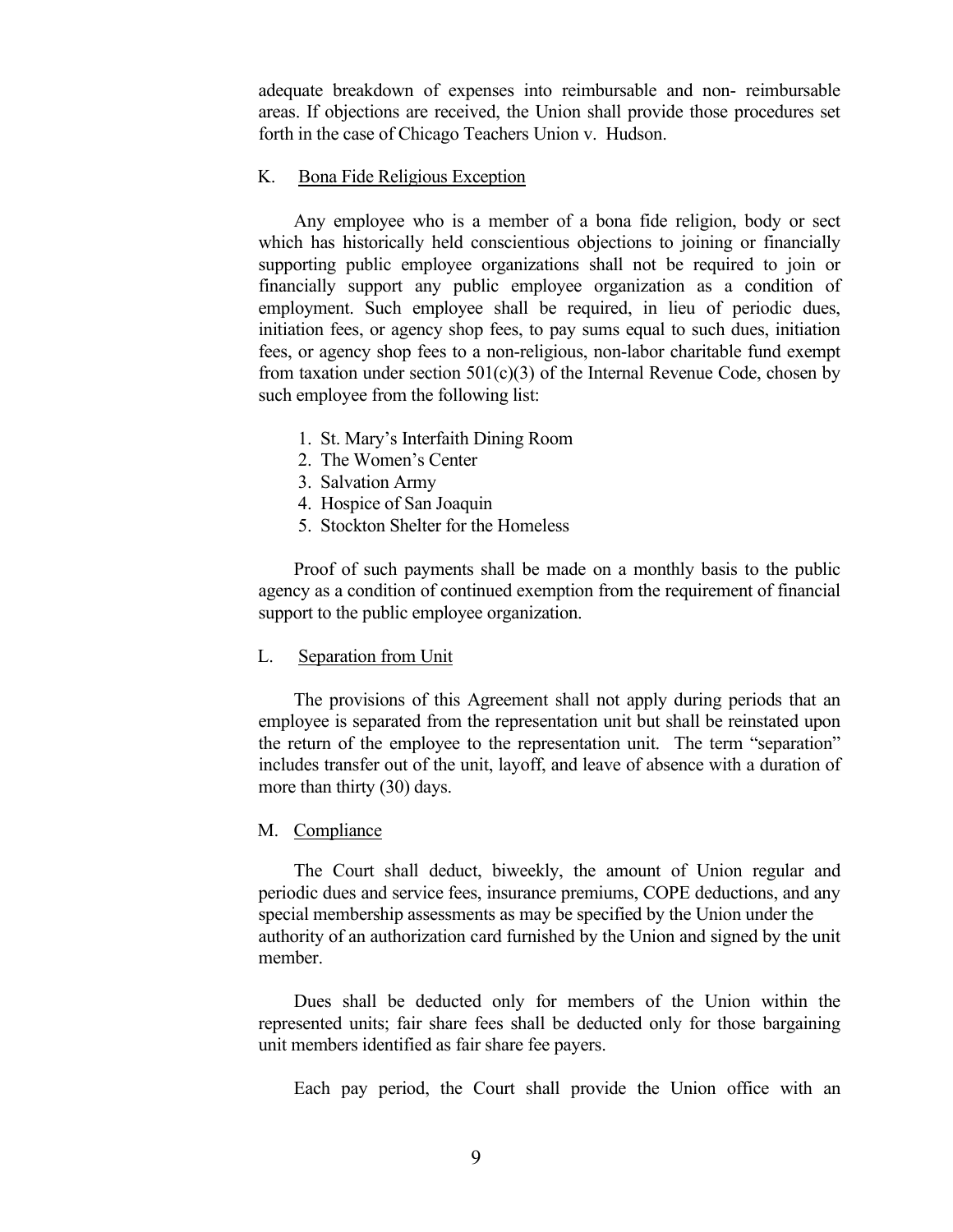electronic file listing all current members of the unit including newly hired unit members. This list shall include all information detailed in Section 1.5.E., in additional to employee number, pay rate, and dues deduction amounts.

If the Union notifies the Court that a unit member has not executed a payroll deduction authorization form, the Court shall begin automatic payroll deduction in the amount of the employee's fair share fee.

#### <span id="page-15-0"></span>N. Forfeiture of Deductions

If the balance of an employee's wages, after all other involuntary and insurance premium deductions are made in any one pay period, is not sufficient to pay deductions required by this Agreement, no such deduction shall be made for that period.

# <span id="page-15-1"></span>O. Hold Harmless

The authorization for payroll deductions described in this agreement shall specifically require the employee to agree to hold the Court harmless from all claims, demands, suits or other forms of liability that may arise against the Court for or on account of any deduction made from the wages of such employee.

SEIU shall defend, indemnify and save the Court harmless against any and all claims, demands, suits, orders, judgments or other forms of liability that shall arise out of or by reason of, action taken or not taken by the Court under this Agreement. This includes not only the Court's reasonable attorney fees and costs but the reasonable cost of management preparation time as well. The Court shall notify SEIU of such costs on a case-by-case basis.

# <span id="page-15-2"></span>P. Rescinding Fair Share Fee

This section may be rescinded by a majority vote of the employees in a bargaining unit in accordance with the provisions Government Code Section 71632(b). The following is the Fair Share Fee Rescission Procedure agreed to by represented units and SEIU:

1. Time Frames: A request for a vote to rescind a fair share fee agreement may be filed no sooner than 90 days and no later than 60 days before the expiration of the applicable Memorandum of Understanding containing the fair share fee agreement.

2. Valid Requests: A request for a rescission vote must be accompanied by proof of approval of the request by at least 30% of the employees of the representation unit covered by the fair share fee agreement. Proof of approval shall require: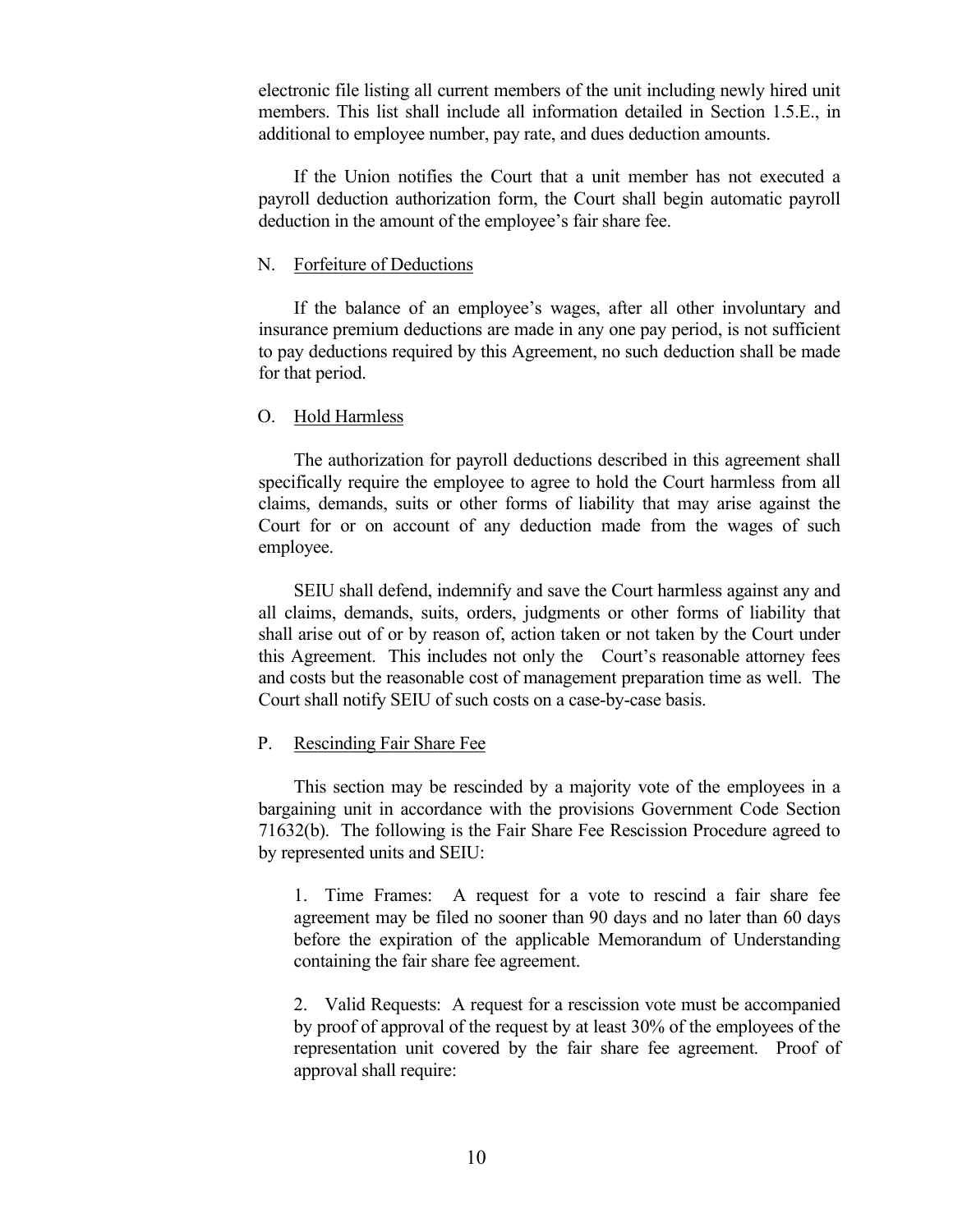(a) Valid signatures of individuals who were on payroll and members of the representation unit as of the first pay day date to occur no sooner than 90 days and no later than 60 days before the expiration of the fair share fee agreement with the unit in question. Printed names must accompany the signatures so that signatures may be verified.

(b) A statement that the intent of the signer is to secure approval for a vote to rescind the fair share fee agreement for the signer's representation unit. Each petition must be for a single representation unit.

(c) A date beside each signature attesting that the signature has been executed within thirty calendar days prior to the date of submission of the request.

The Court Executive Officer or designee shall verify that the request meets the above criteria.

3. Rescission Election: If a valid request for rescission has been verified, the Court Executive Officer or designee shall arrange for a secret ballot:

(a) Such election shall be conducted by the State Conciliation Services pursuant to its rules.

(b) The election shall occur no sooner than 15 days and no later than 45 days following the submission of a valid request by members of a representation unit to rescind fair share fee provisions for their unit.

(c) The issue shall be presented to unit members in the form of a question on which to vote yes or no: "Shall the fair share fee provisions of the Memorandum of Understanding for the Office and Office Technical Unit be rescinded?"

(d) If "yes" is marked by a majority of unit members, the fair share fee provisions shall be rescinded. A majority is defined as 50% plus one of all the eligible members of the unit.

(e) The Court shall certify the results of the election.

4. Eligibility To Vote: Members of the unit who meet the criteria of 2a above shall be eligible to vote in the rescission election.

5. Election Challenges: Unfair election practices or challenges made to the conduct of an election which are not resolved by the State conciliation service during the course of the election shall be filed with the Court. Such challenges or unfair election practice charges shall be heard in accordance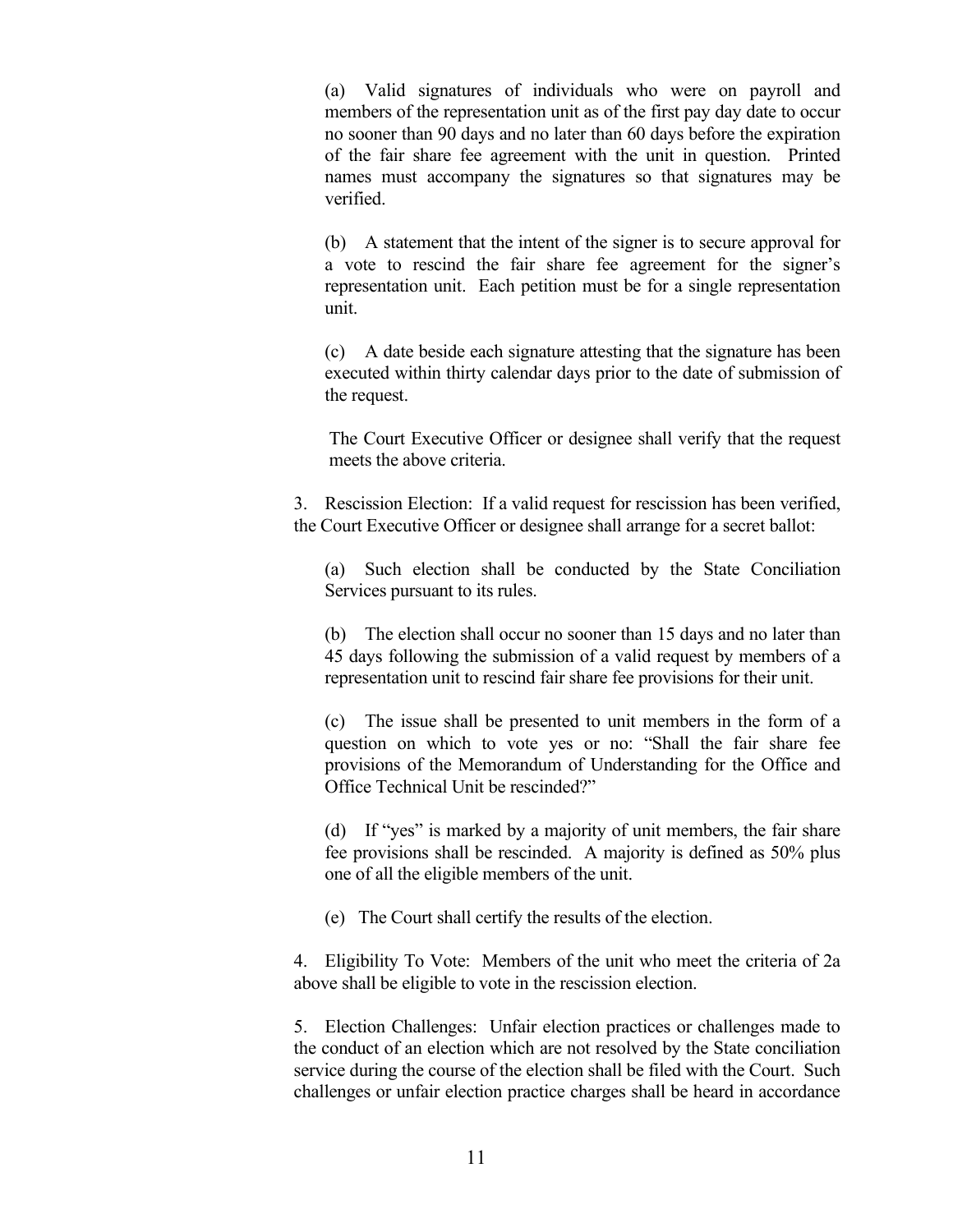with the hearings provisions of the employer-Employee Relations Policy.

6. Election Costs: Any costs resulting from a rescission election shall be borne by SEIU in accordance with the hold harmless clause of the fair share fee agreement.

# <span id="page-17-0"></span>Q. Financial Report

Annually, SEIU shall provide the Court with copies of the financial report required pursuant to the Labor Management Disclosure Act of 1959. Such report shall be available to covered employees.

Failure to provide such a report within sixty (60) days after December 31 of each calendar year, shall result in the termination of all fair share fee deductions without jeopardy to any employee, until said report is filed.

1. Fee Payroll Deduction: The Court shall comply with the agency fee article in the manner required by law.

# <span id="page-17-1"></span>**SECTION 2 - INSURANCE**

# <span id="page-17-2"></span>2.1 Health Insurance

Health Insurance Benefits shall be provided to eligible Court employees. Open enrollment for health benefit plans shall be in the month of May effective July 1.

In the event health benefit changes are proposed, the Court will re-open negotiations with SEIU to address such proposed changes. The Court further agrees to negotiate any such proposed changes at one table for all SEIU bargaining units.

The Court will comply with the Affordable Care Act (ACA).

# <span id="page-17-3"></span>2.2 Effective Date of Coverage

The effective date of coverage for new employee members in the health, dental, and vision insurance plans provided employees shall be the first day of the first biweekly pay period following the date of appointment to employment as a regular employee or as a contract employee, who, by such contract is eligible for the stated insurance coverage.

# <span id="page-17-4"></span>2.3 Health Insurance Options

The Court shall provide an option for health insurance coverage for eligible employees and dependents in one of two (2) plans.

All health and health-related plan or benefit years shall coincide with the fiscal year.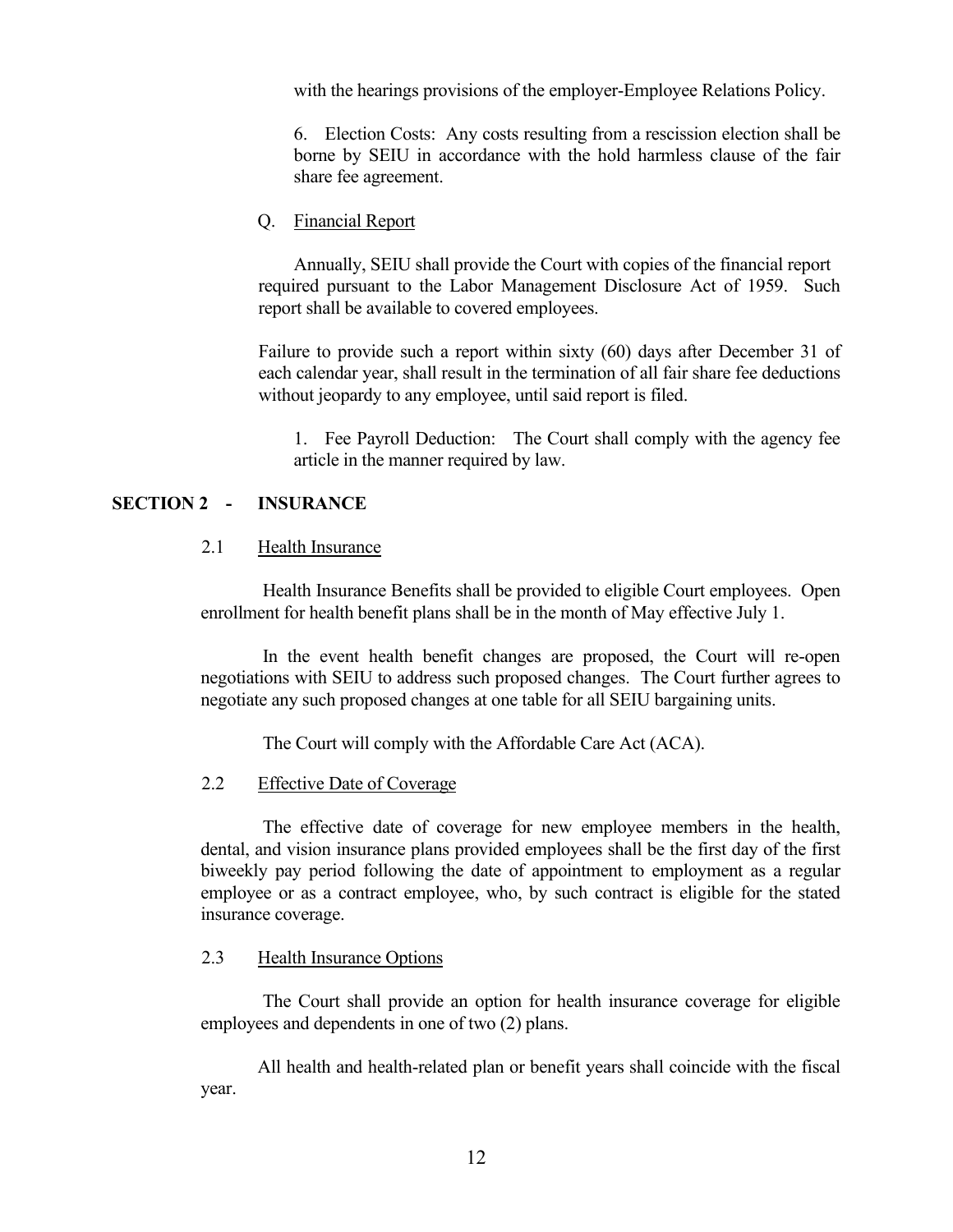# <span id="page-18-0"></span>2.4 Health Insurance Premiums

The Court will pay 100% of the employee-only premium for employees. For employees electing dependent coverage, the Court shall contribute 80% of the premium and the employee shall pay 20% of the premium.

# <span id="page-18-1"></span>2.5 Coverage For Surviving Dependents

Consistent with the Federal Consolidated Omnibus Budget Reconciliation Action of 1986, any Court employee who is covered by Court offered health insurance and who dies while employed, whether in paid or unpaid status, their surviving dependents shall be allowed to retain their dependents' coverage, provided that the dependents pay their applicable premiums at least one (1) month prior to the premium due date.

# <span id="page-18-2"></span>2.6 Health Plan Information

SEIU shall have input in the selection of the provider and the insurance broker for the Court health, dental, and life insurance programs.

# <span id="page-18-3"></span>2.7 Dental Insurance

The Court shall provide access for eligible employees and dependents in two (2) dental plans. The Court shall pay the employee-only premium and any increases thereof for the term of this memorandum. Dependent dental coverage on either plan is available at the employee's expense.

Orthodontia coverage will be available through at least one (1) of the dental plans provided. See plan details/summary of eligibility, plan maximums and any limitations of this benefit.

The maximum annual Delta Dental benefit per person shall be \$3,000.

# <span id="page-18-4"></span>2.8 Vision Insurance

The Court shall provide vision insurance coverage for eligible employees under the Vision Service Plan for the life of this agreement. The Court shall pay the employee-only premium and any increases thereof for the term of this memorandum. Dependent vision coverage, at the employees expense, is available to regular employees.

# <span id="page-18-5"></span>2.9 Life Insurance

# <span id="page-18-6"></span>A. Life Insurance Coverage

The court shall provide each eligible regular fulltime employee who has at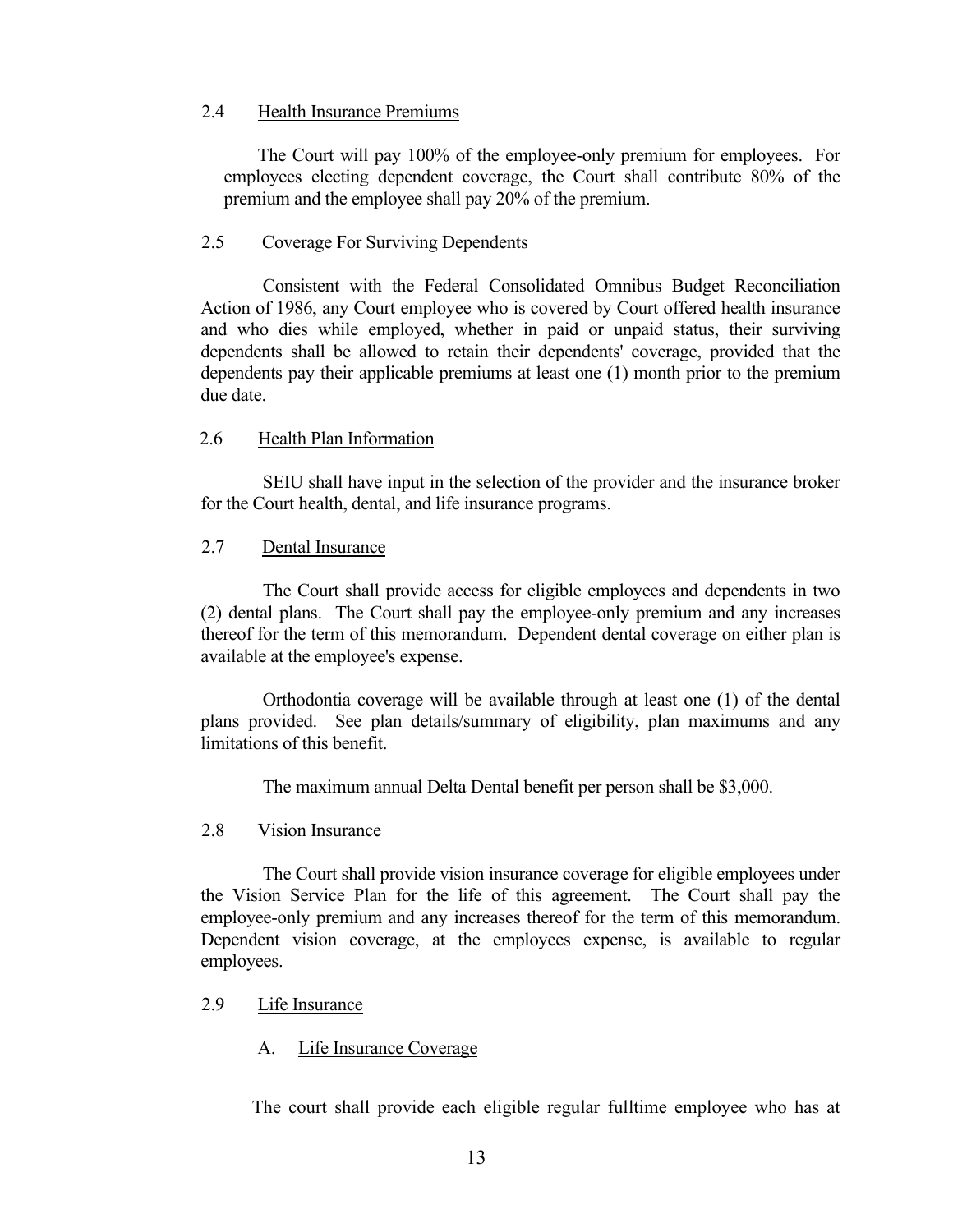least one year of continuous service and who has successfully completed the twelve (12) month initial probationary period with the court, a court-paid term life insurance plan in the amount of \$25,000 while actively employed by the court (subject to age reduction at age 70 to a 50% benefit). This policy shall include an accidental death and dismemberment provision (subject to the same age reduction at age 70).

# <span id="page-19-0"></span>B. Additional Life Insurance

Employees in this unit shall have the option to purchase additional term life insurance for self, spouse/registered domestic partner, and/or dependent child(ren), subject to the terms and conditions of the insurance carrier selected by the Court. Premium will be deducted bi-weekly on a post-tax basis and is paid entirely by the employee. Please refer to the carrier's plan summary for details and limitations of this employee-paid insurance plan. Please contact the Court's Human Resources Division for carrier contact information.

# <span id="page-19-1"></span>2.10 State Disability Insurance

Employees in this bargaining unit shall purchase at the employee's expense State Disability Insurance. State Disability Insurance provides weekly benefits in the event an employee is unable to work due to an illness or injury which is not job-related. Employees receiving benefits from State Disability Insurance and supplementing those benefits with accrued leave time to receive a full paycheck shall receive the Court's contribution to their health, dental, vision, life insurance and retirement, if applicable.

# <span id="page-19-2"></span>2.11 Flexible Benefits

Employees in this unit shall have the option to participate in a flexible benefit program (as allowed and prescribed by Section 125 of the Internal Revenue Code and applicable IRC sections and regulations) which permits the payment of non-reimbursed health, dental, life and other forms of insurance premiums as well as eligible dependent care costs with pre-tax dollars.

As of June 28, 1992, this flexible benefit program shall be expanded to include other non-reimbursed expenses permitted by the Internal Revenue Code and its related regulations. Any Internal Revenue Code amendments which affect these deductible medical expenses and/or Court liability will void that portion of the flexible benefit program.

#### <span id="page-19-3"></span>2.12 Continuation of Insurance Benefits While On Leave of Absence

When an employee is on an authorized leave of absence without pay, the employee shall be allowed at the employee's own expense to remain under the health, dental, vision, and life insurance coverage for up to twenty-six (26) biweekly pay periods provided that such employee shall pay the applicable premiums at least two (2) weeks prior to the premium due date. Specific arrangements for such coverage shall be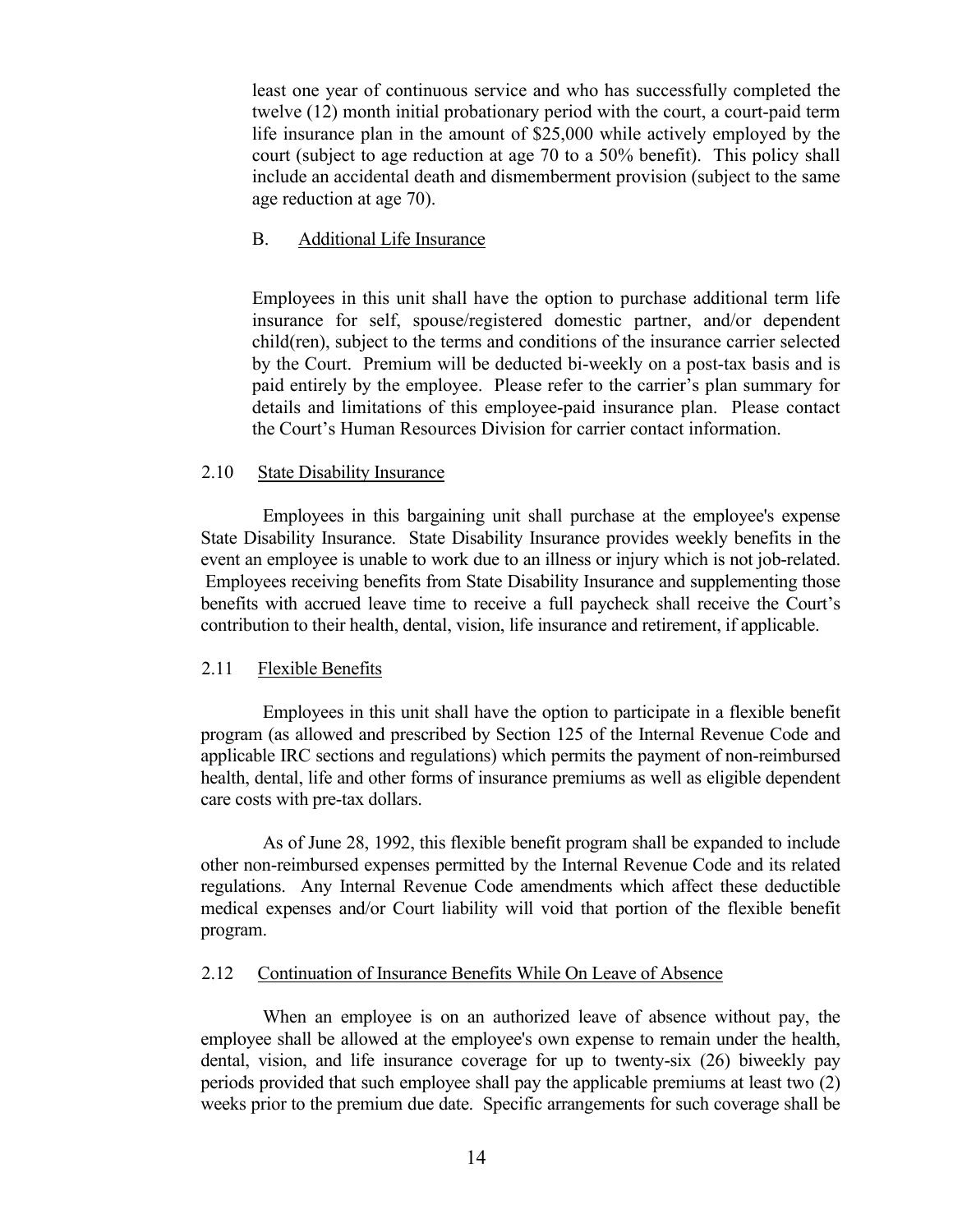made with the Court.

Regular employees and eligible part-time employees on payroll for less than forty-one (41) hours in any given pay period will be responsible for paying the premiums necessary to continue their health, dental, vision and life insurance coverage. The premium deduction, unless otherwise stopped, will be withheld from the employee's remaining paycheck.

#### <span id="page-20-0"></span>**SECTION 3 - LEAVES FROM EMPLOYMENT**

# <span id="page-20-1"></span>3.1 Vacation

Except as specified below, regular employees in this unit shall accrue and accumulate vacation according to the following schedule:

| (a)<br>hours on                                                                 | (b)                       | (c)                                     | (d)                          | (e)                             |
|---------------------------------------------------------------------------------|---------------------------|-----------------------------------------|------------------------------|---------------------------------|
| payroll equal<br>to $#$ of full<br>continuous<br>biweekly<br>payroll<br>periods | hourly<br>accrual<br>rate | maximum<br>biweekly<br>accrual<br>hours | approx.<br>hours<br>annually | maximum<br>accumulate.<br>hours |
| less than 78                                                                    | .0385                     | 3.080                                   | 80                           | 160                             |
| 78, but less<br>than $260$                                                      | .0577                     | 4.616                                   | 120                          | 240                             |
| 260, but less<br>than $520$                                                     | .0770                     | 6.160                                   | 160                          | 320                             |
| 520,<br>but less than 650                                                       | .0885                     | 7.080                                   | 184                          | 368                             |
| 650 or more                                                                     | .0961                     | 7.692                                   | 200                          | 384                             |

Whenever an employee's accumulation of vacation reaches its maximum as provided above, any further vacation accrual shall be credited to such employee's sick leave accumulation until such time as the employee's vacation accumulation falls below the maximum allowed.

Leave without pay or disciplinary suspension shall delay the advancement to the next higher accrual rate until the employee has been on payroll the number of pay periods specified above.

Employees may request vacation regardless of their accrued vacation balance; however, employees must have enough accrued vacation at the start of vacation. Previously approved vacation may be denied if the employee does not have sufficient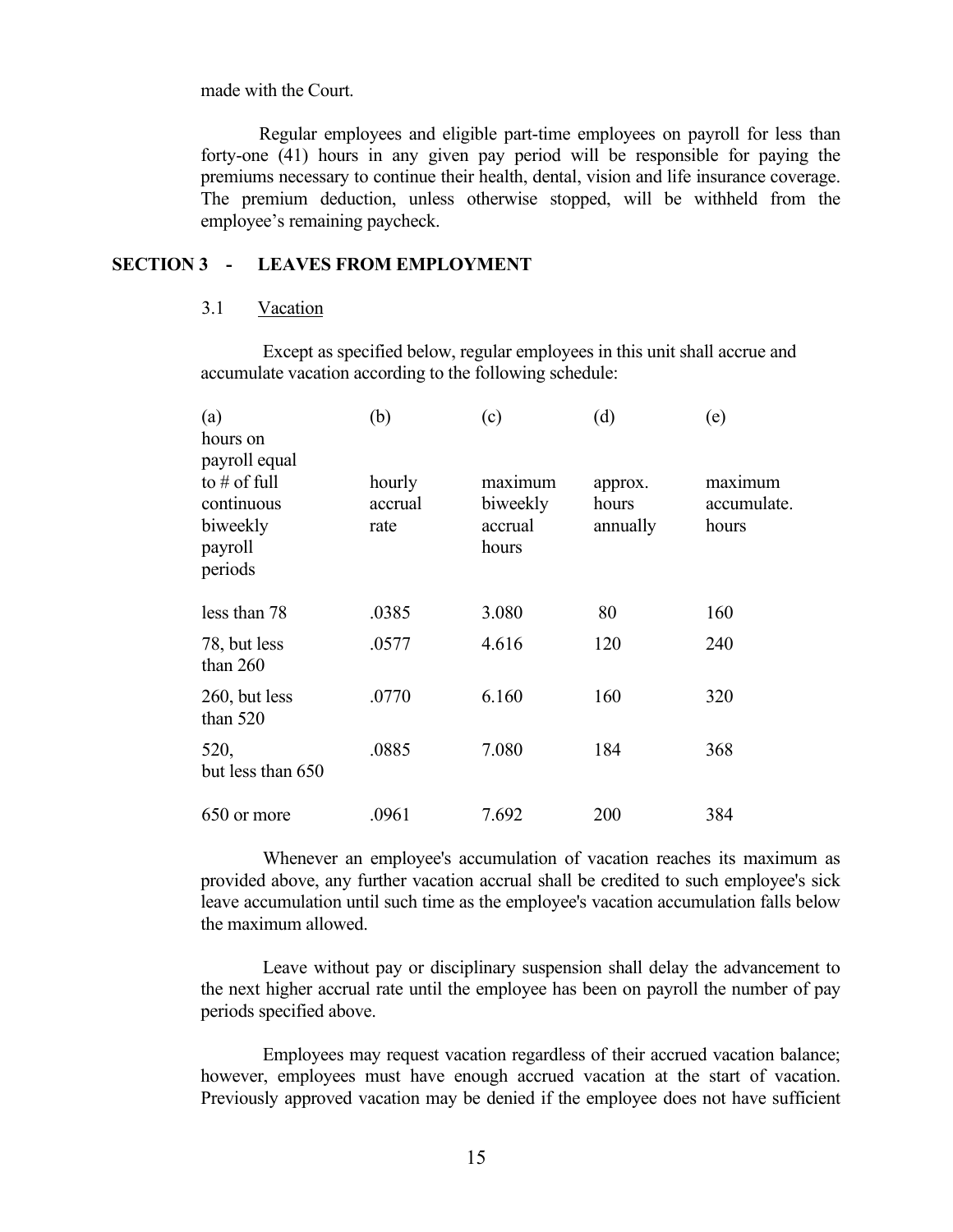accruals at the start of vacation.

Each Manager shall make every possible effort to respond to the employee's request for vacation time within two calendar weeks of the employee's request.

<span id="page-21-0"></span>Each Manager shall make every possible effort to ensure that vacation time off requested by an employee is utilized at times which are mutually agreeable to the employee and the department; however, the Manager has final authority to grant or deny such request.

#### A. Vacation Cash Out Option

For the term of this agreement, an employee with at least five (5) years of Court service may voluntarily cash out up to twenty (20) hours of accrued vacation leave once per fiscal year beginning July 1, 2018, so long as the employee has a remaining balance of at least eighty (80) hours of accrued compensatory leave (includes vacation, holiday float, and compensatory time) after the cash out.

In order to cash out accrued vacation leave hours, all of the following conditions will apply:

1. Adequate funding must be available;

2. The employee must have a remaining balance of at least eighty (80) hours of accrued compensatory leave (includes vacation, holiday float, and compensatory time) after the cash out;

3. Applications are available in the Human Resources Department and must be submitted with sufficient advance notice to Human Resources to review and confirm eligibility;

4. The request must be approved by the CEO; and

5. Vacation hours paid to the employee will be paid at the employee's base, biweekly salary at the time of cash-out, not including any differentials and supplementals.

This vacation cash out option shall sunset on September 30, 2024.

#### <span id="page-21-1"></span>3.2 Vacation Time For Illness

An employee may choose to use accrued vacation or compensatory time, if any, if the employee is absent beyond the limits of accumulated sick leave for reasons of illness, injury or quarantine, or death in the immediate family as described in Section 3.3B.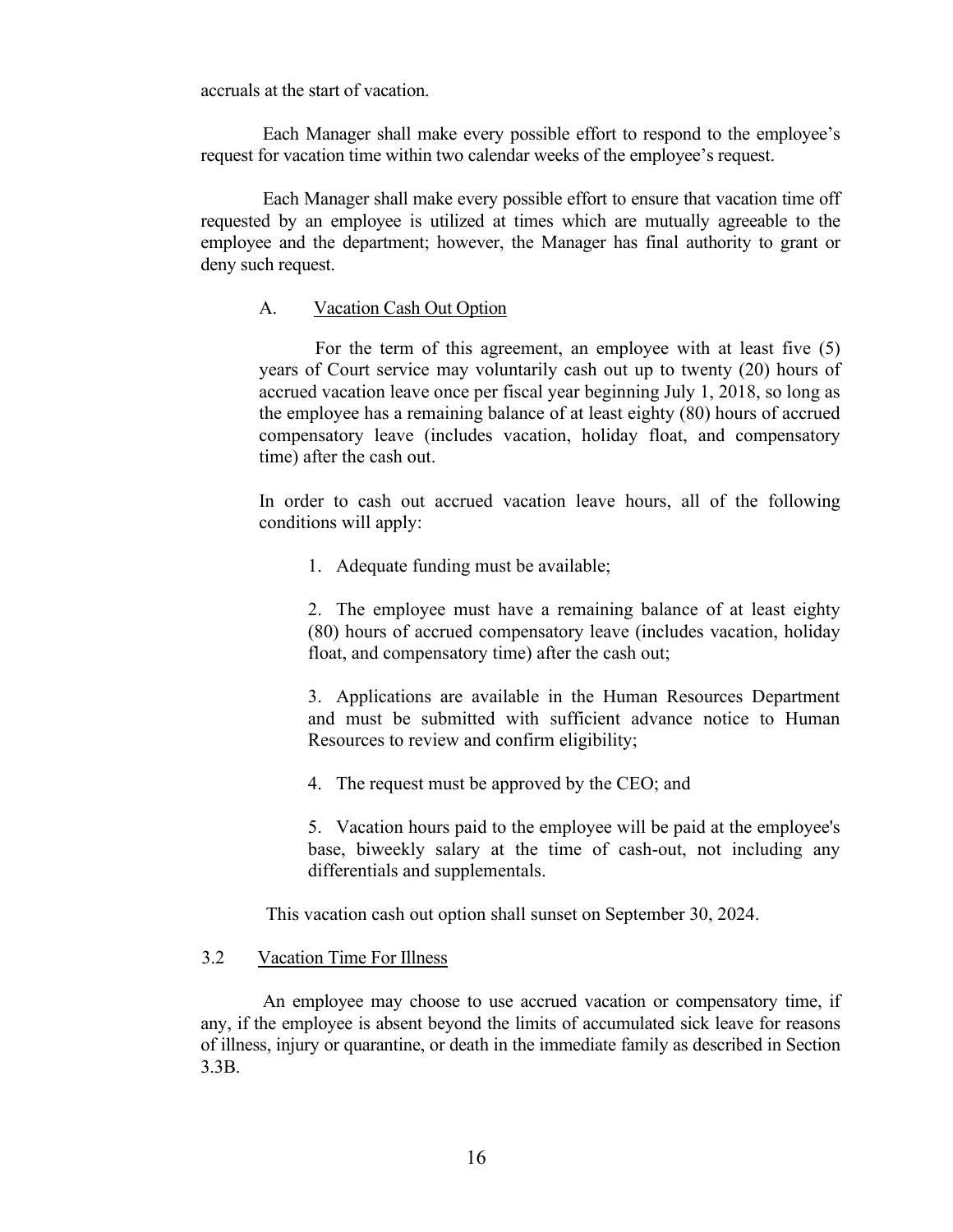# <span id="page-22-0"></span>3.3 Sick Leave

# <span id="page-22-1"></span>A. Sick Leave Accrual

The granting of sick leave with pay is a privilege and not a right. Regular employees shall accrue .0462 hours of sick leave for each straight-time hour on payroll not to exceed eighty (80) straight-time hours per pay period (annual accrual rate, approximately 96 hours).

# <span id="page-22-2"></span>B. Sick Leave Usage

Subject to the conditions specified in this memorandum sick leave may be authorized for any of the following reasons:

- 1. Illness, injury or quarantine of the employee;
- 2. Medical, dental or optical care of the employee;

3. Illness, injury or quarantine of a member of the employee's immediate family which requires the employee to tend, care for, or otherwise provide for the care of such person, up to a maximum of eighty (80) hours in a fiscal year.

For the purpose of this Section, "immediate family" means the spouse or registered domestic partner, child, stepchild, parent, stepparent sibling, grandparent or grandchild of the employee; or the child, stepchild, parent, stepparent, sibling, grandparent or grandchild of the employee's spouse or registered domestic partner.

4. Illness, injury or quarantine during an authorized vacation or on a floating holiday as evidenced by satisfactory proof attesting to the nature and length of disability. Sick leave for non-emergency medical, dental, or optical care during an authorized vacation or on a floating holiday period is not permitted.

5. An amount sufficient which, when added to an employee's disability indemnity under Worker's Compensation, will result in a payment to the employee not more than the employee's regular salary.

6. An amount sufficient which, when added to an employee's disability indemnity under State Disability Insurance (if applicable), will result in a payment to the employee not more than the employee's regular salary.

7. Employees who have sick leave accruals can use up to forty (40) hours of such sick leave time to care for a new or adopted child.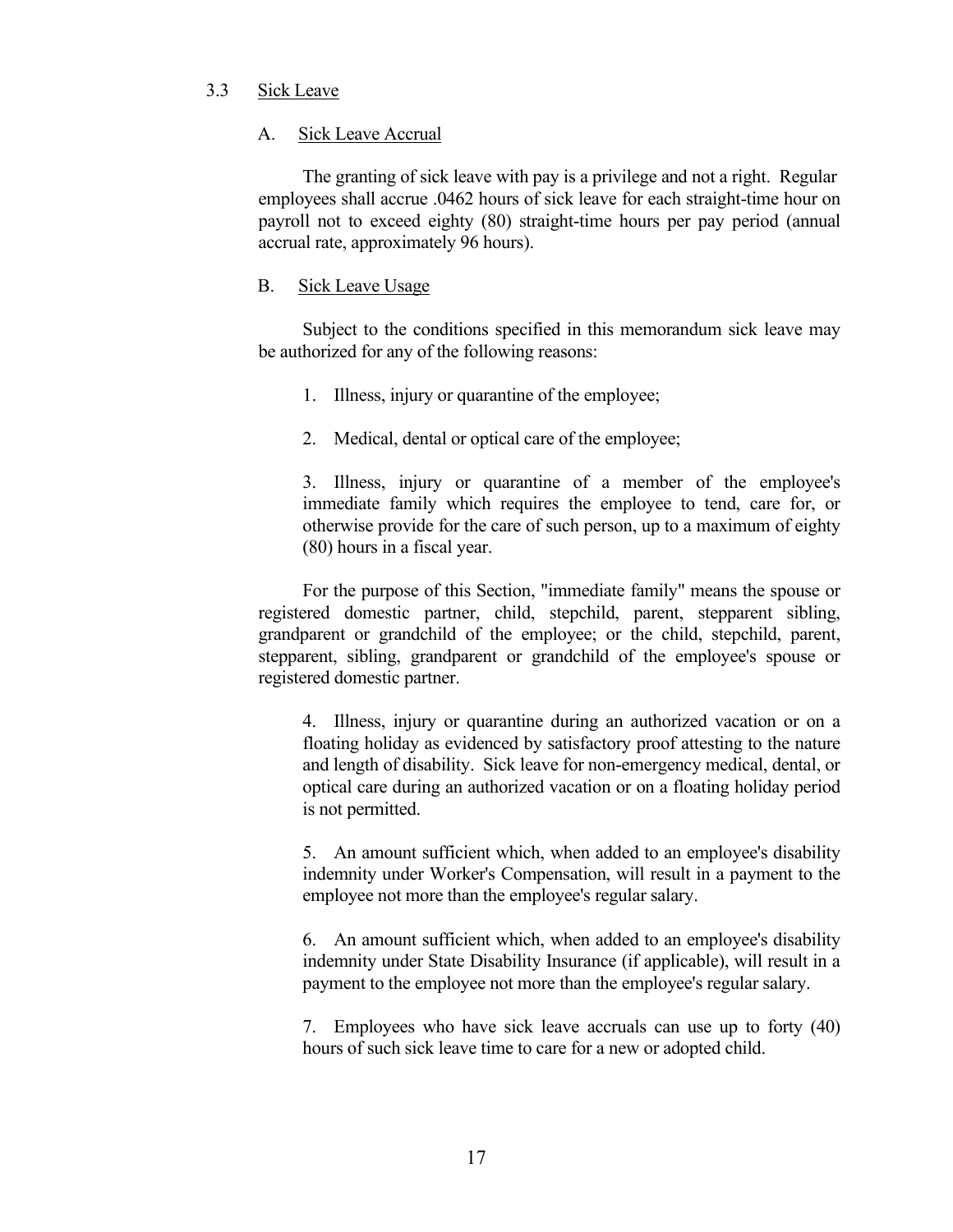#### <span id="page-23-0"></span>C. Sick Leave Exclusion

No employee shall be entitled to sick leave because of any of the following:

1. Disability arising from any illness or injury purposely self-inflicted or caused by the employee's misconduct;

2. Illness, injury quarantine or disability while on leave without pay;

3. An employee who is scheduled to work on a regular holiday who is absent on that holiday due to illness, injury, or quarantine shall not be permitted to use sick leave but shall be deemed to have used the regular holiday.

#### <span id="page-23-1"></span>D. Sick Leave Verification

Employees absent from work because of illness, injury, or quarantine, or for non-emergency medical, dental or optical care may be required to furnish the appointing authority or designee with satisfactory proof as may be required by the appointing authority or designee that such absence was the cause. The requirement, need and form for such verification shall be made known to the employee in advance of any absence, but no later than the time the employee calls in sick, provided that the employee has complied with departmental call-in procedures. A Manager shall not require "after the fact" verification.

The requirement and the need for medical verification shall be confirmed to the employee in writing within two (2) weeks after the employee's return, explaining the justification for the request.

#### <span id="page-23-2"></span>E. Restrictive Sick Leave

Sick time used for situations covered under state and federal leave laws (i.e. FMLA) cannot be used to determine if an employee has abused sick leave.

Employees placed on "restricted sick leave" may be required to provide the appointing authority or designee with satisfactory proof for each individual absence during the period that the employee is on "restricted sick leave".

Employees placed on such leave shall have the restriction reviewed after ninety (90) days by the appointing authority or designee. If the employee has shown significant improvement, the employee shall be removed from "restricted sick leave" status.

The Court shall not place an employee on "restricted sick leave" without first meeting with that employee to explain the concerns and expectations regarding attendance and leave issues.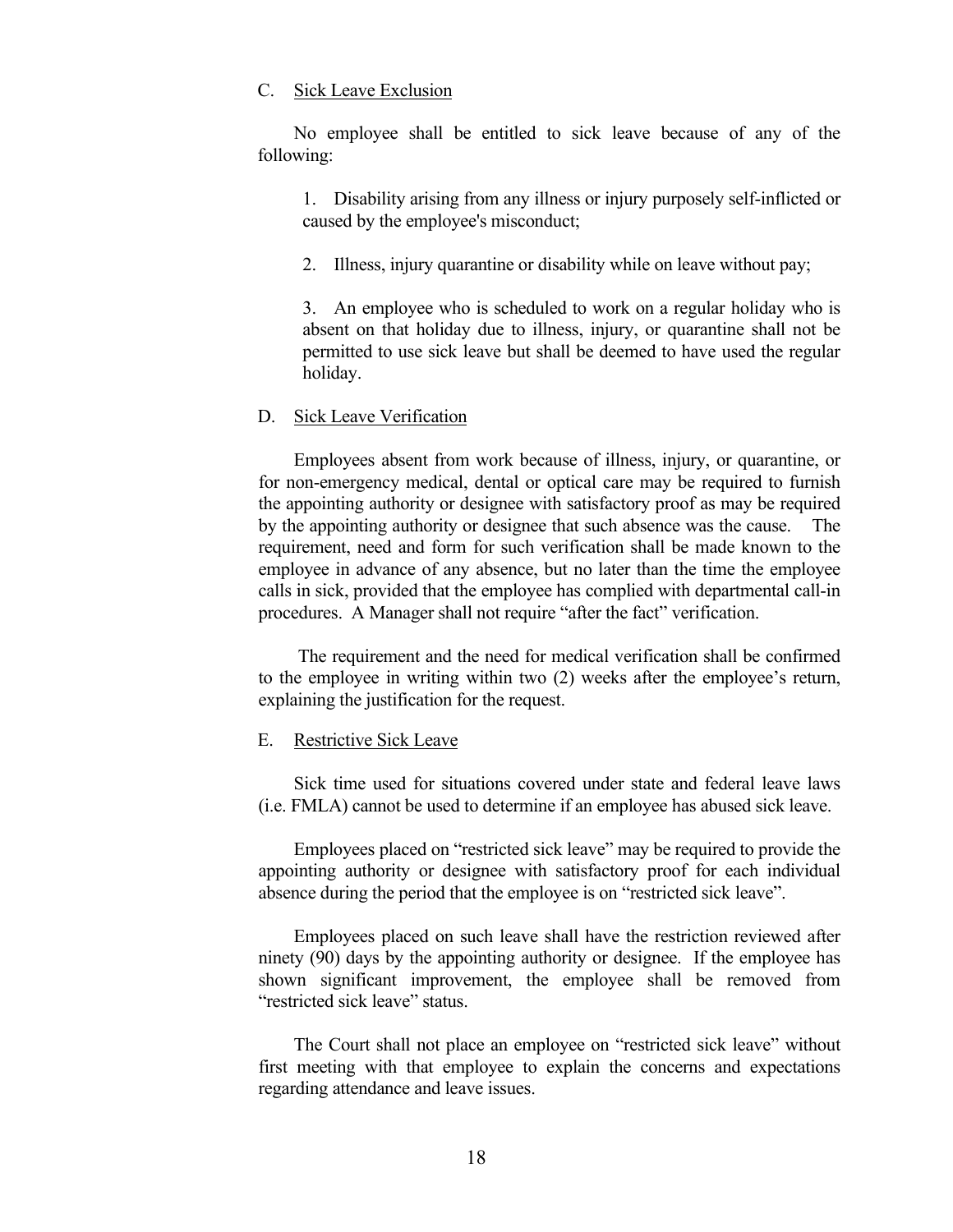#### <span id="page-24-0"></span>F. Sick Leave Abuse

Upon information and after investigation and the determination of the Court Executive Officer that an employee has abused the privilege of sick leave benefits, the Court Executive Officer may suspend the employee's privilege of sick leave accrual and/or usage with pay for such period as the Executive Officer determines necessary to deter the employee from again abusing the privilege.

#### <span id="page-24-1"></span>G. Sick Leave Cash Conversion

Upon separation from employment and concurrent assumption of a retiree status in the San Joaquin County Employees Retirement Association each employee on payroll prior to January 28, 1992 shall convert up to fifteen (15%) of accumulated sick leave to cash at the employee's hourly rate at separation if the employee has more than one hundred and sixty (160) hours of sick leave accumulated as of the date of separation and provided that such conversion shall not be in an amount so as to reduce the accumulation below one hundred and sixty (160) hours. Employees in this unit shall choose to use his/her remaining sick leave balance to implement Section 8.4 of this Memorandum provided that the employee has more than one hundred sixty (160) hours of sick leave accumulated as of the date of separation.

Any amount received from conversion of sick leave under this Section shall not be considered compensation for purposes of contributions to, or benefits from, the San Joaquin County Employees Retirement Association.

Any employee hired on or after January 28, 1992 is not eligible for the cash conversion.

#### <span id="page-24-2"></span>H. Sick Leave Incentive Program

In an effort to reduce the level of sick leave usage, the Court agrees to the following sick leave incentive plan.

1. Conditions of Participation: An employee must be on payroll with the Court during the entire calendar year to be eligible for incentive rewards.

2. Qualification and Rewards: Eight (8) hours of administrative leave will be granted to an employee who, at the end of each calendar year, has a sick leave balance which equals at least one half of the cumulative amount that the employee was eligible to accrue based on years of service or the employee used no more than twenty-four (24) hours of sick leave during that calendar year.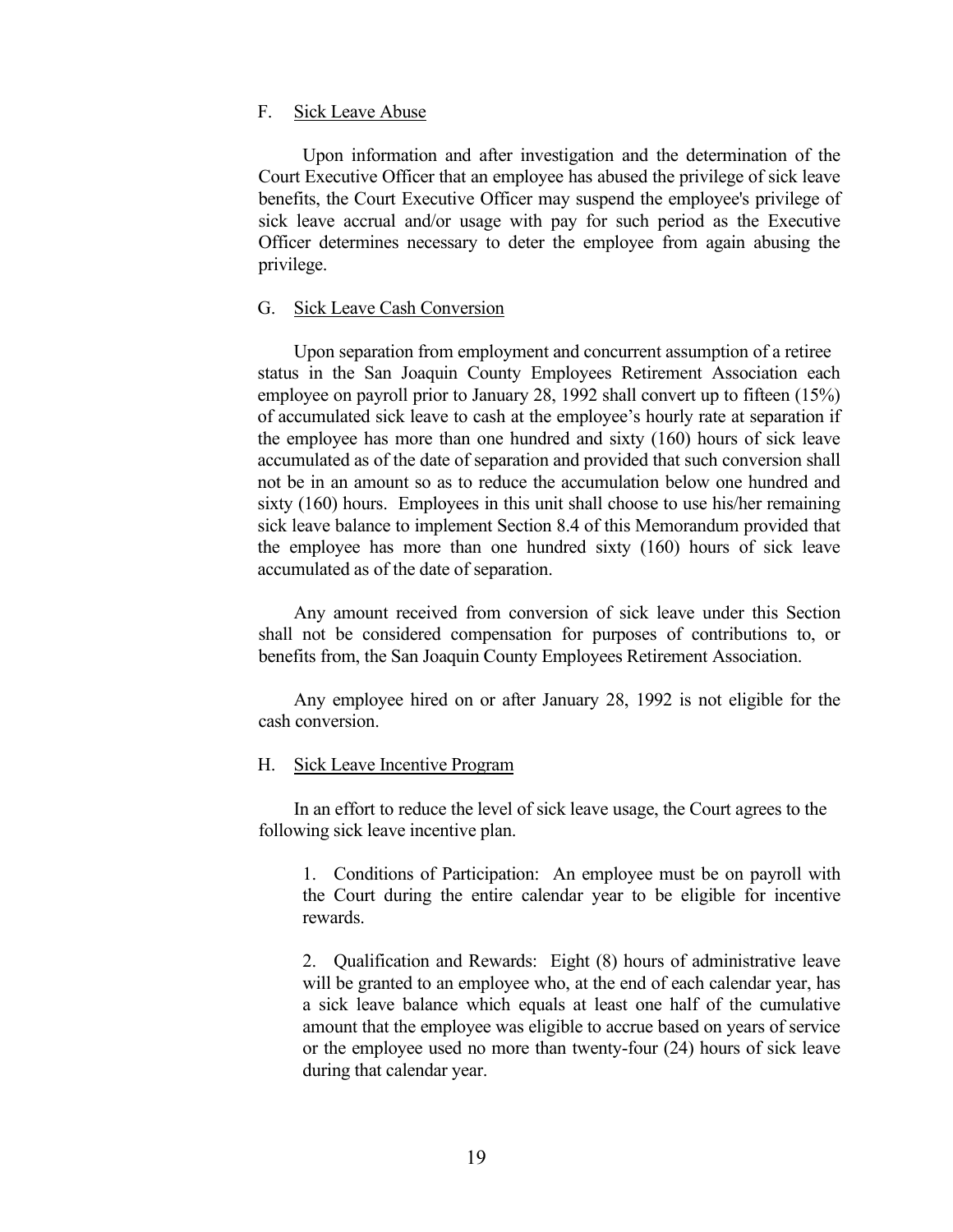3. Definitions: Administrative Leave - For the purposes of this program administrative leave will be granted at the beginning of the calendar year which follows the year in which it was earned. Furthermore, this leave will have no cash conversion value and can only be taken during the year in which it was granted. Should the leave not be used during that calendar year, it will be lost. Scheduling of this time off shall be consistent with the procedures for scheduling compensatory or vacation time. In all instances, it shall require mutual agreement of the employee and the Manager or designee.

# <span id="page-25-0"></span>3.4 Holidays

# <span id="page-25-1"></span>A. Regular Holidays

Judicial Branch holidays are established by Government Code section 6700 and Code of Civil Procedure section 135, as amended. As of the ratification of this Agreement, the following are Judicial Branch holidays for regular employees and part-time employees; however, these are subject to change as laws are amended:

- 1. January 1 New Year's Day.
- 2. The third Monday in January Martin Luther King, Jr.'s Birthday.
- 3. February 12 Lincoln's Birthday.
- 4. The third Monday in February Washington's Birthday.
- 5. March 31 Cesar Chavez's Birthday.
- 6. The last Monday in May Memorial Day.
- 7. July 4 Independence Day.
- 8. The first Monday in September Labor Day.
- 9. The fourth Friday in September Native American Day.
- 10. November 11 Veteran's Day.
- 11. Any November day designated as Thanksgiving Day.
- 12. The Friday following the day designated as Thanksgiving Day.
- 13. December 25 Christmas Day.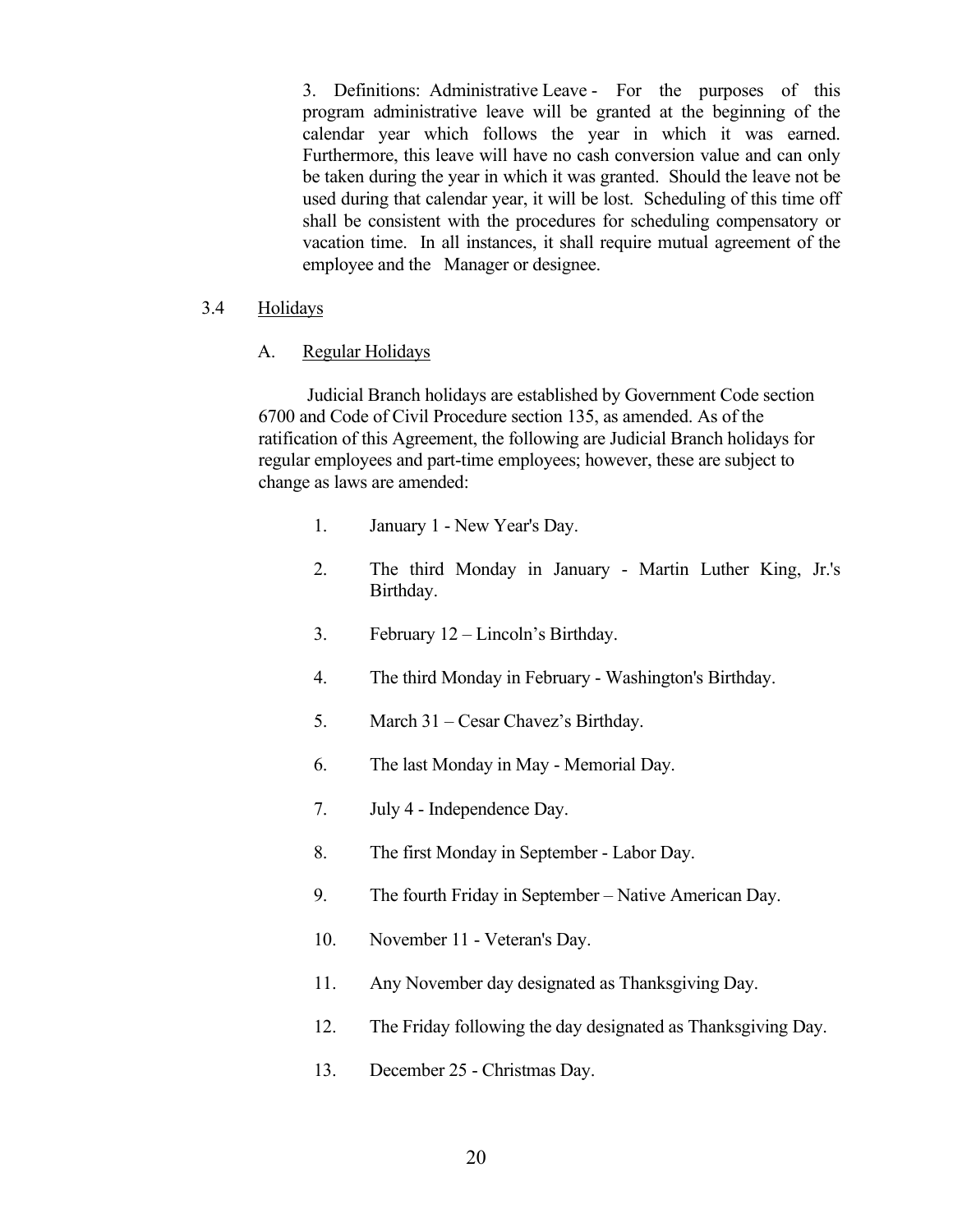#### <span id="page-26-0"></span>B. Regular Holiday - Weekend Observance

 The Court shall comply with the Judicial Council guidelines and the Rule of Court regarding weekend holiday observances. When a regular holiday falls on a Saturday, the Court shall observe the holiday on the preceding Friday. When a regular holiday falls on a Sunday, the Court shall observe the holiday on the following Monday.

#### <span id="page-26-1"></span>C. Regular Holiday Compensation - Regular Employees

Any regular employee whose regularly scheduled day off falls on a regular holiday shall be entitled to accrue eight (8) hours of regular holiday time. The appointing officer or designee has the discretion to approve an employee's request to be paid cash for eight hours at straight time in lieu of accrual, provided that if the employee's regular holiday accrual is at the 60-hour limit, the employee shall be paid in cash or, at the department's option, the employee shall be allowed to roll the time into another leave balance of the employee's choice.

In addition to regular salary, any regular employee who is required to work on a regular holiday shall have the option of being compensated for the hours worked on such holiday by: (1) cash payment at the rate of one and one-half (1- 1/2) times such employee's hourly base salary, or (2) the accumulation of regular holiday time at the rate of one and one-half (1-1/2) hours for each hour worked.

#### <span id="page-26-2"></span>D. Holiday Pay – Part-Time Employees

Eligible part-time employees with 1300 hours of service in the prior calendar year and 2080 hours of unbroken service (not taken off payroll) who are scheduled to work and work on a regular holiday will receive holiday premium pay.

#### <span id="page-26-3"></span>E. Floating Holidays

The following days are established as floating holidays for regular employees:

- 1. Each regular employee's birthday.
- 2. September 9 Admission Day.

#### <span id="page-26-4"></span>F. Floating Holiday Observance

Regular employees may individually, with the approval of the Manager or designee, take such holiday on the date of the holiday, on the day preceding the holiday in the case of holidays which fall on a Saturday, or the day following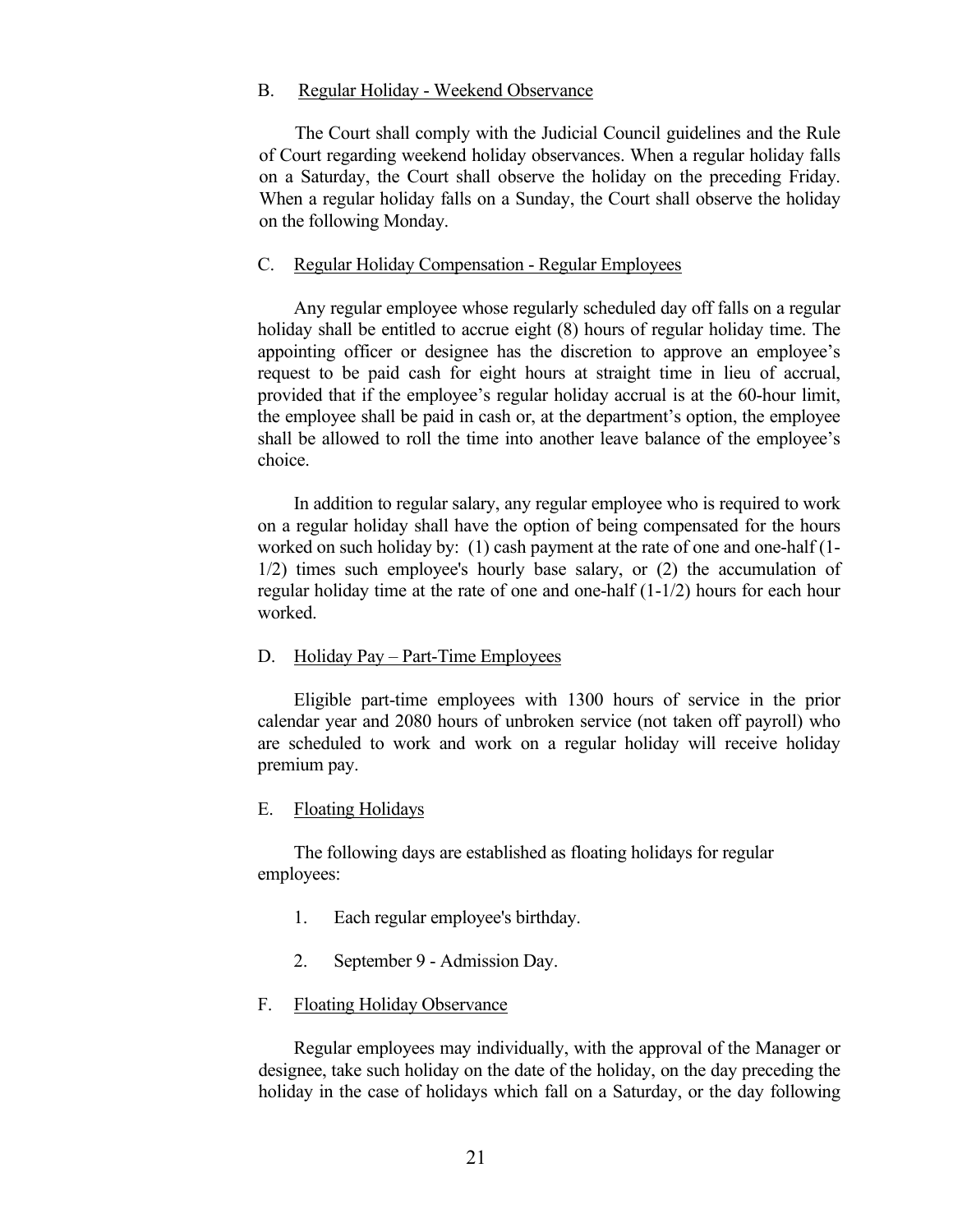the holiday in the case of holidays which fall on a Sunday, or may accumulate up to forty–eight (48) hours of floating holiday time to be used at a deferred date. Such floating holiday time off shall be scheduled at a time mutually agreeable to the employee and the Manager or designee. Court offices and departments shall remain open for business on any day deemed to be a floating holiday and employees who elect to accumulate floating holiday time shall receive their regular compensation for working on the holiday.

Any regular employee whose regularly scheduled day off falls on a floating holiday shall accrue floating holiday time as provided in this Section. Part-time employees who are eligible for benefits (as defined in Section 7) and whose regularly scheduled day off falls on a floating holiday shall accrue floating holiday time on a prorated basis.

# <span id="page-27-0"></span>3.5 Shift Designation

For the purposes of this Section, the night shift of the calendar day preceding the actual date of the regular holiday shall be considered Shift #1, the day shift of the regular holiday shall be Shift #2 and the p.m. shift of the regular holiday shall be Shift #3.

# <span id="page-27-1"></span>3.6 Bereavement Leave

Regular employees and job share employees, who suffer a death in their "immediate or extended family" may be allowed to be absent with pay for three (3) scheduled Court work days for each family member who dies. Two (2) extra days of bereavement leave shall be granted when an employee suffers a death of an immediate or extended family member that requires the employee to travel over five-hundred (500) miles one-way from his or her home.

If requested by the Court, the employee will provide substantiation of the death and travel to support the request. Verification required by the employer shall be provided within two weeks of the requested leave or as soon as practicable.

Employees must take this leave within a seven (7) consecutive work day period and will be paid only for days and hours they were scheduled to work. "Immediate family" includes the spouse or registered domestic partner, child, parent, sibling, grandparent, great-grandparent, grandchild or great-grandchild of the employee; or child, parent, sibling, grandparent, great-grandparent, grandchild or great-grandchild of the employee's spouse or registered domestic partner. "Extended family" includes parent's spouse, grandparent's spouse, grandchild's spouse, as well as aunt/uncle (siblings of your parents or your spouse's parents), niece/nephew (children of your siblings or spouse's siblings). Foster, step, and adopted relationships are included in appropriate generic titles.

Employees may also invoke this leave provision upon the death of a household member, who is neither an immediate or extended family member, but has resided with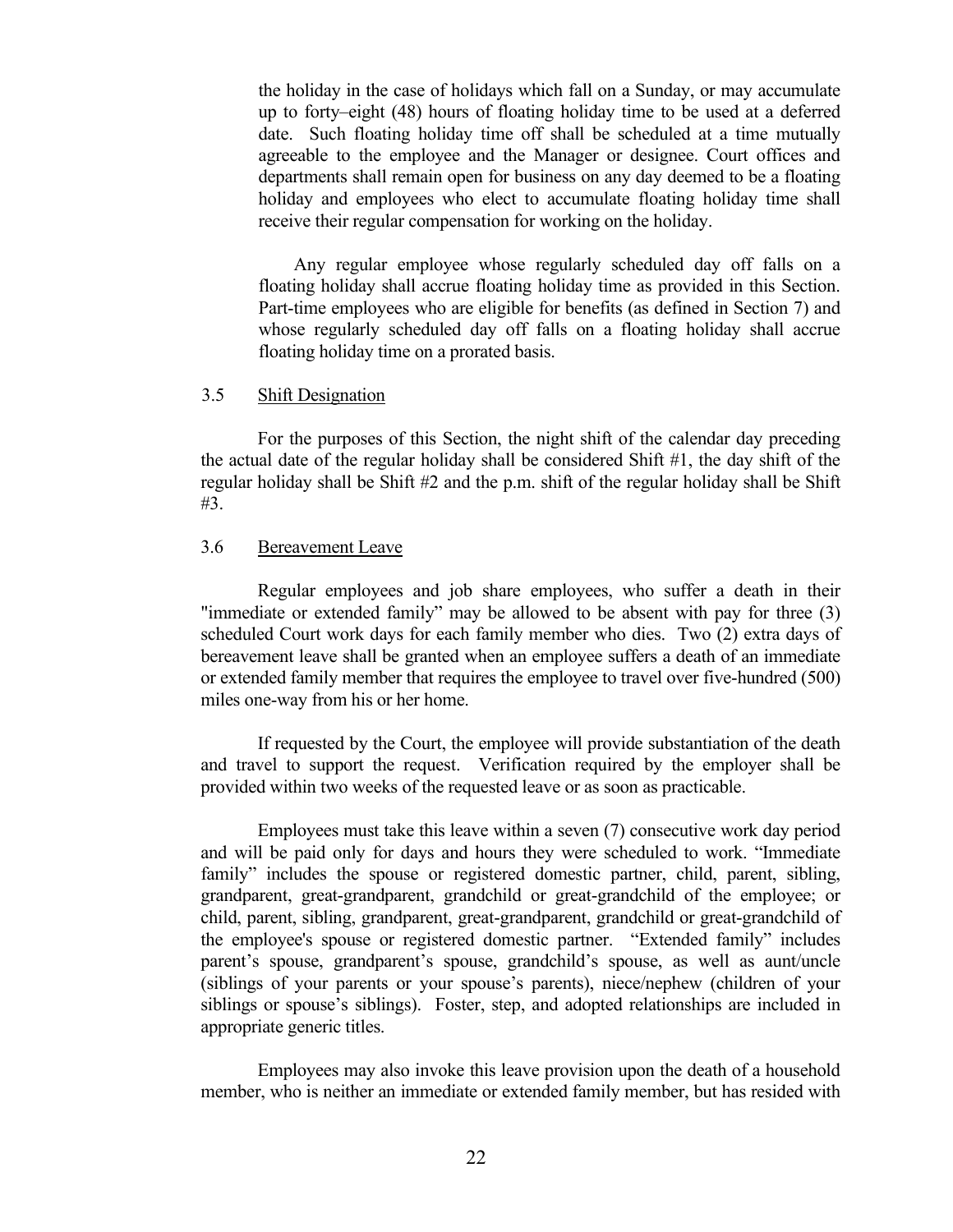the employee for at least six (6) calendar months prior to the request for Bereavement Leave.

In addition, employees may use an additional two (2) days of accrued leave for the death of the employee's spouse, parent or child. Such additional leave shall be used within 30 days of the death.

# <span id="page-28-0"></span>3.7 Military Leave

The Court will comply with all applicable state and federal laws regarding military leave and employer support of military families.

# <span id="page-28-1"></span>3.8 Leave of Absence Without Pay

In accordance with the Personnel Rules, leaves of absence may be granted to regular employees for any of the following reasons:

- 1. Medical illness or disability not covered by accrued leave.
- 2. Maternity/Pregnancy.
- 3. Personal reasons.
- 4. Education or training.
- <span id="page-28-2"></span>3.9 Medical Leave Without Pay

Medical Leave Without Pay may be granted to probationary or permanent employees by the Manager. Requests must be submitted to the manager with a statement from a California licensed physician stating the nature of the disability and the estimated duration of the disability. A medical leave may be granted for a maximum of one (1) year (extensions may be possible, usually pending disability retirement). A leave of over thirty (30) days must be approved by the Court Executive Officer. All records of employees' medical issues shall be turned into Human Resources and not shared, except as legally required.

#### <span id="page-28-3"></span>3.10 Pregnancy Disability Leave

Pregnancy disability leave without pay shall be granted to temporary, contract, and regular employees in accordance with state and federal laws. Leave for medical reasons shall be granted with a physician's statement submitted to the manager, and employees may use sick leave or other accrued leave in accordance with Section 3 of this Memorandum. All records of employees' medical issues shall be turned in to Human Resources and not shared except as legally required.

Current law provides up to four (4) months leave for pregnancy disability. Employees may also be eligible for an additional twelve (12) weeks of leave under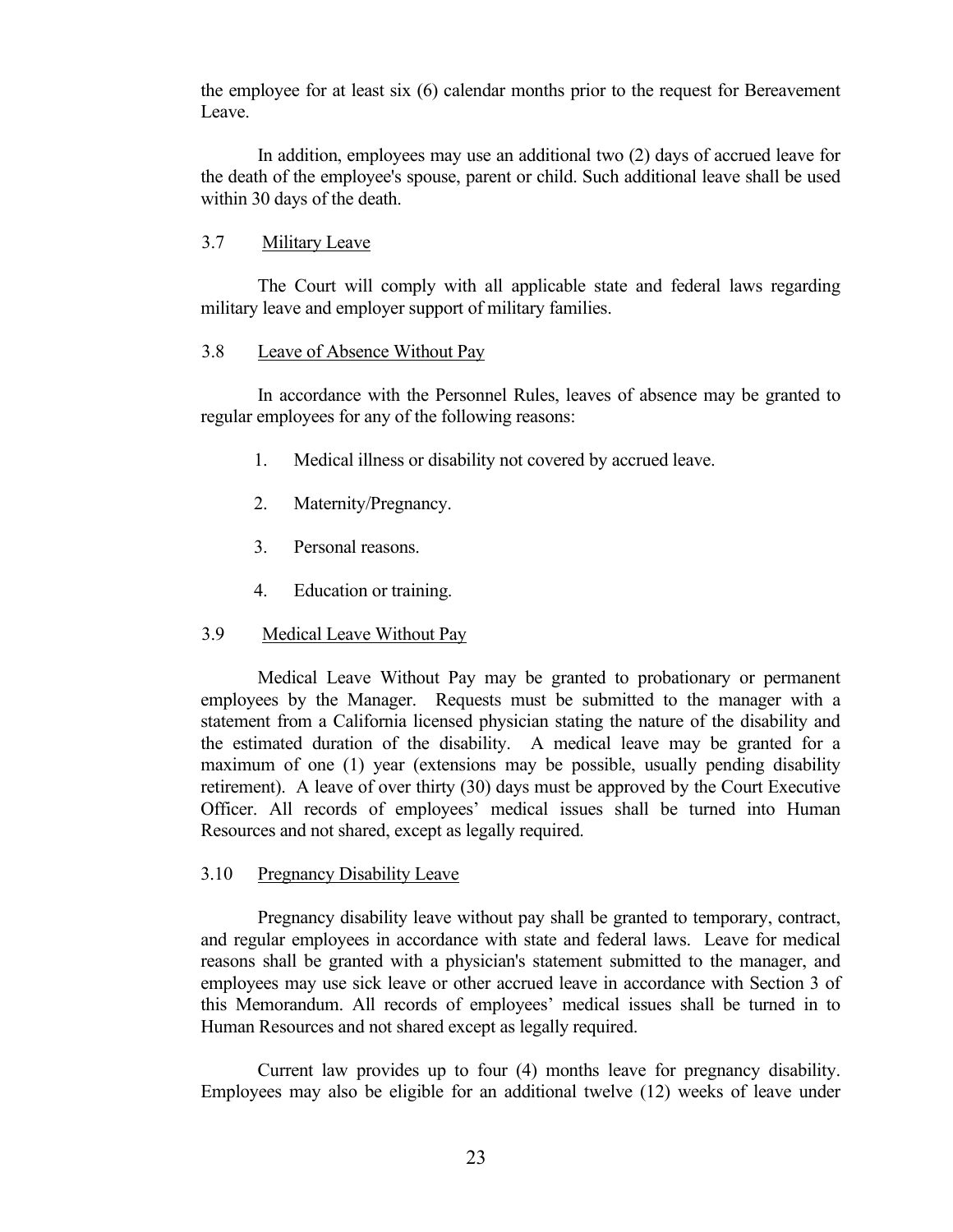CFRA Section 3.14of this Memorandum. The Court will comply with any state or federal law and reserves any rights of restrictions.

# <span id="page-29-0"></span>3.11 Educational Leave

Educational Leave without pay may be granted to permanent employees by the department if the leave furthers the department's goals and the employee's last performance evaluation was at least satisfactory. Initially, leave of up to one (1) year may be granted and may be extended up to an additional year.

#### <span id="page-29-1"></span>3.12 Personal Leave of Absence

Personal Leave of Absence may be granted to a permanent employee by the Manager for reasons acceptable to the Manager. Leave may initially be granted for up to one (1) year and may be extended up to an additional year.

Forms for request of leave of absence are maintained in each department. Requests for leave of absence shall be submitted sufficiently in advance of the proposed effective date to permit the Manager or designee and the Court Executive Officer to take action prior to that date.

# <span id="page-29-2"></span>3.13 Effect of Unpaid Leave of Absence on Other Leaves

No employee who has been granted a leave of absence without pay shall accrue any vacation, sick leave or holiday during the time of such leave nor shall such time count toward gaining permanent status.

# <span id="page-29-3"></span>3.14 Family Leave

# <span id="page-29-4"></span>A. State Family Leave

In accordance with state law, any employee with one (1) or more years of service with the Court and a minimum of 1250 hours on payroll in the twelve (12) months prior to the start date of the leave, may take a family care leave of up to twelve (12) weeks in a twelve (12) month period. An employee who takes such family care leave shall be returned to employment in the same or comparable position upon return from said leave.

Family care leave may be utilized in conjunction with the birth of a child of the employee, the placement of a child with an employee in connection with the adoption of the child by the employee, for the serious medical condition or illness of the employee, or to allow the employee to care for a parent, spouse, child, registered domestic partner, grandparent, grandchild, or sibling who has a serious health condition.

For the purposes of this section, the terms "employment in the same or a comparable position", "child", "parent", and "serious health condition" are as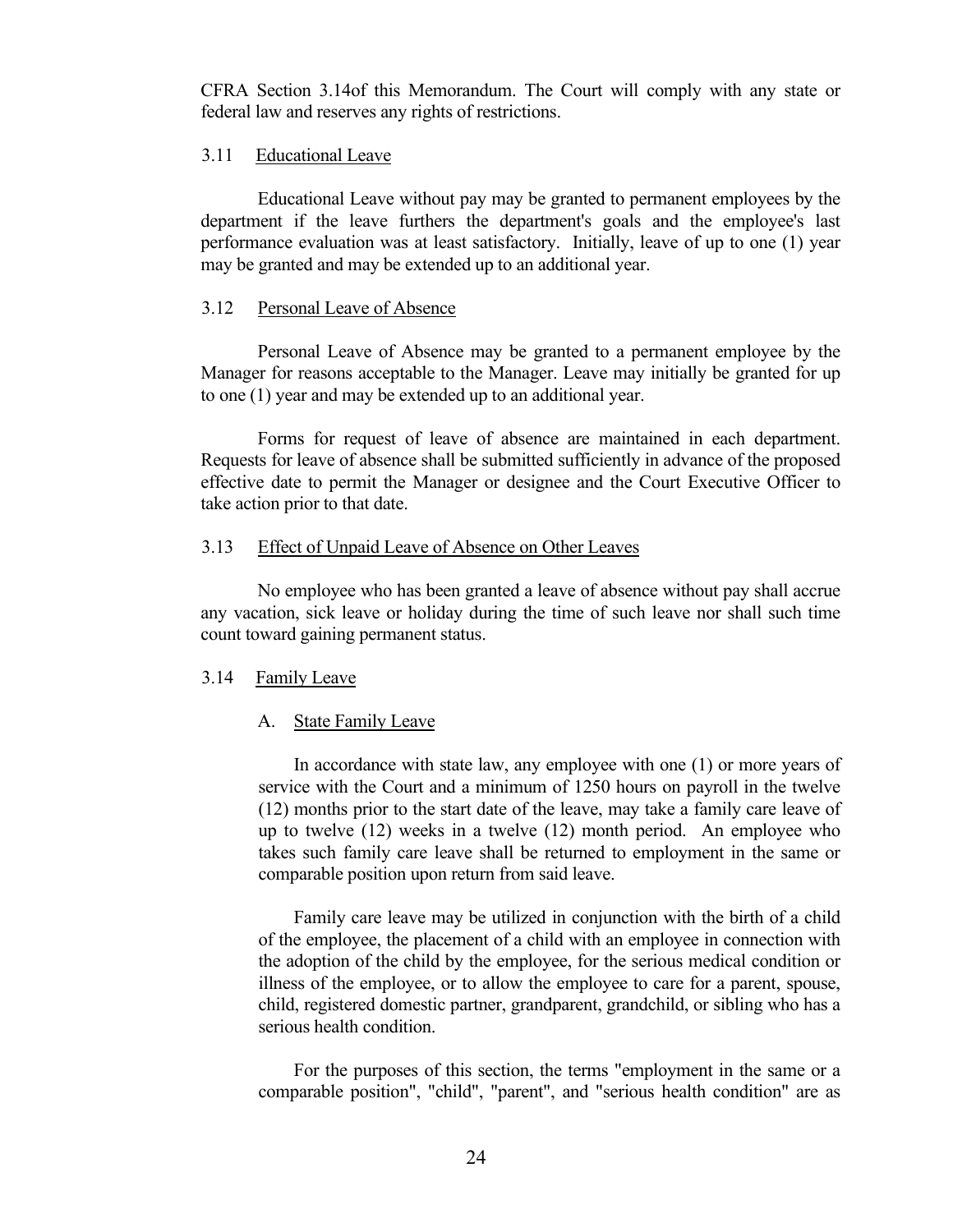defined in Section 12945.2 of the Government Code.

The reasonable advanced notice, scheduling and certification requirements of  $12945.2$  (g), (h), and (i) shall also apply.

An employee who takes family care leave shall be required to use accrued vacation, compensatory time, floating holiday and regular holiday time during such leave. In accordance with Court regulations governing the use of sick leave, the employee may also use accrued sick leave time. An employee on State Disability Insurance shall not be required to use more leave than is necessary, in conjunction with SDI, to receive a full paycheck.

An employee who takes family care leave in an unpaid status shall be eligible for fringe benefits on the same terms as an employee on any other unpaid leave of absence.

This section applies only to leaves of absence that are greater than forty (40) hours, except if under a modified work schedule.

#### <span id="page-30-0"></span>B. Family Medical Leave Act (FMLA)

San Joaquin Court will comply with the Family Medical Leave Act, maintaining all rights and restrictions listed in 3.14 which are permitted by the Family Medical Leave Act.

This section applies only to leaves of absence that are greater than forty (40) hours, except if under a modified work schedule.

#### <span id="page-30-1"></span>C. School Activities

The Court of San Joaquin shall comply with any federal or state law requiring an employer to grant time off to participate in a child's school activities. Current state law provides that parents may take up to forty (40) hours per year, but not more than eight (8) hours per month, to participate in their children's school activities. Employees working a shift greater than eight (8) hours per day may take one full shift per month, subject to the forty (40) hour maximum. An employee may take unpaid leave or may use accrued vacation, compensatory, floating holiday or regular holiday time.

#### <span id="page-30-2"></span>3.15 Catastrophic Leave Program

#### <span id="page-30-3"></span>A. Conditions of Participation

Applications for receipt of catastrophic leave donations will be processed by the Service Employees International Union.

1. A Court employee becomes eligible to receive catastrophic leave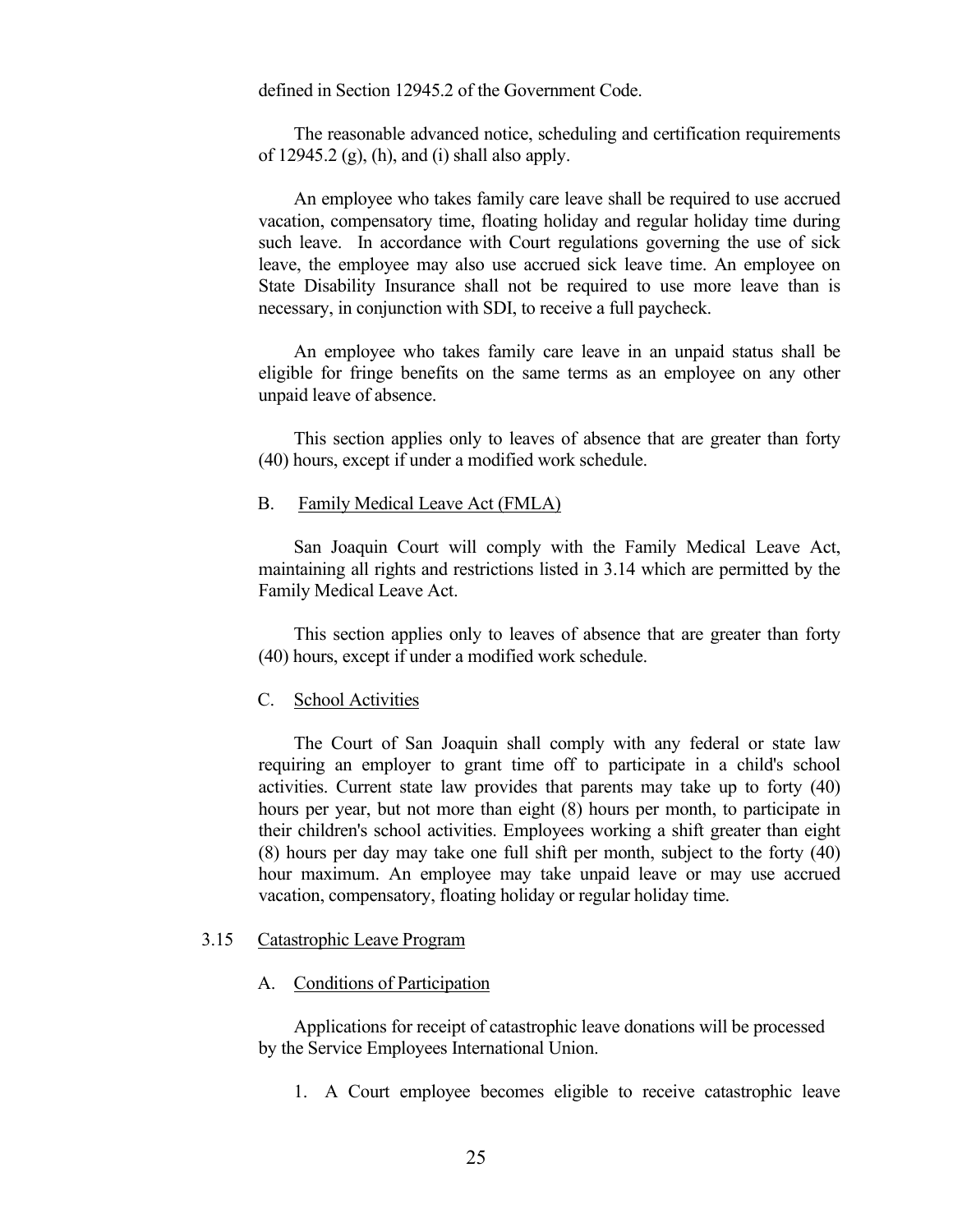donations when the following two (2) conditions both occur:

(a) The employee has exhausted, or will soon exhaust all his/her accrued leave, as a result of a verifiable long-term illness or injury suffered by either the employee or an immediate family member. "Immediate family" includes the spouse or registered domestic partner, child, stepchild, parent, stepparent, sibling, grandparent or grandchild of the employee as well as the child, stepchild, parent, stepparent, sibling, grandparent and grandchild of the employee's spouse or registered domestic partner.

(b) The employee has received approval for an unpaid leave of absence from his/her Manager or designee.

2. Employees may donate accrued vacation, compensatory time or holiday time; sick leave may not be donated.

3. Donations may be made in whole hour increments from a minimum of four (4) to a maximum of sixteen (16) hours per donor in each pay period.

4. Donors must have an overall leave balance of eighty (80) hours remaining after donated time has been deducted.

5. Once donated to an individual, donated leave cannot be reclaimed by the donor.

#### <span id="page-31-0"></span>B. Processing of Donations

Upon receipt of donation authorizations, the Court shall take the following actions:

1. Verify that donating employee has minimum required leave balance required for the donation and convert donated time to dollars at the hourly rate of the donor and subtract from the designated leave category. Pay supplements which are a percentage of base salary (except above class pay and special assignment pay) shall be added to the base salary prior to converting the value of the donated time to the recipient.

2. Convert donated dollars as computed above to hours at the hourly rate of the recipient, and add to recipient's sick leave balance.

3. Notify departments of changes in leave balances by noting Auditor adjustments on the payroll certs for the next payday.

4. Retain a confidential file of donation authorizations.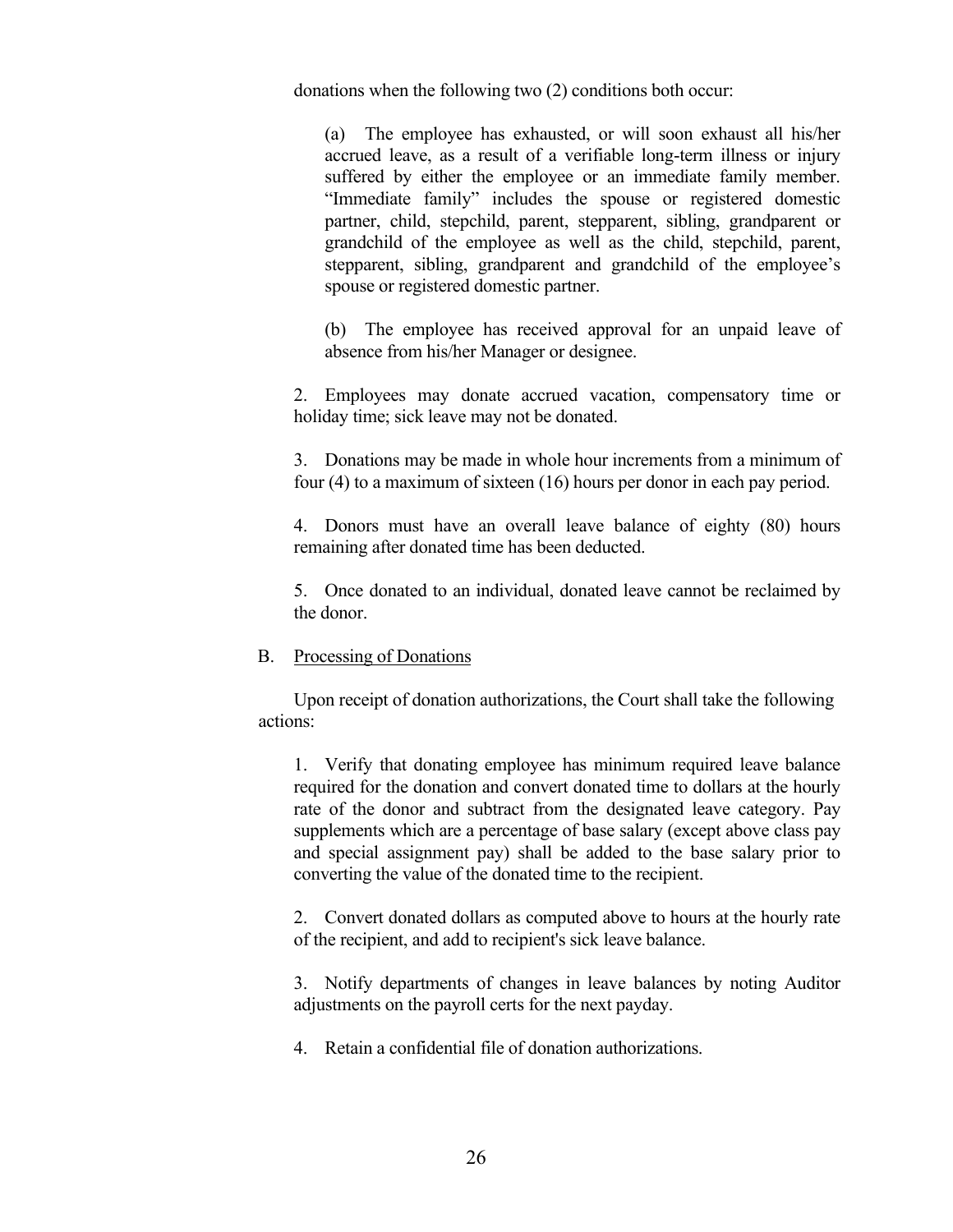# <span id="page-32-0"></span>C. Treatment of Donated Time

Donated time is treated as sick leave accrued by the recipient of the donation. Donated time does not alter the employment rights of the Court or the recipient, nor extend or alter limitations otherwise applicable to Leaves of Absence or Sick Leave, except as noted in this agreement.

Employees who are utilizing donated sick leave hours will continue to accrue vacation and sick leave in accordance with the provisions of this Memorandum of Understanding.

If catastrophic leave donations are made due to the medical condition of an employee's immediate family member, the eighty (80) hour limitation on the use of family sick leave is waived for absences resulting from that condition only.

#### <span id="page-32-1"></span>3.16 Leave for Promotional Examinations

Employees shall be allowed the necessary time off with pay to participate in promotional examinations for the Court, which are held during their regular work hours.

# <span id="page-32-2"></span>3.17 Effect of Re-employment on Leave Accrual Rates

A former employee re-employed in Court service shall not be entitled to accumulative sick leave benefits unless his return to Court service is the result of reinstatement within one (1) year of termination of employment OR is a result of reemployment after a layoff due to lack of work, lack of funds, or in the interest of economy.

Employees who are reinstated within two (2) years of termination of employment will be returned to the same vacation accrual rate at which they left.

# <span id="page-32-3"></span>**SECTION 4 - COMPENSATION**

#### <span id="page-32-4"></span>4.1. Salaries

Unless expressly provided to the contrary by this Memorandum, salaries and hourly rates of pay for all additional compensation, including but not limited to supplemental pay, standby pay, call-back pay, and pay for work above class, shall be computed solely by reference to an employee's base salary or base hourly rate. All negotiated salaries shall remain as adopted for the life of this Memorandum unless mutually agreed otherwise in writing.

Payment of base salary increases or other increases in the salary range during the agreement will be made pursuant to the County's salary range table.

The Court and SEIU agree that the parties will negotiate, upon request, the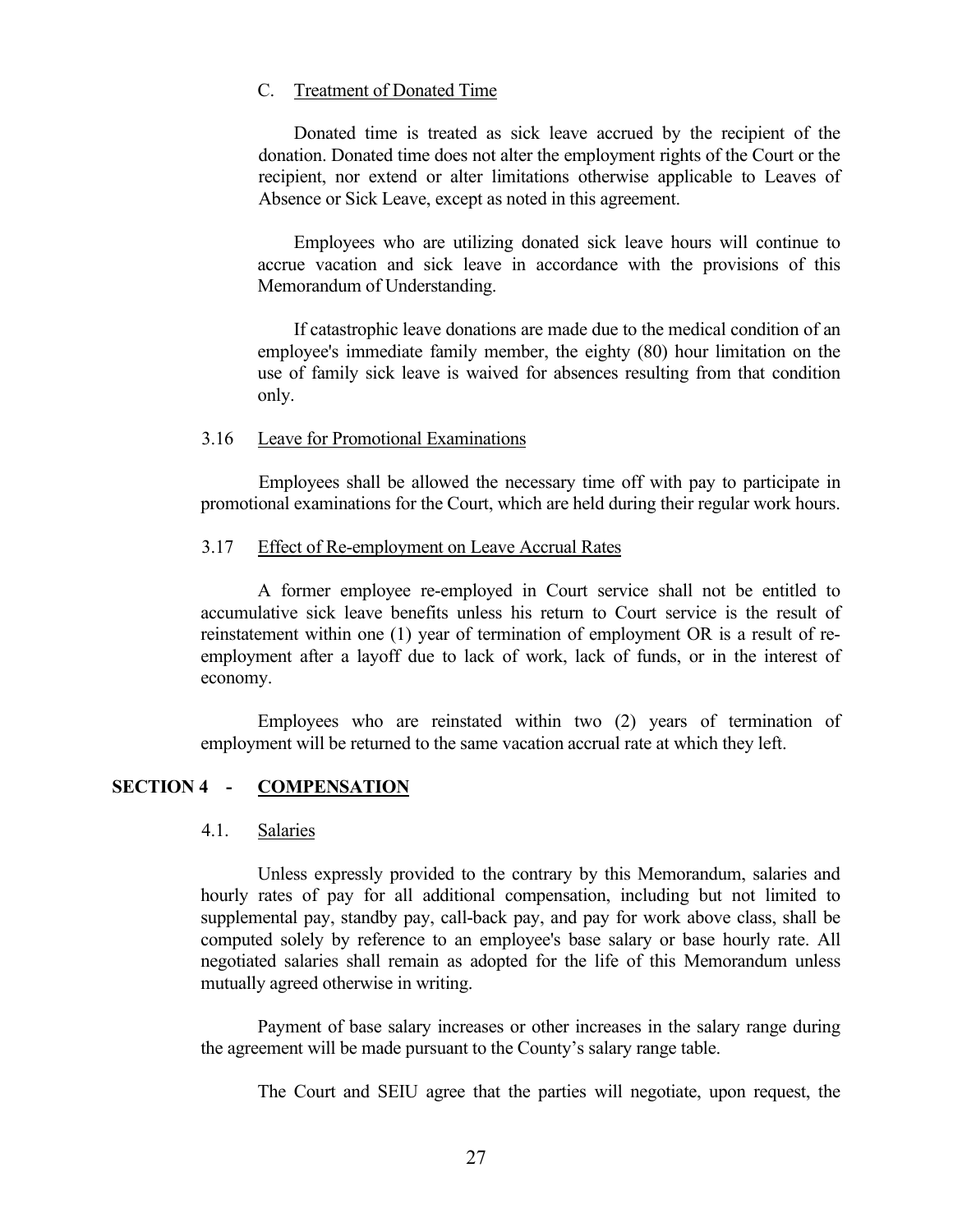salaries of new classes established as a result of a reclassification of positions.

# <span id="page-33-0"></span>A. Cost of Living Adjustment (C.O.L.A.)

In accordance with the remaining provisions of Section 4.1, all Bargaining Unit Employees will receive over the duration of the term of the Memorandum of Understanding:

- A. Salary increase of 5% shall be paid to employees in the bargaining unit effective the first full pay period on or after August 1st, 2021. In order to receive the COLA retroactively, bargaining unit members must be employed at the time of ratification.
- B. Salary increase of 2% shall be paid to employees in the bargaining unit effective the first full pay period on or after August 1st, 2022.
- C. Salary increase of 2% shall be paid to employees in the bargaining unit effective the first full pay period on or after August 1st, 2023.

# <span id="page-33-1"></span>B. One Time Payment

For the term of this agreement only, the Court agrees to pay each Bargaining Unit Employee a gross one-time payment of five hundred dollars (\$500), to be paid effective the first full pay period on or after ratification of the MOU. All applicable taxes and withholding will be applied accordingly.

# <span id="page-33-2"></span>4.2 General

No employee shall receive supplemental pay when on vacation, sick leave, sick leave in conjunction with the receipt of State Disability Insurance or Worker's Compensation temporary disability payments, compensatory time off, holiday, or paid military leave unless such employee shall have been performing duties for a period of not less than four (4) full biweekly pay periods or such supplemental duties are scheduled, upon assignment, to last not less than four (4) full biweekly pay periods. Unless otherwise specified by the Manager or the Manager's designee, such shift assignment shall be presumed to be scheduled upon assignment for at least four (4) full biweekly pay periods.

# <span id="page-33-3"></span>4.3 Special Assignment Supplement

The Court Executive Officer may authorize a five percent (5%) salary increase to any employee designated by the Court to be on special assignment.

# <span id="page-33-4"></span>4.4 Shift Differential

Shift differential shall be \$0.75 per hour for p.m. and split shifts and \$0.91 per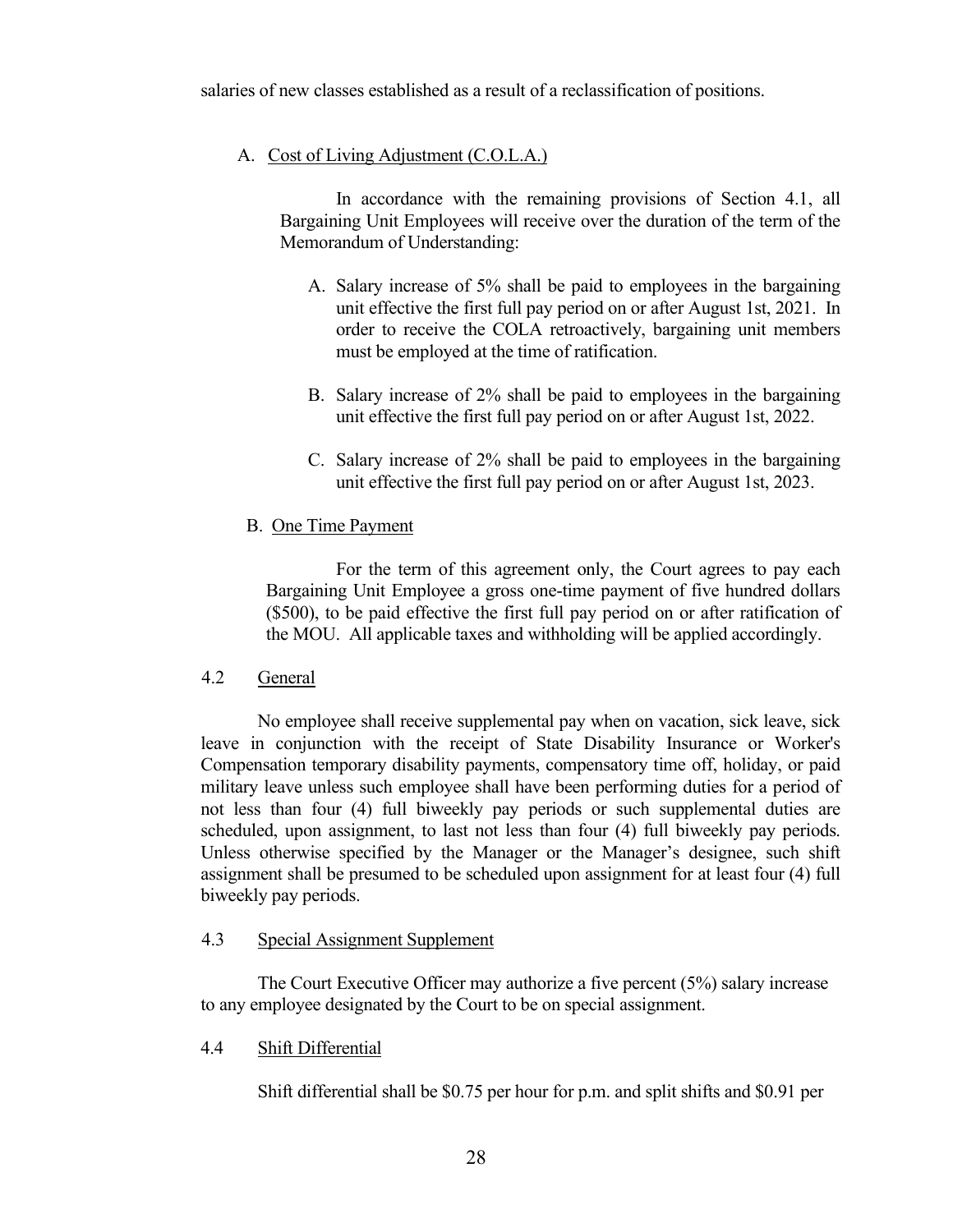hour for night shifts.

For purposes of payment of shift differential the following times shall apply:

- DAY: Any work shift which begins on or after 4:00 a.m. and before 12:00 noon.
- P.M.: Any work shift which begins on or after 12:00 noon and before 8:00 p.m.
- NIGHT: Any work shift which begins on or after 8:00 p.m. and before 4:00 a.m.

#### <span id="page-34-0"></span>4.5 Standby Pay

A Manager or designee, with the approval of the Court Executive Officer, may designate employees in certain classes to be in a standby status. An employee who is on standby status must be at a location where the employee can be reached at all times and upon being called shall return to work immediately. An employee who is recalled to work shall be deemed to be off standby status and the employee shall not receive standby pay for the hours the employee is paid to work, whether on a straight time or overtime basis.

Employees who perform standby duty shall be compensated at twenty percent (20%) of their regular hourly rate.

<span id="page-34-1"></span>4.6 Work Above Class

A Manager or designee may temporarily assign any employee to perform duties normally assigned to a classification with a higher salary without changing the salary of such employee provided the temporary assignment does not exceed five (5) work days in a thirty (30) calendar day period or twenty (20) work days in a one hundred and eighty (180) calendar period. If an employee is assigned to a classification with a higher salary range for more than five (5) work days in a thirty (30) calendar day period or twenty (20) work days in a one hundred and eighty (180) calendar period, the employee shall be compensated, beginning with the sixth day of such above-class assignment, at an amount equal to what the employee would receive if promoted to the higher class, or five percent (5%) if no class exists. Such assignment must receive approval of the Court Executive Officer. Assignments to cover routine vacation or sick leave absences will not be approved. Vacation or sick leave absences in excess of two weeks shall not be considered routine.

Employees who are being paid for working in a higher classification are not eligible for merit increases in the higher classification. Whenever an employee working in a higher classification receives a merit increase in the employee's regular classification or the employee's regular salary is otherwise increased or decreased, the employee's pay for working above class shall be adjusted so that the employee continues to be compensated at the rate specified above.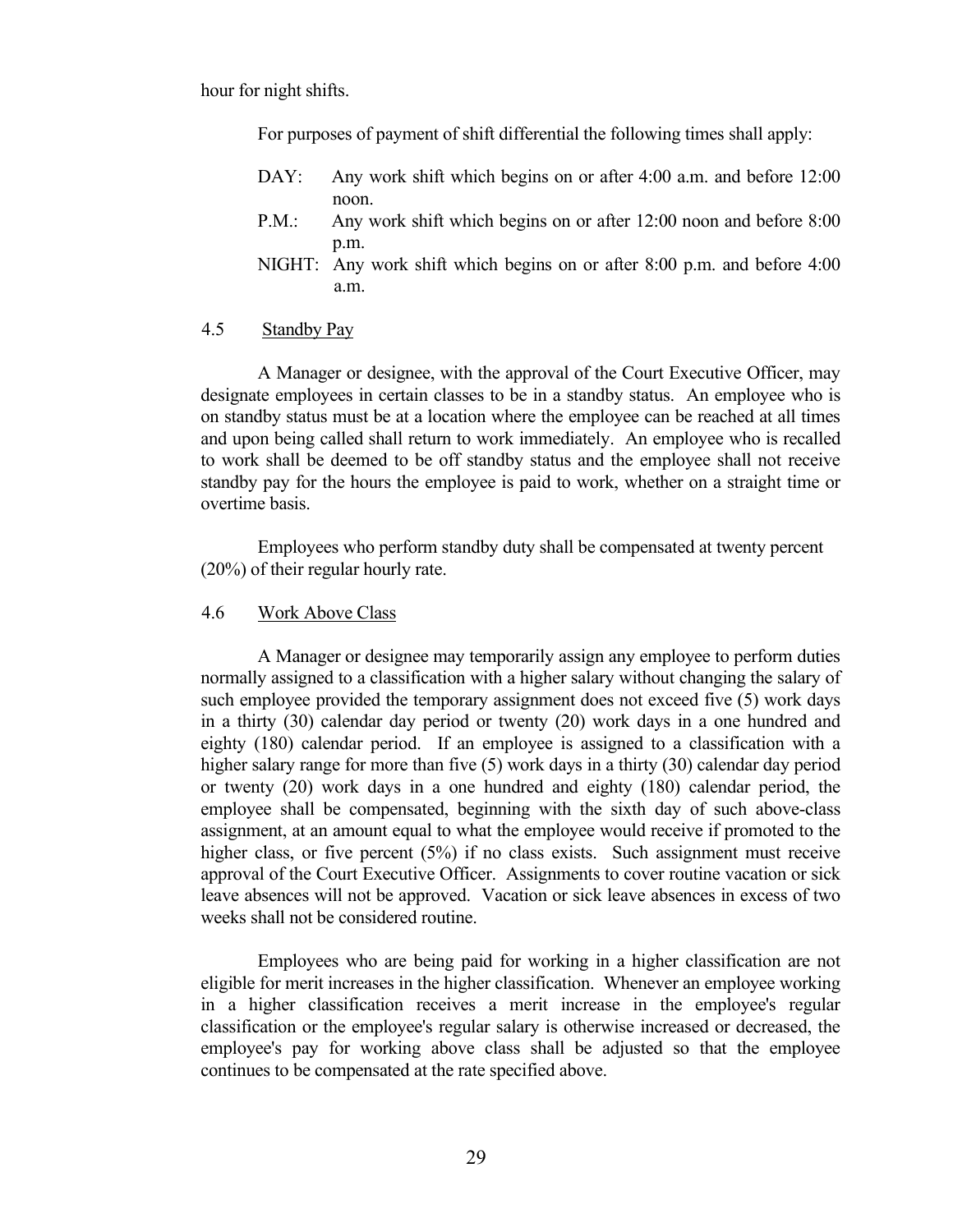# <span id="page-35-0"></span>4.7 Bilingual Pay

 A. Effective the first pay period after the Judicial Council adopts/approves the final budget allocation for Trial courts for Fiscal year 2018-2019, each employee who is designated by the Court Executive Officer and who has passed a bilingual proficiency examination administered by the Human Resources Department and has otherwise qualified for bilingual compensation under this subsection shall receive additional compensation of five percent (5%) of the employee's base salary for bilingual pay.

 B. To qualify for Bilingual, an employee must meet the requirements set forth in Section 1 and perform bilingual interpretation as part of their job function and regular duties.

C. Although effort will be made to use employees receiving bilingual pay as interpreters, no employee shall refuse to assist in interpretation for clients or patients on an occasional basis.

 D. When the bilingual skill is no longer required, the Court shall terminate the bilingual compensation by written notice of the Court Executive Officer and shall notify the employee.

# <span id="page-35-1"></span>4.8 Paycheck Exceptions

A paycheck exception is defined as the incorrect reporting of payroll or failure to process the following payroll actions, causing an employee to receive less than the pay to which he/she is entitled for that pay period: step increases, supplemental pays, overtime. Paycheck exceptions (except overtime exceptions) in excess of \$100 in terms of gross pay, if presented by noon on the Friday following payday, shall be paid within two (2) working days of presentation of the claim to the Court. Overtime exceptions shall be paid no later than the following paycheck.

All payroll errors resulting in either gross or net salary overpayment must be repaid to the Court. Employees shall be allowed, at employee's option, to use accrued annual and holiday leave and compensatory time to repay the Court in cases of payroll errors resulting in gross salary overpayment. Such errors may result from use of an incorrect salary rate, reporting the wrong number of hours worked, or misclassification of hours worked.

Accrued annual and holiday leave and compensatory time may not be used to repay the Court for net salary overpayments that do not result from gross salary errors. Such errors include, but are not limited to, underwitholding of deductions for employeepaid benefits and taxes.

# <span id="page-35-2"></span>4.9 Mileage and Travel Expenses

Court employees authorized by the appropriate approved level to use a personal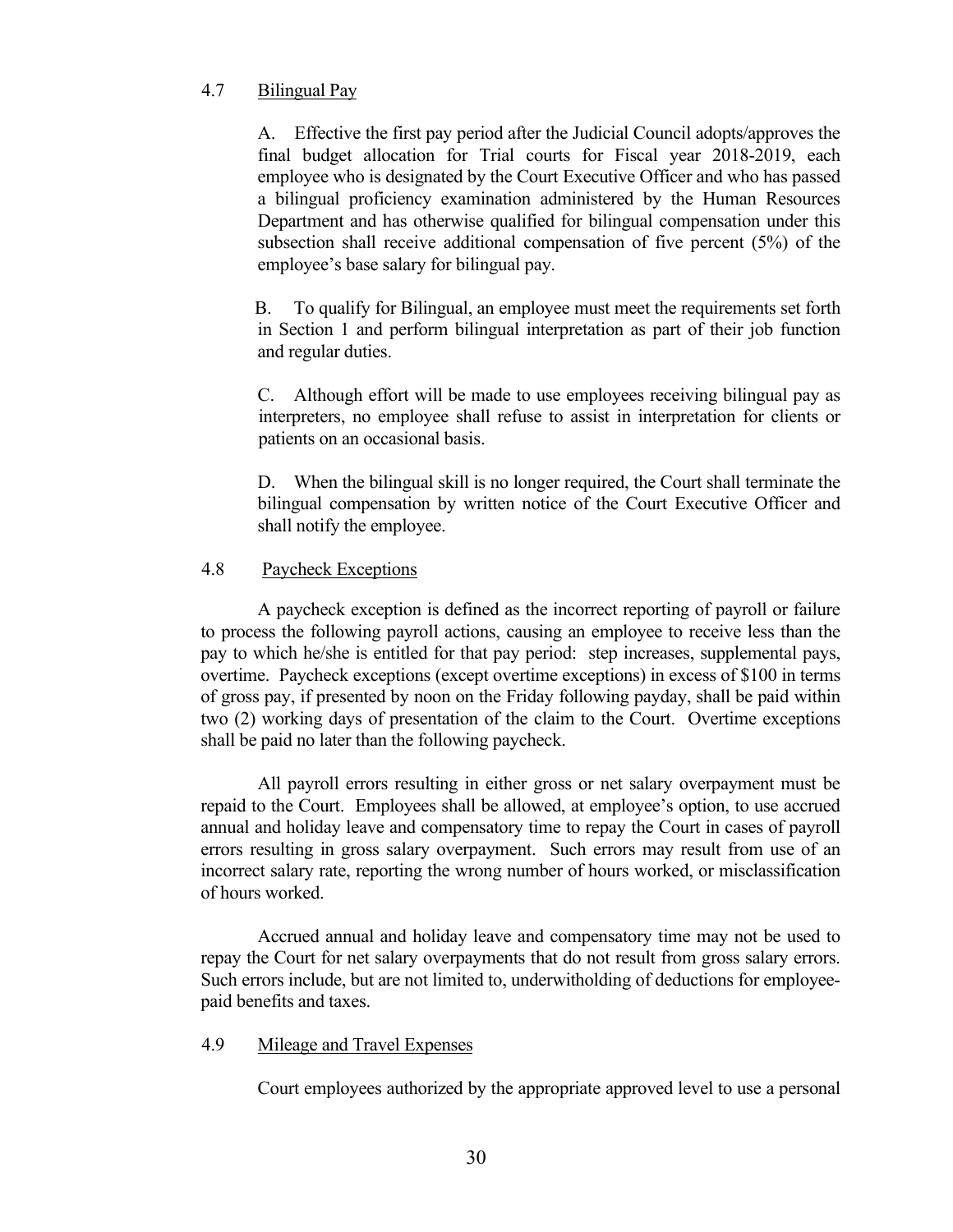vehicle on court business for travel will be reimbursed at the federal standard mileage rate.

Meal and lodging reimbursement shall be authorized and paid in accordance with procedures and requirements as defined by the Judicial Council.

Travel time for Court-authorized training shall be computed in accordance with FLSA procedures.

#### <span id="page-36-0"></span>4.10 Deferred Compensation Contribution

The Court may maintain a Section 457 Deferred Compensation Plan. The allowable contribution shall be the maximum allowed by the Internal Revenue Code.

The Courts, at its sole discretion will have the right at any time during the period covered by this agreement to develop charges necessary for the administration of the plan or plans, and implement said charges for active and inactive participants, to be paid by active and inactive participants. In any case, the charge will not exceed the actual cost to the Court for administration of the plan or plans as computed by the Court under standard accounting practices for cost allocation purposes.

Before implementing a payroll deduction charge, the Court will make every effort to negotiate with the plan vendors and/or third-party administrator(s) to recoup the Court cost from their management fees.

#### <span id="page-36-1"></span>4.11 Severance Pay

Any member of this bargaining unit employed by the Court in an allocated position for ten (10) or more years who is laid off from regular Court employment or voluntarily accepts a layoff in lieu of another employee shall receive \$2,500 in severance pay. The employee may elect to receive the money in lump sum payment or defer receipt for purchase of eligible insurance benefits through an Internal Revenue Code, Section 125 Plan.

#### <span id="page-36-2"></span>4.12 Employee Parking – Downtown Stockton

For the term of this agreement only, the Court shall provide the actual cost up to a cap of eighty five dollars (\$85) for each employee's parking who is assigned to work at the downtown Stockton Court location. Employees must park in the designated parking garages as assigned by the Court.

In the event that the garage owner increases the monthly parking fee above the eighty five dollars (\$85) cap per month, the employer and employee will equally share financial responsibility for the increase (e.g., fifty percent (50%) of any increase will be paid by the employer, and the employee will assume the other fifty percent (50%) of the increase). Employees will sign authorization for a payroll deduction for their fifty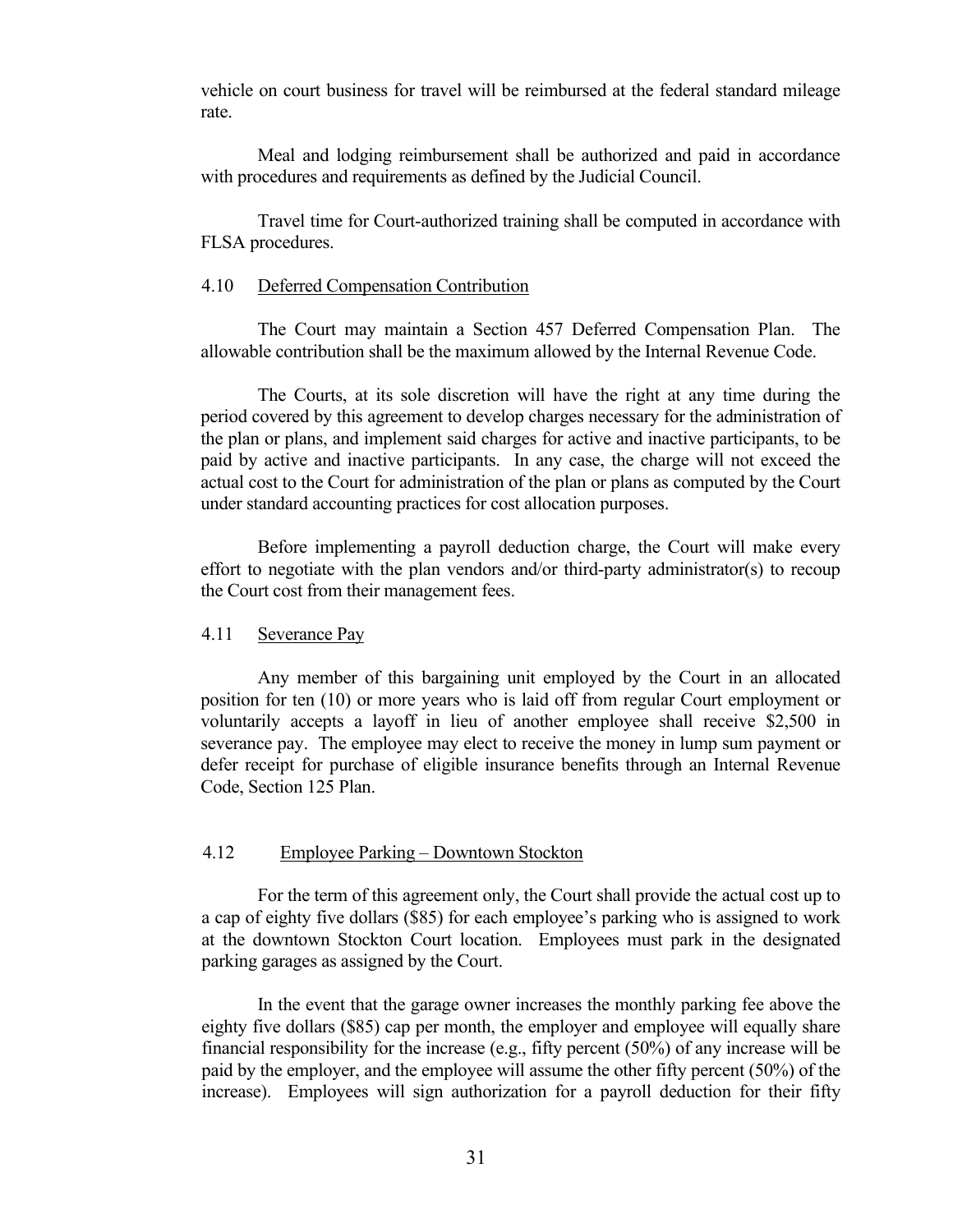percent (50%) share of the increased amount.

In the event that the Court identifies different designated parking areas as a substitute for either the Ed Coy Garage, Channel Street Garage, Stewart Eberhardt Garage, and Market Street Garage, the Court will notify SEIU at least thirty (30) days in advance of the proposed effective date of the change. The Court has the right to make such change without agreement from SEIU, but before making the change, will consult with the Union about the Court's intended parking relocation. This consultation obligation does not affect the Court's obligation to meet and confer over the impacts of any change in parking location.

#### <span id="page-37-0"></span>4.13 Longevity Pay

For this term of this agreement, all employees employed in regular full-time positions shall receive a gross one-time payment of \$500 upon the completion of twenty-five (25) years of continuous full-time service. Payments are non-pensionable, and all applicable taxes and withholdings will be applied accordingly. This section shall sunset on September 30, 2024.

# <span id="page-37-1"></span>**SECTION 5 - DAYS AND HOURS OF WORK - OVERTIME**

# <span id="page-37-2"></span>5.1 Work Week

Unless otherwise provided for in this Memorandum or in any Resolution or Board Order, the base compensation for employees shall be deemed to be compensation per biweekly pay period and is predicated upon a forty (40) hour work week. A biweekly pay period shall consist of eighty (80) working hours and the base compensation provided shall be payment in full for all services rendered to the Court except as otherwise provided.

#### <span id="page-37-3"></span>5.2 Work Site Closure

If the Court closes a work site because it is unsafe or because work operations cannot be carried out, employees who are scheduled to work and who are not reassigned to alternate work sites and are subsequently sent home shall receive pay for the remainder of the scheduled work day. Other regularly scheduled employees who are sent home may be paid, at the discretion of the Manager or designee, for the balance of their scheduled work day. Such employees sent home shall remain available to return to the work site for the duration of the time for which they are being compensated.

The Court will make all reasonable efforts to relocate or reassign employees affected by such situations and may continue affected employees on paid leave for the duration of the closure. Employees will not be assigned to work in job functions for which they are not qualified.

All attempts shall be made by the Court Executive Officer or designee to locate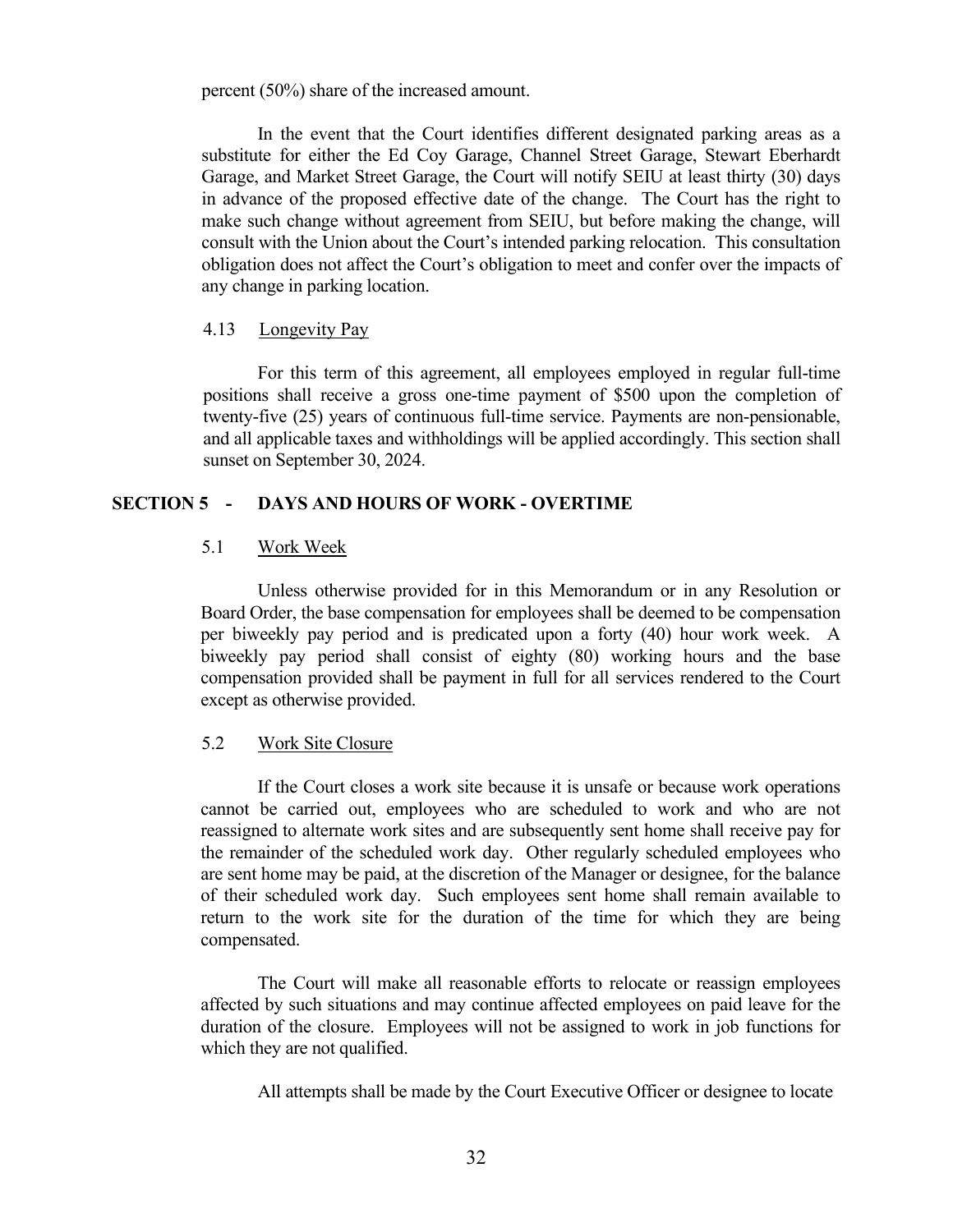another work site/facility as quickly as possible.

# <span id="page-38-0"></span>5.3 Working Hours

In accordance with the Court policy, a Manager or designee may change the working hours of individual employees to accommodate functional needs of the department as long as no change is made in the regular hours of the department. The Court will make every reasonable effort to give reasonable notice to the affected employee(s).

# <span id="page-38-1"></span>5.4 Overtime

For the purposes of determining an employee's eligibility for overtime compensation, all straight time hours on payroll shall be considered "hours worked".

If, in the judgment of a Manager or duly-authorized designee, work beyond an employee's normal work day or work week is required, the Court Executive Officer or designee may order such overtime work. The Court Executive Officer or designee will give reasonable advice notice of such schedule changes, except in unusual or unforeseen circumstances. Except as provided in this Section, employees shall be eligible for overtime compensation when:

1. An employee works in excess of the number of hours in his/her normal work day except that any part-time employee shall not be eligible for overtime until such employee works at least 12 hours in a day;

2. An employee works in excess of eighty (80) hours in a biweekly pay period;

3. An employee whose normal work week is five (5) scheduled eight (8) hour day in a calendar week of seven (7) days works more than forty (40) hours and five (5) days in a calendar week;

4. An employee who, because of shift changes, works two (2) or more shifts in any twenty-four (24) hour period and is off duty less than eight (8) hours between shifts. In such case, the employee shall be compensated for any additional shift(s) in the same manner as for other overtime notwithstanding  $(2)$ and (3 above;

5. An employee is required to work during a lunch period for which the employee does not ordinarily receive compensation

#### <span id="page-38-2"></span>A. Compensation for Overtime

Employees shall be compensated for overtime in accordance with their Group designation: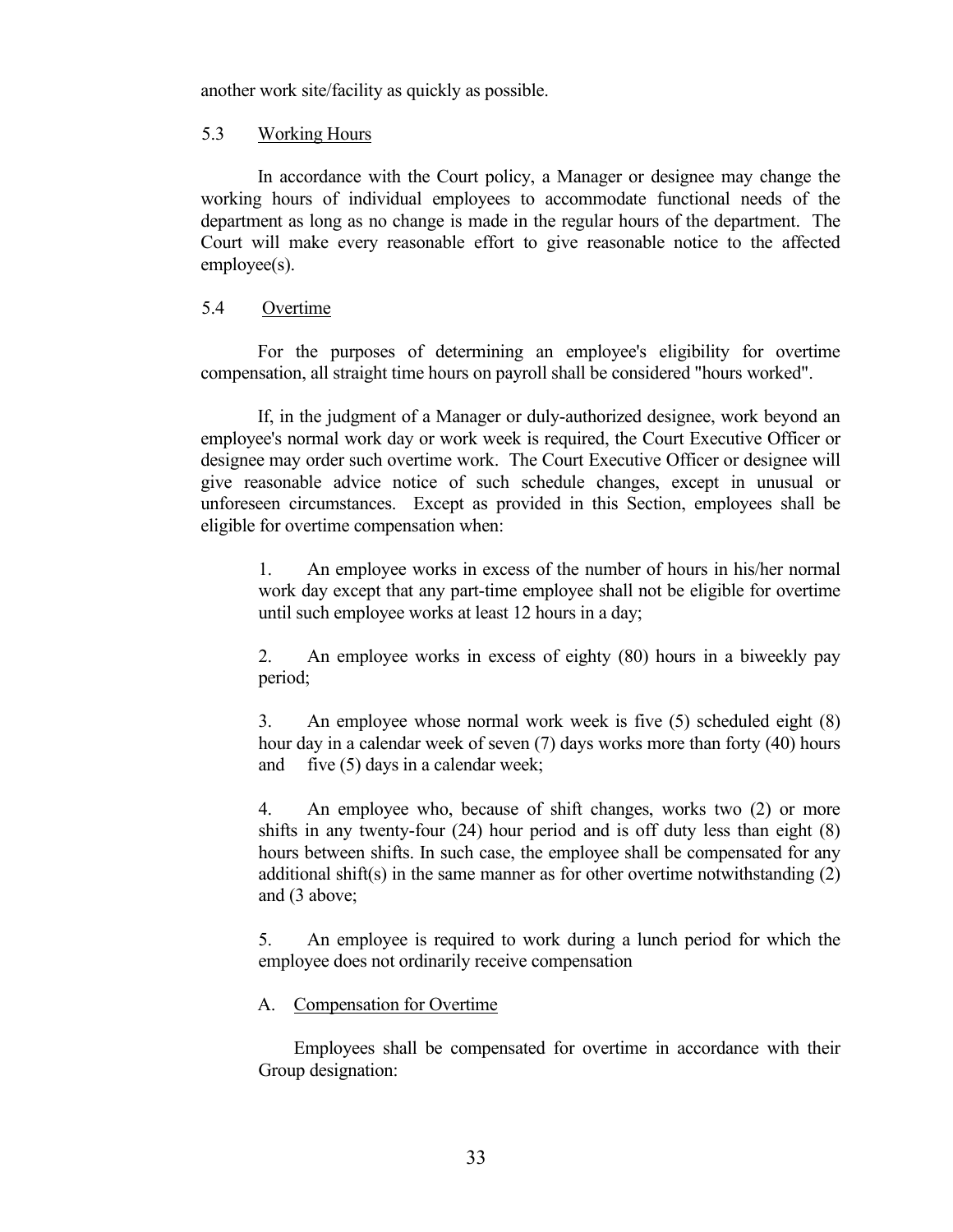1. Group 1 employees are those employed in classifications eligible for exemption from the overtime provisions of the Fair Labor Standards Act (FLSA) and designated by the Court to be salaried and, therefore, exempt from the overtime provisions of the FLSA. These employees may be required to periodically or routinely work long or irregular hours to fulfill the responsibilities of their positions. These employees are not eligible to receive overtime compensation or compensatory time off. However, in recognition of the sometimes long and irregular hours which these employees are required to work to accomplish program objectives, the Court will provide paid administrative leave as follows:

(a) Each fiscal year, the Court Executive Officer shall grant ten days of administrative leave to eligible salaried employees.

(b) The benefits provided by this program are not related to hours worked nor subject to accrual, and under normal circumstances may not be carried over beyond the end of the fiscal year.

2. Group 2 employees shall be compensated for overtime by either cash payment at the rate of one and one-half (1-1/2) times the employee's hourly salary (including applicable supplements) or by the accrual of compensatory time at the rate of one and one-half (1-1/2) times the overtime hours worked. The maximum compensatory time accumulation shall be eighty (80) hours and any additional overtime worked shall be compensated by cash payment at the rate of one and one-half (1-1/2) times the employee's hourly salary (including applicable supplements).

3. Group 3 employees are those employed in grant positions and shall be compensated for overtime as provided in their contracts.

4. Group 4 employees are those working in positions which have been found to be non-exempt from the overtime provisions of the Fair Labor Standards Act (FLSA). Group 4 employees shall be compensated for overtime worked in the same manner as Group 2 employees.

For employees in Group 2 and Group 4, if the Manager concludes that the department's budgetary situation allows latitude to confer either compensatory time off or overtime, the department will give good faith consideration to employee preference. Department conditions can change within fiscal years and determinations under this section are not grievable.

#### <span id="page-39-0"></span>B. Overtime Exception

Employees whose normal work week varies from the normal five (5) days in a calendar week of seven (7) days shall not be eligible for overtime compensation except as described in (1), (2), and (4) above.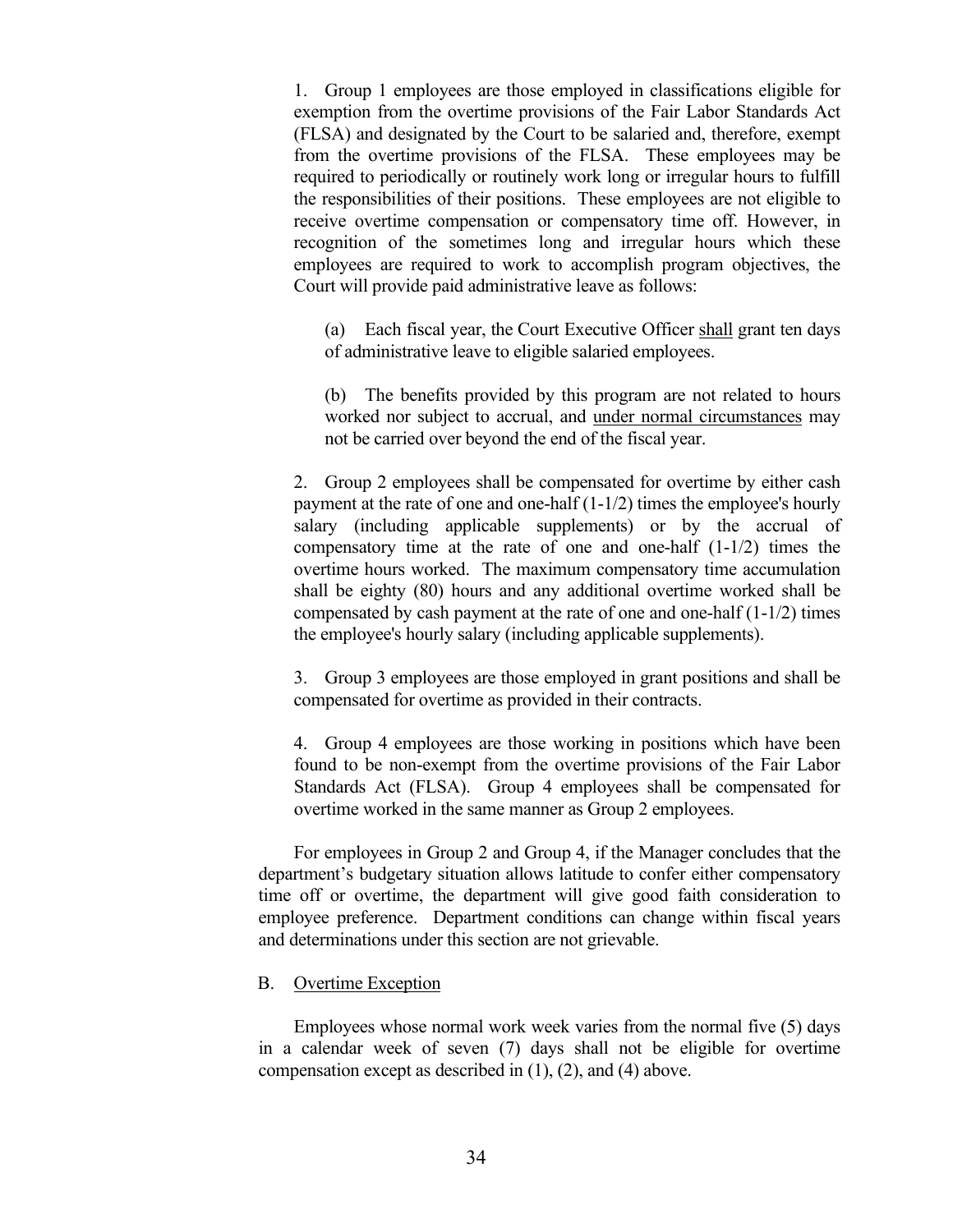# <span id="page-40-0"></span>5.5 Call-Back Overtime

# <span id="page-40-1"></span>A. Definition

Call-back overtime is defined as overtime required of an employee who, following completion of the employee's assigned work day, is notified to and does report back to duty at the Court or alternative worksite designated by the Court. Contiguous overtime, or overtime assigned to be worked within one (1) hour after completion of the regular work shift, or overtime assigned by the Court Executive Officer or designee which is performed at a time convenient to the employee shall be excluded from the three (3) hour minimum unless such overtime is performed on a regular day off.

# <span id="page-40-2"></span>B. Compensation

An employee who performs call-back overtime shall receive credit for the actual time worked, but not less than three (3) hours credit each time the employee is called back. An employee who performs call-back overtime shall be compensated according to the provisions of Section 5.4A.

# <span id="page-40-3"></span>5.6 Meal and Rest Periods

# <span id="page-40-4"></span>A. Rest Periods

To promote maximum productivity and morale, the Court will work with managers on compliance with the requirement that employees receive a fifteen (15) minute morning and afternoon rest period, regardless of job assignment. Time allowed for rest periods may not be accumulated from one half of the workday to another, nor may rest periods be used to alter an employee's normal work hours and meal periods.

# <span id="page-40-5"></span>B. Meals During Overtime

Meals which must be consumed on the job after the normal workday and while working in an overtime situation are not to be considered as an interruption of overtime work performed. The Court shall neither pay for nor provide meals, nor is an employee who takes a break for a meal to be considered as being in a paid status. An employee, upon request, shall be allowed to take a thirty (30) minute meal break after two (2) hours overtime and every four (4) hours thereafter. The Court retains the right to refuse requests for meal breaks in the event of emergency.

# <span id="page-40-6"></span>5.7 Alternative Schedules

# <span id="page-40-7"></span>A. Flex Hours

The Court and SEIU shall negotiate, on request; flex time schedules on a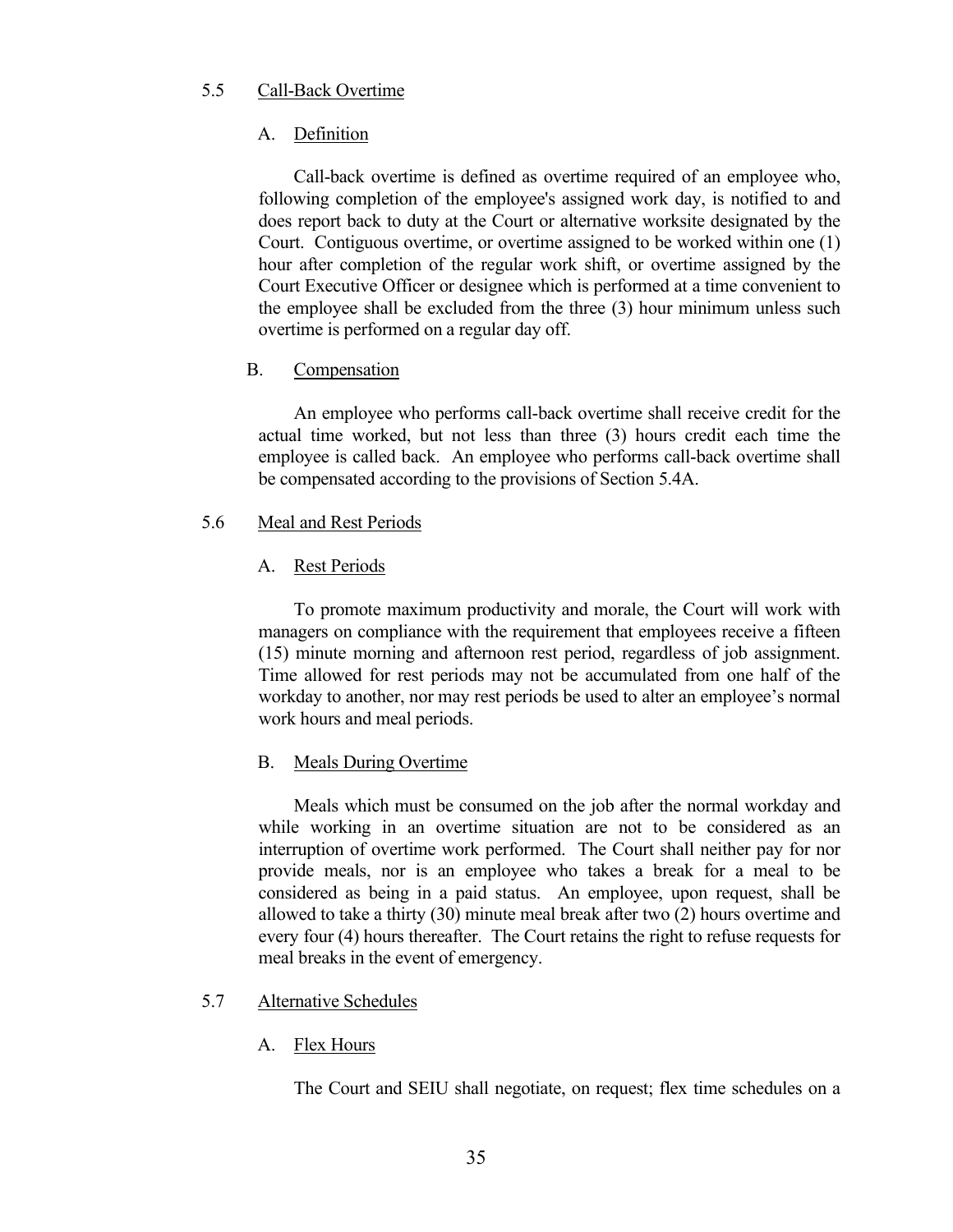department by department basis. Such negotiations shall be conducted between SEIU and the Court's designated negotiator.

The Court and SEIU agree that when a written request for flexible work schedules is denied, the Manager or designee shall respond to the request in writing (within 14 days) stating the reasons for the denial.

Flex time schedules are those alternate work schedules, including but not limited to a "4-10" plan or a "9-80" plan, which do not violate the Fair Labor Standards Act or Section 5.4 of this Memorandum, unless otherwise agreed by the parties. No flex schedule arrangement shall be implemented until the Court and SEIU adopt a Memorandum of understanding specifically setting forth provisions of the schedule with respect to overtime, holiday, sick leave and other affected benefits.

<span id="page-41-0"></span>B. Job Sharing

Any regular, permanent full-time employee may agree to job share a position, subject to approval by a Manager and the Court Executive Officer. Part-time employees eligible for benefits are not eligible for job sharing. Effective October 1, 2021, if a position becomes vacant within a job share arrangement, the Court may terminate the job share arrangement after a sixty (60) calendar day notice to the participating employee.

- 1. Conditions of Participation
	- (a) Employees must have permanent status.

(b) Employees must have a rating of satisfactory on the last performance evaluation to qualify for a job share position, and satisfactorily perform their duties while in a job share position. If an employee in a job share position is not satisfactorily performing their duties, then the Court may terminate their job share position and return the employee to full-time status, after a sixty (60) calendar day notice.

(c) Biweekly salary for job sharing employees will be pro-rated. Prorated compensation will be based on each individual's step on the salary range.

(d) Vacation, sick leave, floating and regular holiday will be earned on a pro-rated basis.

The dollar value of the Court's contribution to health, dental and life insurance, and the retirement value for one full-time allocated position will be pro-rated.

Employees participating in a job share agreement will be treated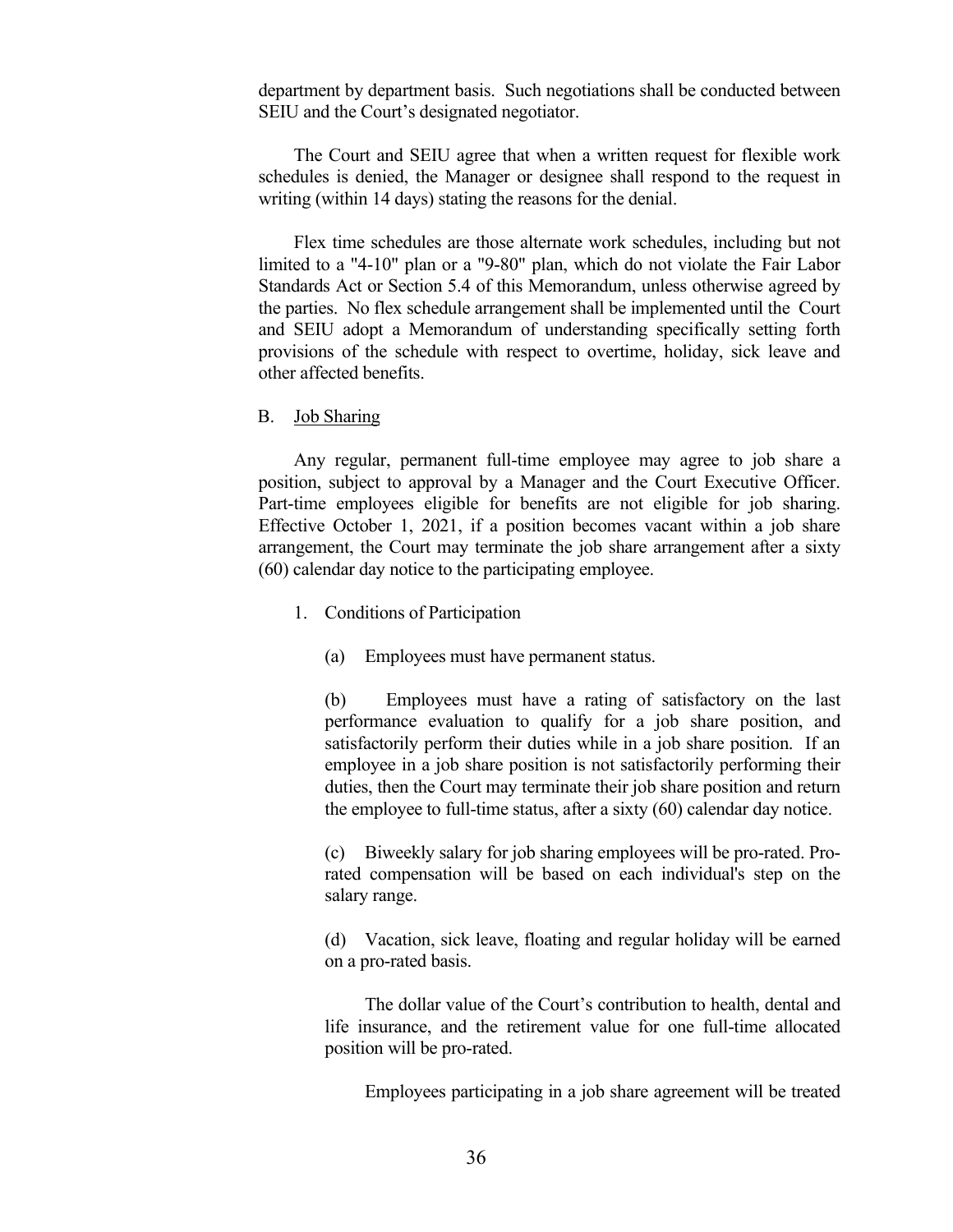as temporary employees for retirement purposes only.

 If a vacancy does not exist when an employee who is participating in a job share arrangement wishes to resume full-time employment, the employee will be required to maintain job share status until a vacancy in the appropriate classification occurs. Job share participants will be entitled to the first vacancy that occurs in the appropriate classification in their department or may consider the transfer option to another Court department. Participants will be notified prior to the implementation of a position freeze or if the position is to be filled.

(e) Worker's Compensation will be administered in accordance with the Labor Code of the State of California.

(f) Employees are eligible for overtime compensation only after forty (40) hours in a work week.

(g) Limits to trading time, coverage during illness or vacation, the work schedule and total hours each employee will work during a pay period, will be set by the Court Executive Officer.

(h) If one participant in the job share agreement terminates employment during the agreement, the Court may terminate the job share agreement after a sixty (60) calendar day notice to the participating employee, or may advertise within the Department to fill the vacancy. If the Court chooses to advertise within the Department to fill the vacancy, and a replacement cannot be found, the remaining employee will be required to return to full-time status after sixty (60) calendar day notice.

For the purpose of interpreting minimum qualifications for open or promotional exams, work experience during the period the employee is participating in the job share agreement will be calculated on a pro-rated basis.

#### <span id="page-42-0"></span>5.8 Jury and Witness Duty

# <span id="page-42-1"></span>A. Jury Duty

Any employee who is summoned for attendance to any court for jury duty during the time they are scheduled to be working shall be deemed to be on duty and there shall be no loss of pay, however any jury fees (excluding payment for mileage) received by the employee shall be paid to the Court.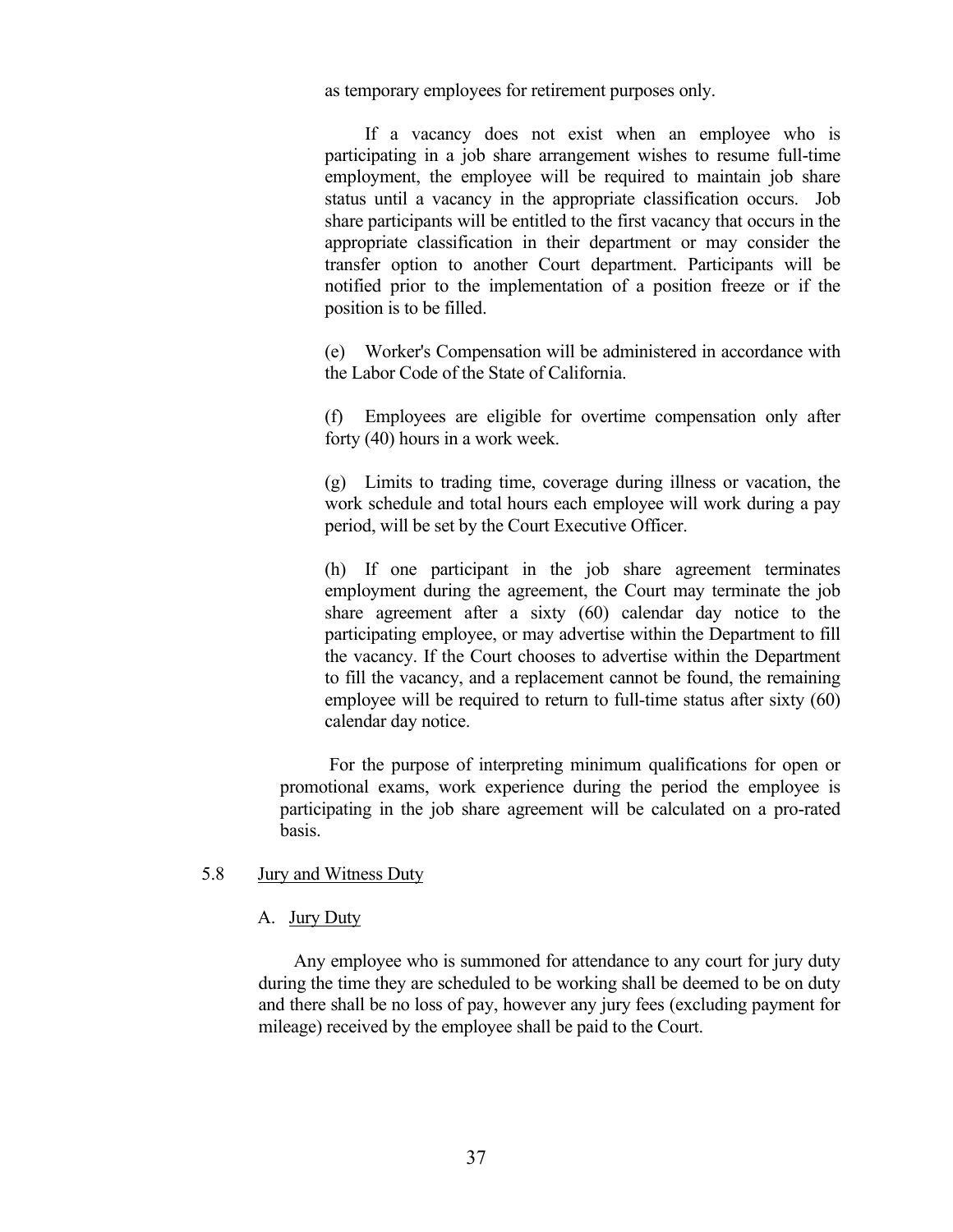#### <span id="page-43-0"></span>B. Witness Duty

Any employee who shall be called as a witness in a case arising out of and in the course of the employee's Court employment shall be deemed to be on duty and there shall be no loss of pay. Any witness fees received by the employee shall be paid to the Court together with any mileage allowed if the employee uses Court-provided transportation. If such witness duty is performed on a day on which the employee would normally not be working, the employee shall be deemed to be on duty and shall be compensated for overtime as provided in Section 5.4A. An employee called as a witness in any other matter shall be deemed off duty.

# <span id="page-43-1"></span>5.9 Reassignment

In accordance with Court policy, a Manager or designee may reassign individual employees to accommodate functional needs of the department.

The Court and SEIU agree that one of the factors to be assessed when involuntarily reassigning an employee shall be the seniority of the qualified employees.

The Court will make every reasonable effort to give reasonable notice to the affected employee(s).

The Court and SEIU agree that one of the factors to be assessed when involuntarily reassigning an employee shall be the seniority of the qualified employees.

Any employee who is involuntarily transferred may request a written statement from the Manager as to the reasons for the reassignment. This written response shall be issued within fourteen (14) calendar days from the date of the request.

#### <span id="page-43-2"></span>**SECTION 6 - SALARY ADMINISTRATION**

#### <span id="page-43-3"></span>6.1 Salary Upon Appointment

New employees shall be appointed at the first step of the salary range adopted for the particular class of position to which the appointment is made. The Court may provide that a particular allocated position be filled at a step above the minimum of the range commensurate with the qualifications of the prospective appointee which are above the minimum requirements set forth in the class specifications.

Whenever such allocated position is filled in this manner, all incumbents of allocated positions who have qualifications above the minimum set forth in the class specification in the same class earning less than the step in the particular salary range at which the new employee enters may be raised to that step or to a lower step in the range upon the request of a Manager or designee and subject to approval of the Court Executive Officer.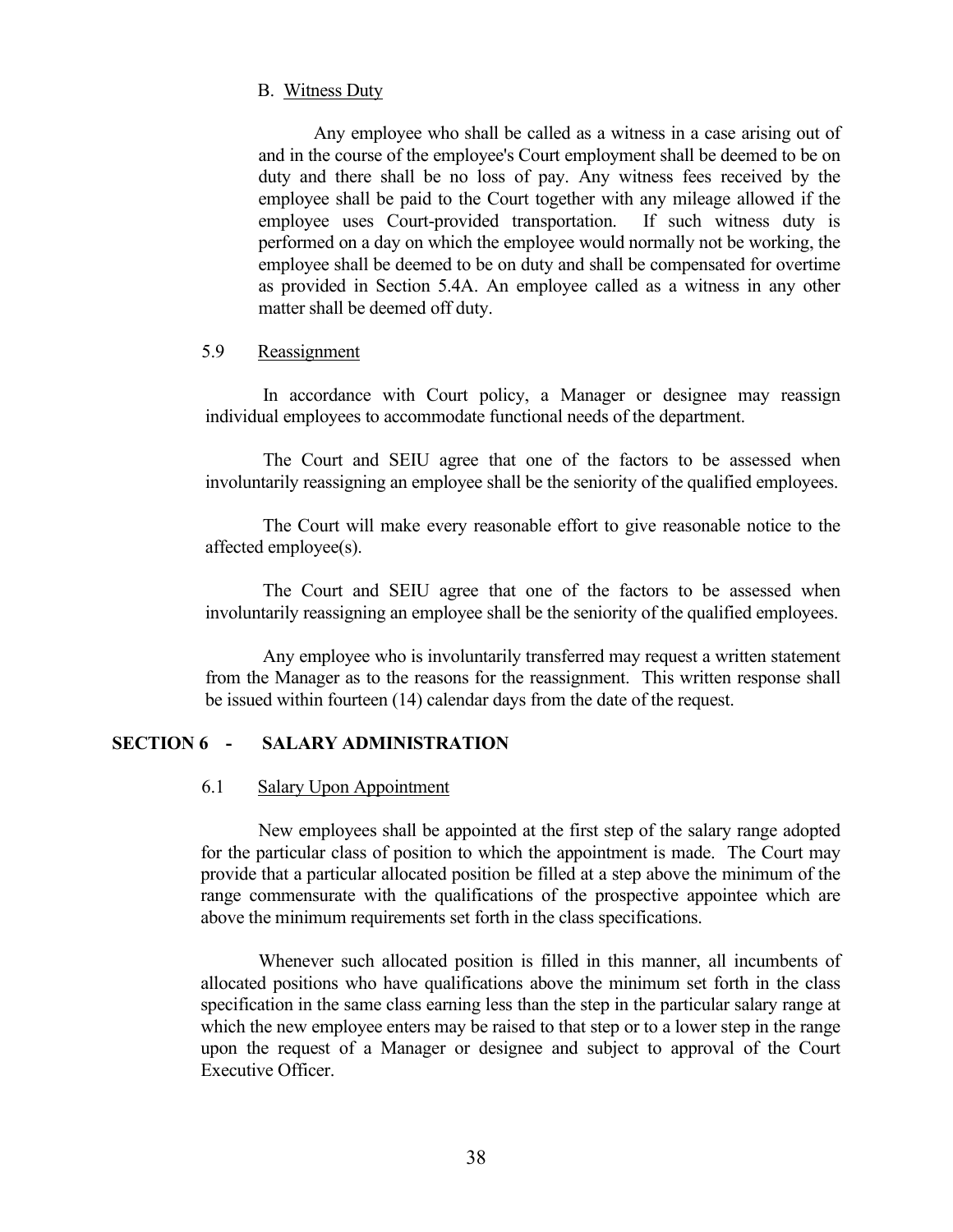Notwithstanding other provisions of this Memorandum regarding merit advancement days, the merit advancement of all employees in that class of position may be changed in order to retain equitable relationships as approved by the Court Executive Officer.

# <span id="page-44-0"></span>6.2 Step Increases

#### <span id="page-44-1"></span>A. Regular Employees

A regular employee shall be required to serve a merit advancement period of twenty-six (26) biweekly pay periods on each step of the salary range assigned to the classification of which the employee is an incumbent before becoming eligible for advancement to the next higher step. An employee shall not advance to the next higher step until the employee receives the affirmative recommendation from his/her Manager and the employee's eligibility for advancement has been verified by the Court Executive Officer.

An employee shall not advance to the next higher step if his/her overall performance is evaluated as less than satisfactory. Nothing in this Memorandum shall be construed to provide that step increases are automatic.

Advancement within a salary range shall not be made more frequently than once in any period of twenty-six (26) consecutive pay periods nor shall any employee advance more than one step within a salary range at one time except as provided in Section 6.1 above.

#### <span id="page-44-2"></span>B. Eligibility for Step Increases for Part-Time Employees

Effective the pay period nearest January 1, 2001 employees designated as Part-Time with 1300 hours of service in the prior calendar year and 2080 hours of unbroken service (not taken off payroll) shall be eligible for an increase to Step B. Thereafter, eligible Part-Time employees shall receive a further step increase for each additional 2080 hours of service.

#### <span id="page-44-3"></span>C. Step Increases Withheld

Any step increase withheld because of administrative oversight or inadvertence shall be made retroactive to the normal effective date of the step increase.

Any step increase withheld for cause but, upon appeal, adjudicated in favor of the employee, shall be made retroactive to the normal effective date of the step increase or some intervening date determined by the adjudicating party. If the step increase is made retroactive to the normal effective date of the step increase, the employee shall retain the employee's current anniversary date. If some intervening date is determined by the adjudicating party, the employee shall not be eligible for the employee's next merit advancement for twenty-six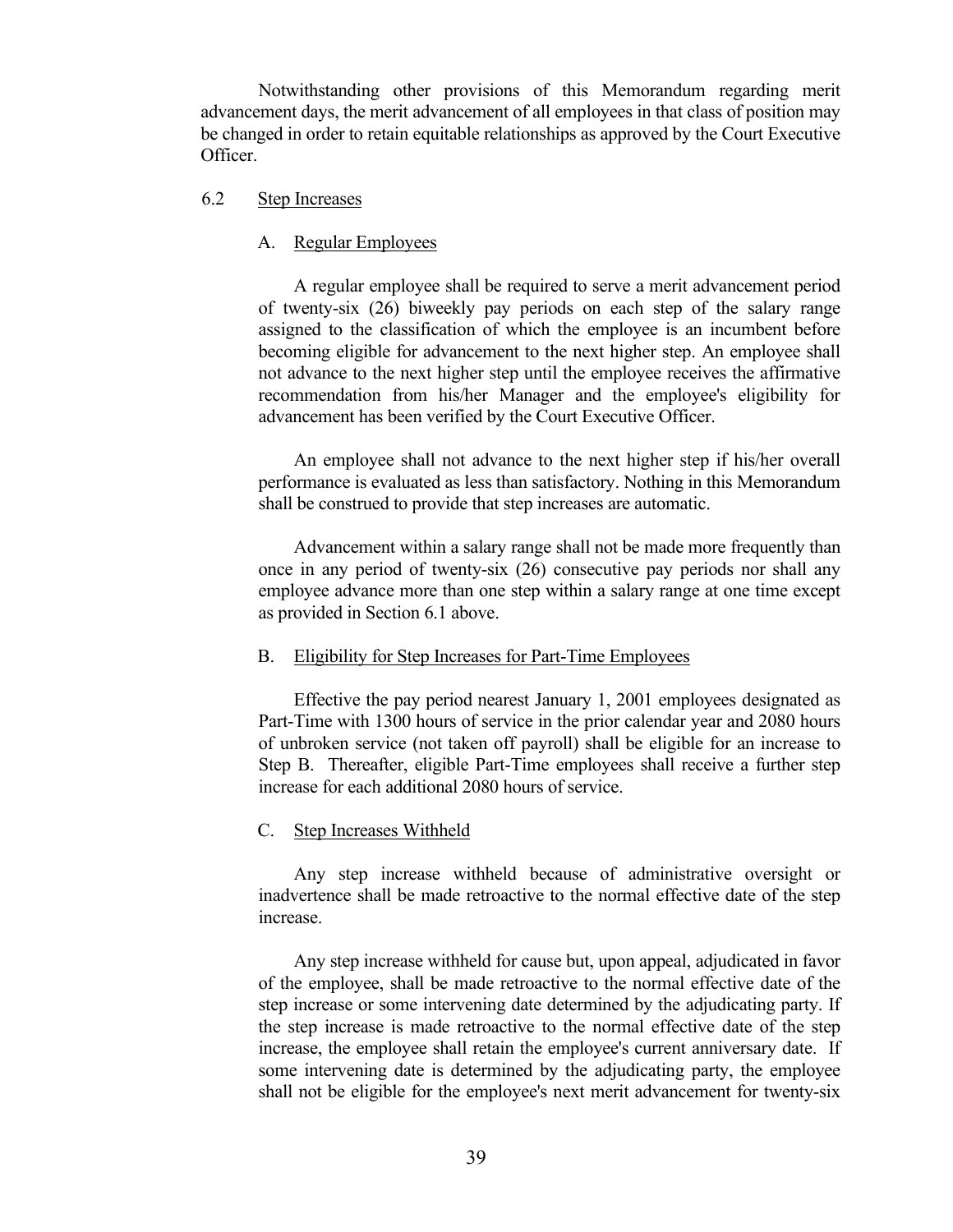(26) biweekly pay periods from the intervening date.

#### <span id="page-45-0"></span>6.3 Salary Step On Promotion

An employee appointed to a position with a higher salary range shall have his/her salary adjusted to the first step of the new range or to the step in the new range which is at least five percent  $(5%)$  higher than the salary the employee was receiving prior to the promotion, whichever is greater, provided that the new salary is within the new range. For the purposes of this Section, pay supplements which are a percentage of base salary (except above class pay and special assignment pay) shall be added to the pre-promotion base salary prior to determining the appropriate step in the new range. The effective date of the promotion shall become the new merit advancement date for the employee and he/she shall not be eligible to receive a merit step increase until completion of twenty-six (26) biweekly pay periods.

#### <span id="page-45-1"></span>6.4 Order of Adjustments

Whenever an employee is promoted and receives a range change or the employee's position is reclassified to a class having a higher salary range, on the employee's merit anniversary day the employee shall first receive the merit advancement increase to which he/she may be entitled and then receive such increases to which he/she may be entitled in the following order: salary adjustment, reclassification, promotion.

#### <span id="page-45-2"></span>6.5 Salary Step on Demotion

If an employee is demoted to a position having a lower salary range because of lack of work or funds, or in the interests of economy, or for any reason other than discipline, the employee so demoted shall receive the next lower salary in the range assigned to the new position. The employee's merit anniversary date shall remain the same.

If an employee voluntarily demotes to a position having a lower salary range, the employee shall receive the salary in the new range which is equal to the salary in the prior position or, if none, the next lower salary in the range assigned to the new position.

#### <span id="page-45-3"></span>6.6 "Y"-Rates

Whenever an incumbent of a regular Court position accepts a demotion for reasons other than a disciplinary action to a class of position having a lower salary range, the Court may direct that the capital letter "Y" be set opposite the position to which the incumbent was demoted in the department budget and all payroll and other personnel records.

Whenever the effect of a reclassification is to place the incumbent in a class having a lower salary range, the Court, upon the recommendation of the Court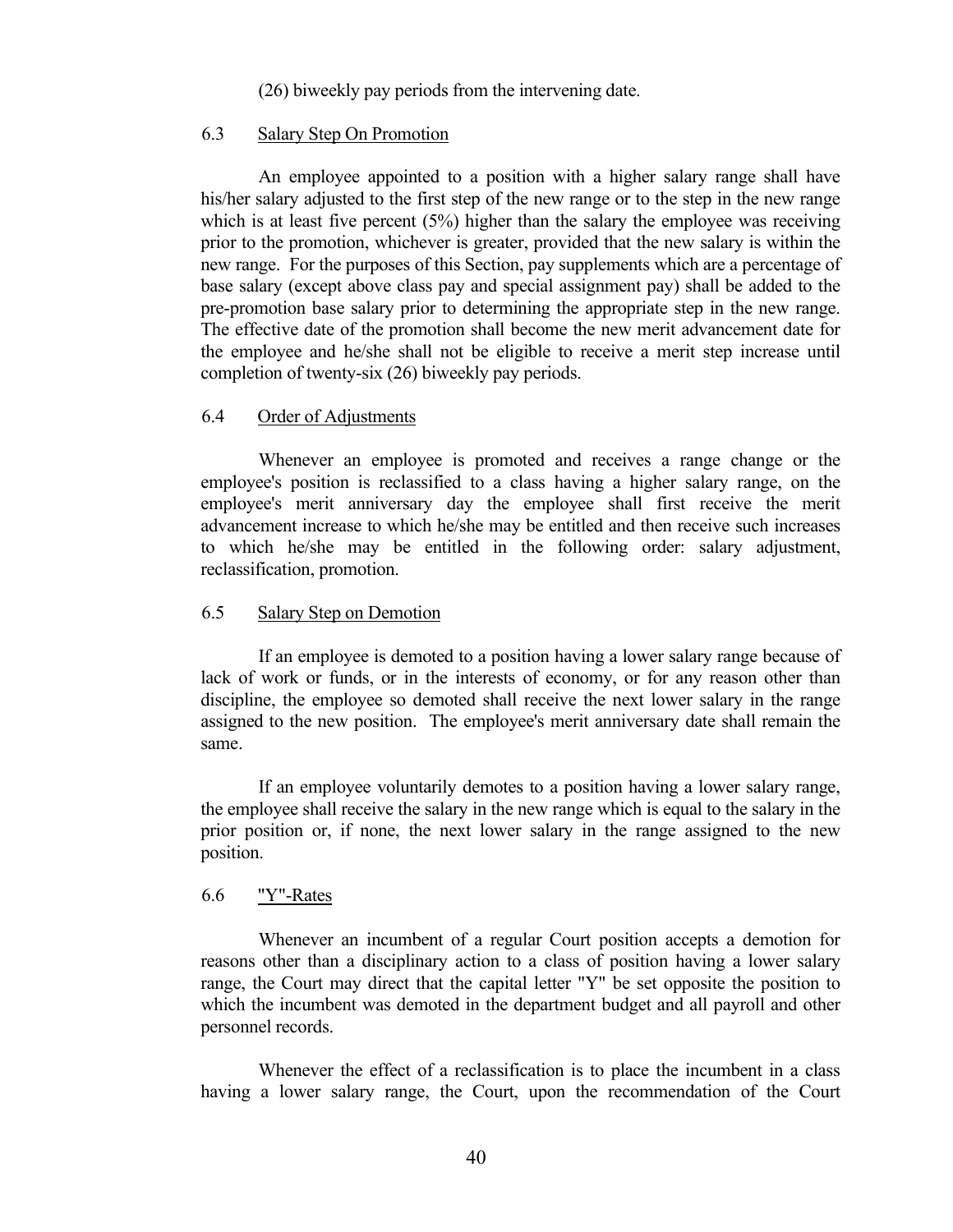Executive Officer, may direct that the capital letter "Y" be set opposite the reclassified position in the department budget and all payroll and other personnel records.

Whenever the "Y" is set opposite a position, the incumbent shall continue to receive his/her previously authorized salary until termination of employment in the position, or until a higher rate of pay may be authorized, whichever comes first.

# <span id="page-46-0"></span>6.7 Salary Table

Effective August 2, 2021, the following classifications will be moved to the salary table as reflected below:

| Classification                    | Increase to Move to Table | <b>Salary Range</b> |
|-----------------------------------|---------------------------|---------------------|
| Court Clerk                       | 0.047%                    | 23                  |
| <b>Fiscal Technician</b>          | 2.17%                     | 28                  |
| Legal Process Clerk I             | $1.11\%$                  |                     |
| Legal Process Clerk II            | 1.28%                     | 14                  |
| Legal Process Clerk III           | $1.41\%$                  |                     |
| <b>Support Services Assistant</b> | $1.41\%$                  |                     |

# <span id="page-46-1"></span>**SECTION 7 - PART-TIME EMPLOYMENT**

# <span id="page-46-2"></span>7.1 Definitions of Temporary and Part-Time

Effective July 1, 2000 definitions for part-time and temporary employment shall be as follows (these definitions shall be incorporated into the Courts Personnel Rules):

Part-Time: The status of an employee who is appointed to a position which is less than three quarters time (defined as not more than 1560 hours in a calendar year). A part-time position is ongoing in nature and anticipated to exceed six months' durations.

Temporary: The status of an employee who is appointed to a position which is either seasonal in nature (not to exceed seven months in a calendar year) and recurs year to year, or who covers peak workloads or regular employee absences (not to exceed nine months in a calendar year) in a position which is not ongoing in nature.

Part-Time employees who meet the appropriate eligibility criteria may receive step increase (see Section 6.2B) and/or holiday pay (see Section 3.4D).

# <span id="page-46-3"></span>7.2 Compliance with Part-Time/Temporary Definitions

The Courts will begin counting the hours of "Part-Time" employees for the purpose of ensuring compliance with the definition "Part-Time" on January 2, 2001. The Courts will provide the Union with payroll data showing the number of hours worked by Part-Time employees in the prior six months on the pay period closest to June 1 and December 1 of each year. The Courts will provide the Union with payroll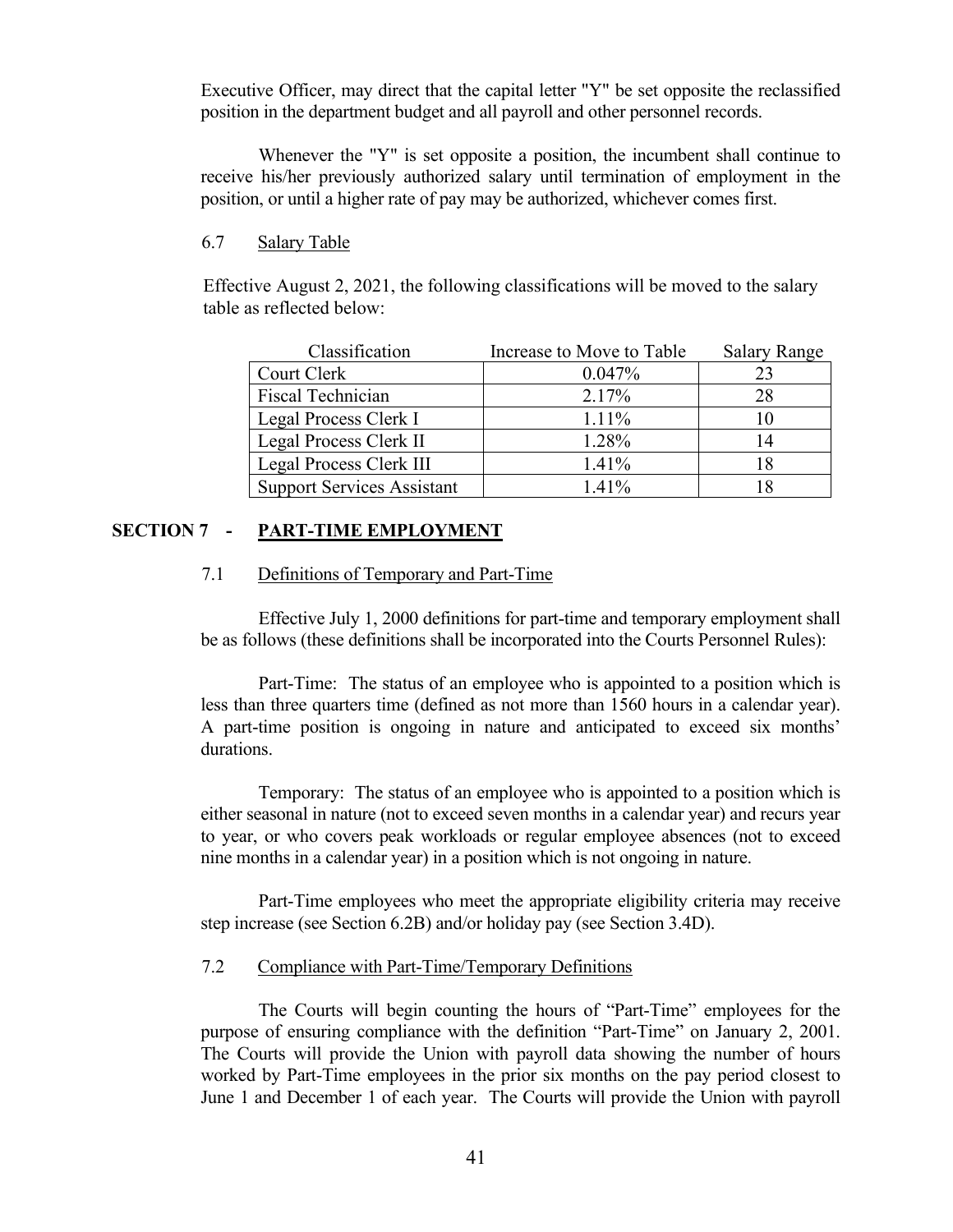data showing the number of hours worked by Temporary employees in the prior year on the pay period closest to January 1 of each year.

# <span id="page-47-0"></span>7.3 Combination of Part-Time Hours

An employee designated as Part-Time may combine the hours worked in two different positions in the same department for the purposes of establishing Part-Time status and eligibility for benefits.

# <span id="page-47-1"></span>7.4 Part-time/Temporary Hiring Policy

To fill temporary and/or part-time positions, the Court agrees to extend the current eligibility list for the term of this agreement so long as there is a minimum of twenty-five names on the list. The Court may hire temporary and/or part-time employees not found on the existing list only if its offer of temporary or part-time employment was rejected by all persons who were eligible or who were temporary or part-time employees laid off for budgetary reasons.

# <span id="page-47-2"></span>**SECTION 8 - RETIREMENT**

The following section is applicable so long as the Court participates within the San Joaquin County Retirement System (SJCERA). Unless otherwise stated, all statutory references in this section "Section 8. Retirement" of this Memorandum of Understanding are to the California Government Code.

# <span id="page-47-3"></span>8.0 Retirement Tier and Eligibility

SJCERA Tier I – Court employees who established and maintain membership in the San Joaquin County Employees' Retirement Association (SJCERA) prior to January 1, 2013, and other eligible employees as defined by law, participate in the defined benefit formula that was in place before January 1, 2013, hereinafter "SJCERA Tier I."

SJCERA Tier II – Court employees who establish membership in SJCERA on or after January 1, 2013, who are subject to the provisions of the Public Employees' Pension Reform Act of 2013 (PEPRA) (Article 4 (commencing with Section 7522, et seq.) of Chapter 21 of Division 7 of Title 1 of the Government Code) participate in the defined benefit formula prescribed by PEPRA for these employees, hereinafter "SJCERA Tier II."

 SJCERA Tier II b. – Court employees who establish membership in SJCERA on or after January 1, 2022, who are subject to the provisions of the Public Employees' Pension Reform Act of 2013 (PEPRA) (Article 4 (commencing with Section 7522, et seq.) of Chapter 21 of Division 7 of Title 1 of the Government Code) participate in the defined benefit formula prescribed by PEPRA for these employees, hereinafter "SJCERA Tier II b." Retirement benefits for Tier II b. members will be calculated using base pay only.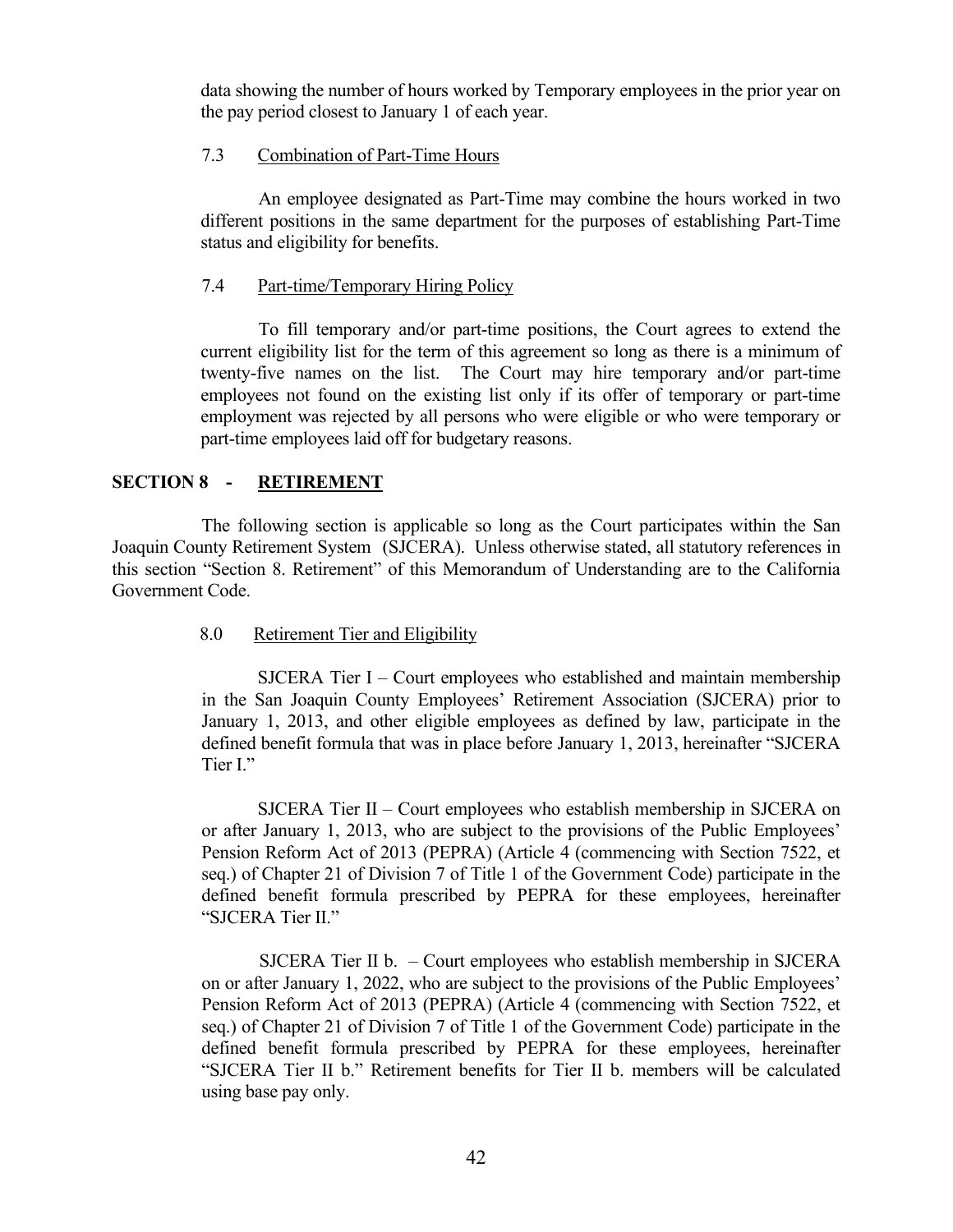#### <span id="page-48-0"></span>8.1 Retirement Formula

The Court agrees to maintain the County of San Joaquin defined benefit retirement formula specified in Section 31676.14 (2% at age 55 ½) for General Members of SJCERA Tier I.

General Members of SJCERA Tier II and Tier II b. participate in the defined benefit formula prescribed by Section 7522.20 of PEPRA (2.0% at age 62).

An annual cost of living adjustment of up to three percent (3%) shall be maintained in accordance with Section 31780.1 for monthly benefits payable by SJCERA to retired members (Tiers I, II, and II b.) or their beneficiaries.

#### <span id="page-48-1"></span>8.2 Retirement Age and Service

The provisions of Section 31672 permitting service retirement for members of SJCERA Tier I at age fifty (50) years with the completion of ten (10) years of continuous service, shall be maintained for court employees who are members of SJCERA Tier I.

Section 7522.20 permits service retirement for General Members of SJCERA Tier II and Tier II b. after five (5) years of service and upon reaching fifty-two (52) years of age.

#### <span id="page-48-2"></span>8.3 Retirement Contributions

Court employees who are members of SJCERA Tier I shall pay the member contributions as determined pursuant to Section 31621.3 for General Members.

Court employees with thirty (30) or more years of service who, for that reason, are not making contributions to SJCERA, shall receive, in addition to their regular rate of pay, an amount equal to fifty percent (50%) of what their retirement contributions would be if they were still making such contributions. (Statutory references: Sections 31625.2)

Court employees who are members of SJCERA Tier II and Tier II b. shall pay member contributions pursuant to Section 7522.30, which shall be at least 50% of normal cost as determined annually by the plan actuary and expressed as a percentage of payroll. The Court shall not pay any of the required member contribution. The member contribution rate shall not be adjusted unless the normal cost rate increases or decreases by more than 1%.

Court employees' retirement contributions to SJCERA shall be made on a pretax basis.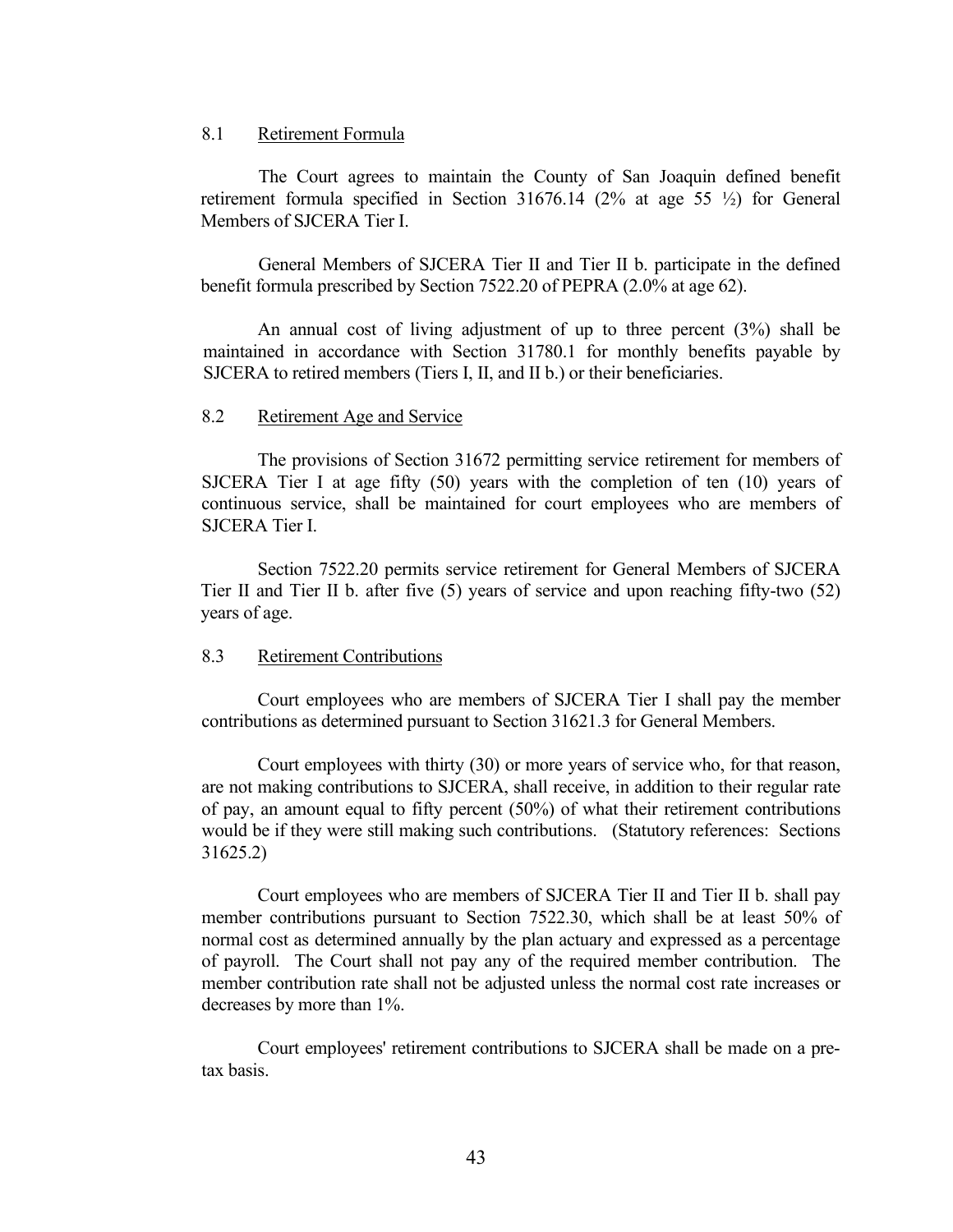#### <span id="page-49-0"></span>8.4 Retirement - Sick Leave Conversion

A sick leave credit account, also commonly referred to as a "sick leave bank," shall be established for each court employee who: (1) separates from employment and concurrently assumes a retired status, either deferred, service, or disability, in SJCERA; (2) continues or defers such employee's coverage under a Court-sponsored group health, dental, or vision insurance plan; and (3) has at least one hundred and sixty (160) hours of accumulated sick leave as of the date of separation.

The account shall be credited upon the employee's separation with a dollar value based on the total accumulated sick leave hours to be converted to sick leave bank. For purposes of this Section, each eight (8) hours of sick leave is equal to one (1) day. The conversion rate is and shall not exceed \$221.24 for each eight (8) hours of accumulated sick leave.

As of the effective date the retired employee is first paid a retirement allowance by SJCERA, the retired employee may use the account to pay monthly premiums for Court-sponsored health, dental, or vision plans in which the retired employee and/or his or her eligible dependents are enrolled, and shall continue until such account is fully depleted, the employee ceases to be a member of SJCERA, or the retired employee and all of his or her dependents cease to be enrolled in the plan(s), whichever first occurs.

 Court employees who separate from employment and assume a deferred retirement status are eligible to enroll in Court-sponsored group health, dental, or vision plans, but may not utilize their sick leave credit account to pay for monthly premiums unless and until they retire and receive a monthly retirement allowance from SJCERA.

#### <span id="page-49-1"></span>8.5 Retirement Death Benefits

The death benefits provisions of Section 31789.3 shall be maintained for employees who are members of SJCERA.

# <span id="page-49-2"></span>8.6 Retirement Information

Employees nearing retirement age who desire to discuss their retirement with SJCERA shall be allowed to do so on Court time.

#### <span id="page-49-3"></span>**SECTION 9 - TRAINING AND EDUCATION**

#### <span id="page-49-4"></span>9.1 In-service and Job Related Training

Employees who participate in Court-mandated supplemental education programs shall either be assigned to such programs during their regular working hours or be compensated for each hour spent participating in such programs at the applicable overtime rate in accordance with this Memorandum. Travel time for Court-authorized training shall be computed in accordance with FLSA procedures.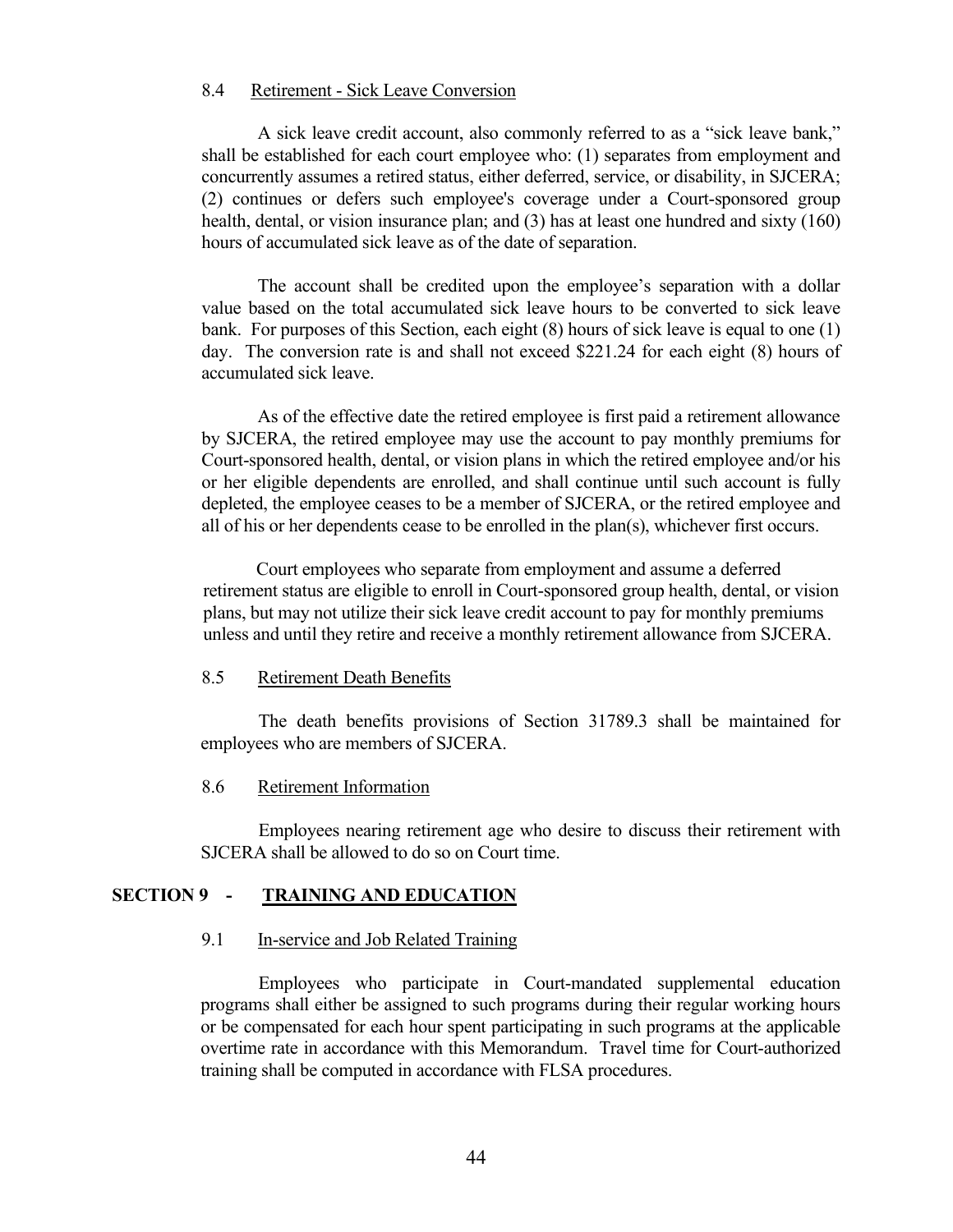Upon the request of an employee, at the time the employee is originally appointed or promoted, the Court shall make every effort to provide intensified orientation on specific job functions.

# <span id="page-50-0"></span>9.2 Educational Reimbursement Program

In accordance with the Court's Educational Reimbursement Program, eligible employees, including part-time employees with benefits (as defined in Section 7), may be reimbursed for career-related course work taken on the employee's own time. The minimum amount of reimbursement is ten dollar (\$10) and the maximum is \$450 per fiscal year; however, an employee enrolled in an approved degree program may be reimbursed up to \$450 per semester for a maximum of \$900 per fiscal year.

Total fiscal year costs of this program are capped at \$3,600. Employees will be eligible for participation on a first come, first serve basis, and program funds will be distributed until exhausted. Any amounts not allocated by March 31 of each year will revert back to the Court Operations Fund.

Specific details and conditions of participation are included in the Court Personnel rules.

# <span id="page-50-1"></span>**SECTION 10 - WORKER'S COMPENSATION AND EMPLOYEE SAFETY**

# <span id="page-50-2"></span>10.1 Worker's Compensation

The waiting period for employees disabled out of or in the course of employment before an injured employee may begin collecting temporary disability payments shall be three (3) days. Such days shall be charged against sick leave or other applicable accrued leave time unless the employee is hospitalized as a result of the disability or the disability lasts for more than fourteen (14) days.

Employees who are receiving temporary disability indemnity payments under Division 4 or Division 4.5 of the Labor Code shall accumulate vacation (including seniority credit for the purposes of vacation accrual under Section 3.1), holidays and sick leave during such period of time that they are drawing such temporary disability indemnity. The Court shall continue to provide health, dental, vision, and life insurance plan coverage for such employees as if they were on payroll as regular employees.

# <span id="page-50-3"></span>10.2 Worker's Compensation Leave

Notwithstanding other provisions of this Section, an employee who is disabled as a result of an injury or illness arising out of and in the course of employment and eligible for Worker's Compensation benefits shall have an automatic leave of absence until a ruling is made that recovery from disability is sufficient to release the employee. In such case, a leave of absence shall be considered canceled when permanent disability is established.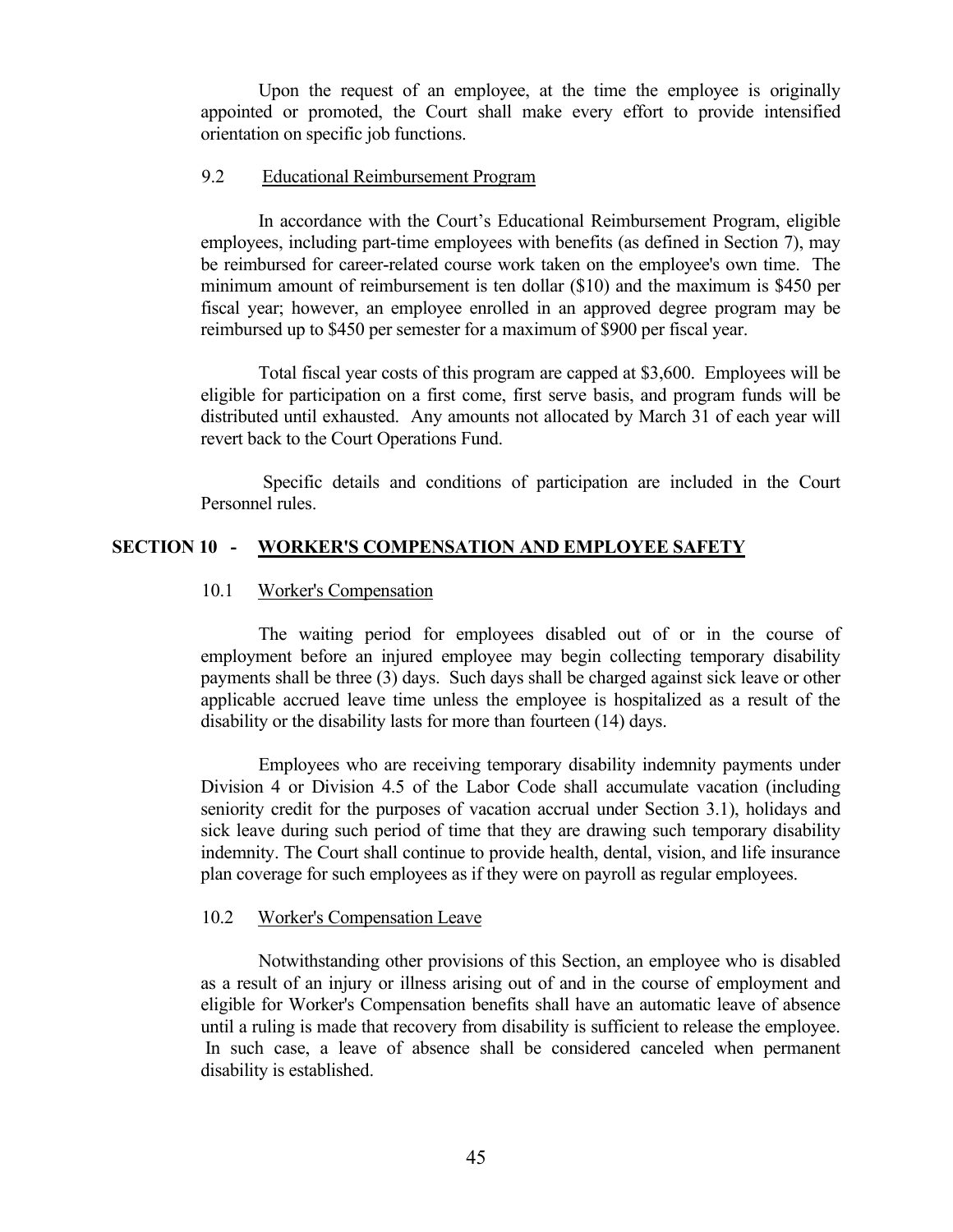# <span id="page-51-0"></span>10.3 Safety Equipment

The Court shall provide employees with safety prescription glasses (glasses only, not prescription examination) whenever safety glasses are required by the CAL/OSHA or other State or Federal regulation. The Court will not provide replacements for broken lenses or frames unless such breakage is the result of an onthe-job accident.

#### <span id="page-51-1"></span>10.4 Physical Examinations

Employees required to take physical examinations to maintain licenses or employment with San Joaquin Court shall be given physical examinations at San Joaquin General Hospital at no cost to the employee. The Court will not pay for any examination not given at San Joaquin General Hospital.

#### <span id="page-51-2"></span>10.5 Disputes Involving Safety Issues

STEP 1. When an employee or SEIU in good faith believes that an employee or employees are being required to work where a clear and present danger exists, the immediate supervisor will be notified. The supervisor will immediately investigate the allegation. The supervisor may check with a higher level of management or a departmental safety coordinator and thereafter direct the employee to either temporally perform other duties or proclaim the situation safe and direct the employee to proceed with assigned duties.

If the employee or SEIU continues to believe their condition presents a clear and present danger, the employee or SEIU may proceed to STEP 2. If the employee believes there is an imminent danger the employee may proceed directly to STEP 3.

STEP 2. When an employee or SEIU is not satisfied with the decision at STEP 1, the employee or SEIU may submit the issues to the Court Executive Officer. The Court Executive Officer or designee shall issue a written response to the alleged clear and present danger within five (5) calendar days after receipt of the request to review the issue.

STEP 3. If the employee or SEIU is not satisfied with the decision rendered by the Court Executive Officer or designee, or where the employee believes there is an imminent danger, the issues may be submitted to the Safety Committee which shall be comprised of two (2) management designee appointed by the Court Executive Officer, two (2) union designee appointed by the union and a departmental employee appointed by the union and the court by mutual agreement. Within five (5) calendar days the Safety Committee shall respond in writing with a recommendation(s) for the Court Executive Officer to consider in resolving the issue. The Court Executive Officer shall seriously consider the recommendations of the Safety Committee. In the event the Court Executive Officer decides not to implement either of the suggestions from the Committee, the employee is entitled to request and receive a written response from the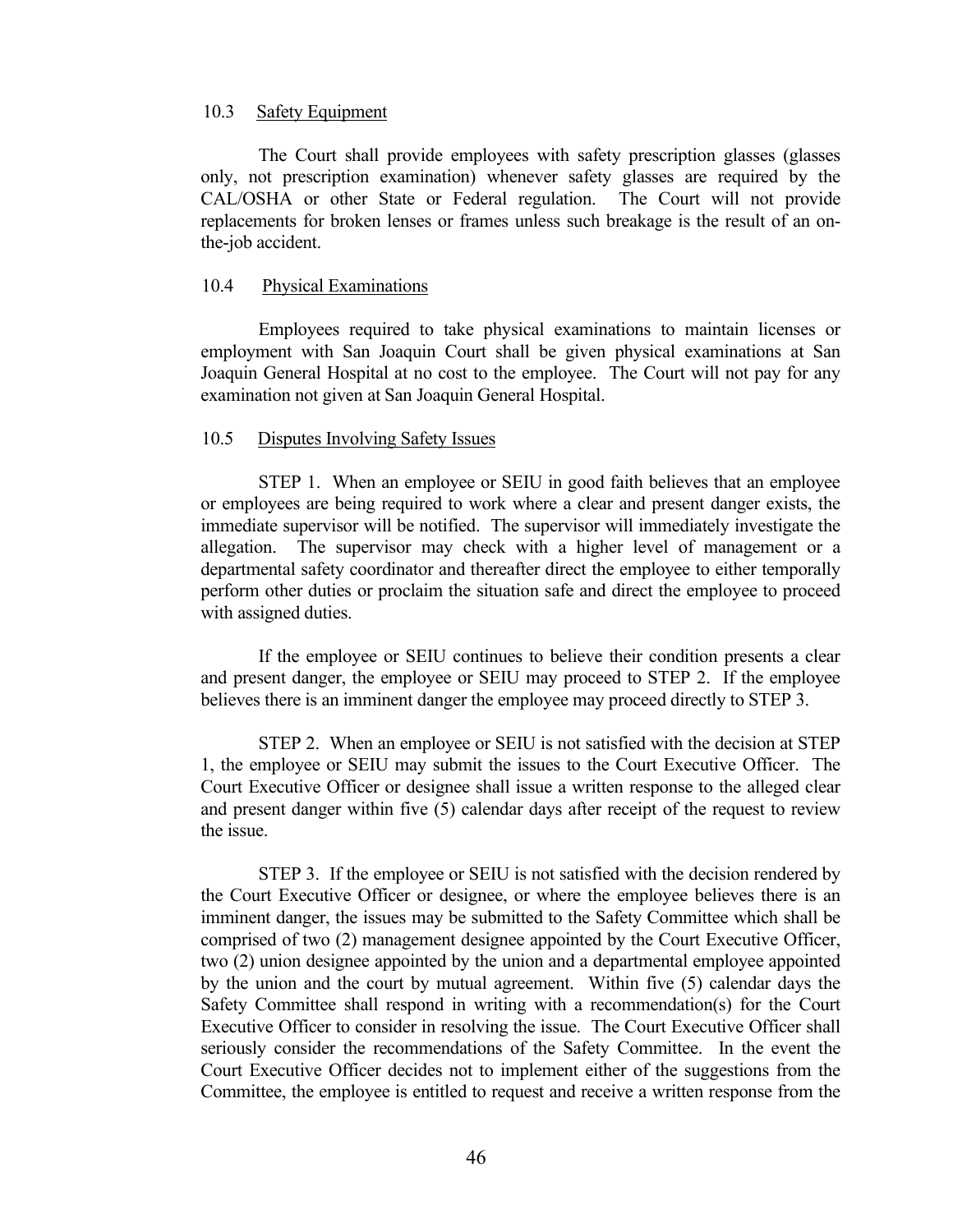Court Executive Officer outlining the reasons for declining the suggestions and specifying an alternative solution.

#### <span id="page-52-0"></span>10.6 Union Participation in Court Safety

#### <span id="page-52-1"></span>A. Court Safety Committee

The Court and SEIU have established a joint Safety Committee. The Safety Committee will provide recommendations to assist the Court Executives with their commitment to providing a secure workplace in efforts to reduce acts and/or threats of violence and harassment at the workplace. The committee shall consist of four (4) representatives each from SEIU Bargaining Unit employees and management. Management and SEIU agree to meet on a quarterly basis to share information regarding the safety issues.

#### <span id="page-52-2"></span>B. Training

 The parties agree that management shall train and educate Court employees on safety and security issues. Among the topics to be covered is the responsibility of the employee to complete an incident report and the responsibility of management to send all such reports on to the Court Safety Committee.

# <span id="page-52-3"></span>C. Joint Court Security Working Group

When there are meetings of the Joint Court Security Working Group, the Court and SEIU agree that two (2) SEIU Bargaining Unit employees, appointed by the Court Executive Officer, with input from SEIU, shall have seats on this Working Group.

# <span id="page-52-4"></span>**SECTION 11 - EVALUATIONS AND PERSONNEL FILES**

#### <span id="page-52-5"></span>11.1 Employee Performance Evaluations

Any employee performance evaluation shall be prepared by the employee's supervisor who has the responsibility and authority to prepare such reports.

Employee performance evaluation reports shall be discussed with the employee prior to finalization of each category of the report.

An employee will receive an appointment with his/her reviewing officer to discuss the evaluation by signing the evaluation form in the space provided. Each department shall make a reasonable effort to ensure that the reviewing officer for this purpose has not been a party to the preparation of the evaluation. In no case shall the reviewing officer sign the evaluation form until a review has occurred.

Any regular or special evaluation with a rating of "unsatisfactory" shall include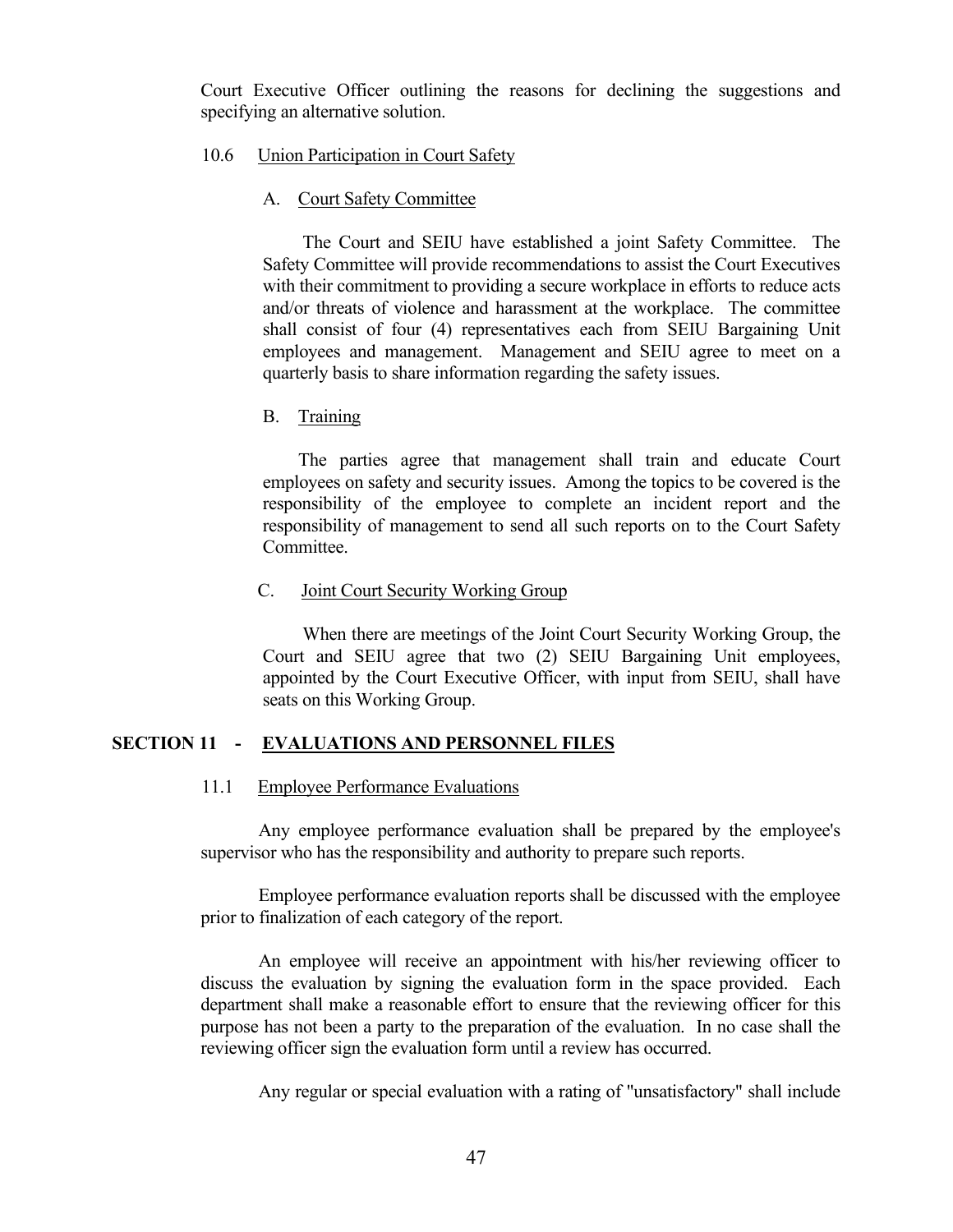plans for employee development. Except in cases of termination, release from probation, or leave of absence, employees who receive an unsatisfactory performance evaluation must receive a follow-up evaluation. The follow-up evaluation shall cover a period of time no greater than ninety (90) calendar days from the date of the final review of the initial unsatisfactory evaluation.

An employee shall have the right to submit written comments regarding any evaluation and to have such comments included in his/her personnel file along with the evaluation.

The employee receiving an evaluation may request to have a Union representative present, during any meeting with management regarding the evaluation when the Court intends to give (or has given) an overall rating of "unsatisfactory".

#### <span id="page-53-0"></span>11.2 Performance Evaluations and Workload

The Court and SEIU agree that one of the factors to be considered when completing Employee Performance Evaluations will be any increased workload given to the employee since the last evaluation.

#### <span id="page-53-1"></span>11.3 Probationary Evaluations - Notice

For the purposes of the initial probationary period only, an employee who fails to complete probation and is released from probationary status within two weeks of the end of the probationary period shall be paid regular salary for the hours the employee would have been scheduled between the release date and the end of the probationary period.

#### <span id="page-53-2"></span>11.4 Employee Personnel Files

Employees shall have the right to review and at their own expense obtain copies of their Court personnel files. The official personnel file is currently in the Courts Human Resources Division. An employee's representative may inspect the contents of an employee's personnel files upon signed, dated authorization by the employee. Authorization shall be valid for sixty (60) calendar days from the date of signature.

The Court reserves the right to withhold from employee review reports of an employee's pre-employment physical examination, records of an employee relating to investigation of possible criminal offense or other legally privileged records.

Employees shall be given an opportunity to read and initial any report to be added to their personnel files, but an employee shall not be required to sign any such report. An employee's signature on a report shall be understood to be acknowledgment of receipt and shall not be construed as agreement or disagreement with its content. If the employee refuses to sign any report, a notation to that effect may be entered on the document. A copy shall be provided to the employee.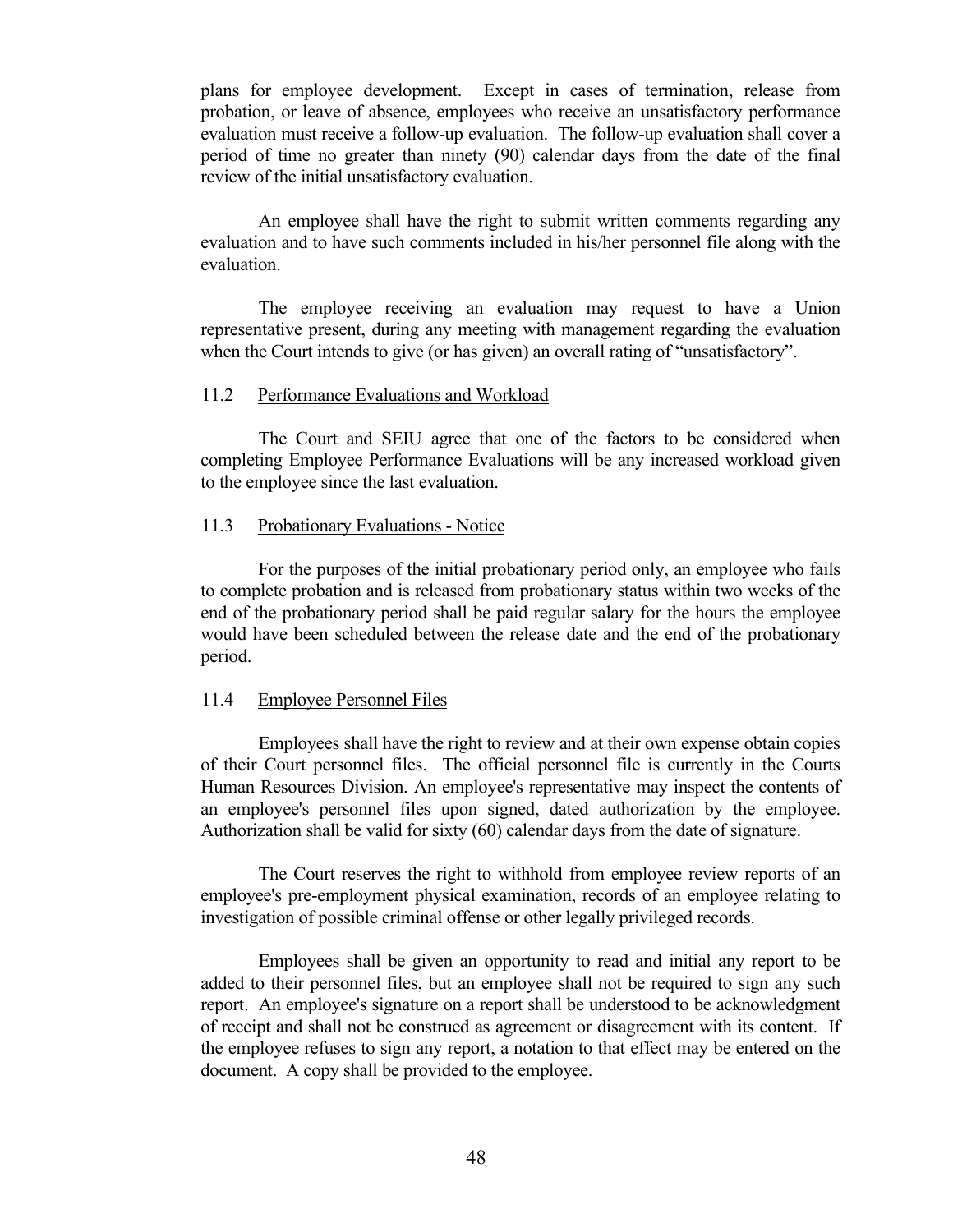An employee shall have the right to submit written comments regarding any document in his/her personnel file and to have such comments included in his/her personnel file along with the document.

# <span id="page-54-0"></span>11.5 Letters of Reprimand

An employee has the right to request in writing that a letter of reprimand be removed from the employee's personnel file if two years have elapsed from the date of reprimand and there has been no recurrence of the issue contained in the reprimand.

Such requests must be submitted to the Court Executive Officer or designee who shall review the request and, within fourteen (14) calendar days render a decision on the request. The decision of the Court Executive Officer shall be final.

# <span id="page-54-1"></span>**SECTION 12 - EMPLOYEE LIABILITY**

A Court employee's liability for acts or omissions within the scope of employment is established by Article 3, Division 3, of Title 1 of the Government Code of the State of California. Indemnification and defense of Court employees, for claims against them arising out of acts or omissions within the scope of their employment, are set out in Article 4, Division 3.6 of Title 1 of the Government Code of the State of California.

The Court and Court employees recognize their respective rights and obligations under these provisions of these laws as they exist at this time and as they may be amended or given final, binding judicial interpretation.

# <span id="page-54-2"></span>**SECTION 13 - EMPLOYEE PROPERTY AND EQUIPMENT**

# <span id="page-54-3"></span>13.1 Replacement of Damaged Property

Except for loss or destruction to currency, the Court may provide for the payment of the cost of replacing or repairing property or prostheses of an employee, such as eyeglasses, hearing aids, dentures, watches, or articles of clothing necessarily worn or carried by the employee when any such items are lost or damaged in the line of duty without fault of the employee. If the items are damaged beyond repair, the actual value of such items may be paid. The value of such items shall be determined as of the time of the loss or damage. The Court Executive Officer has the authority to grant or deny claims which do not exceed \$500.

# <span id="page-54-4"></span>**SECTION 14 - LAYOFFS**

# <span id="page-54-5"></span>14.1 Notice

Any permanent and part-time Court employee who is to be laid off or dismissed for other than disciplinary reasons shall be given thirty (30) calendar days notice. This provision does not apply to probationary, provisional, or temporary employees. Nothing contained herein shall be deemed to require the Court to pay an employee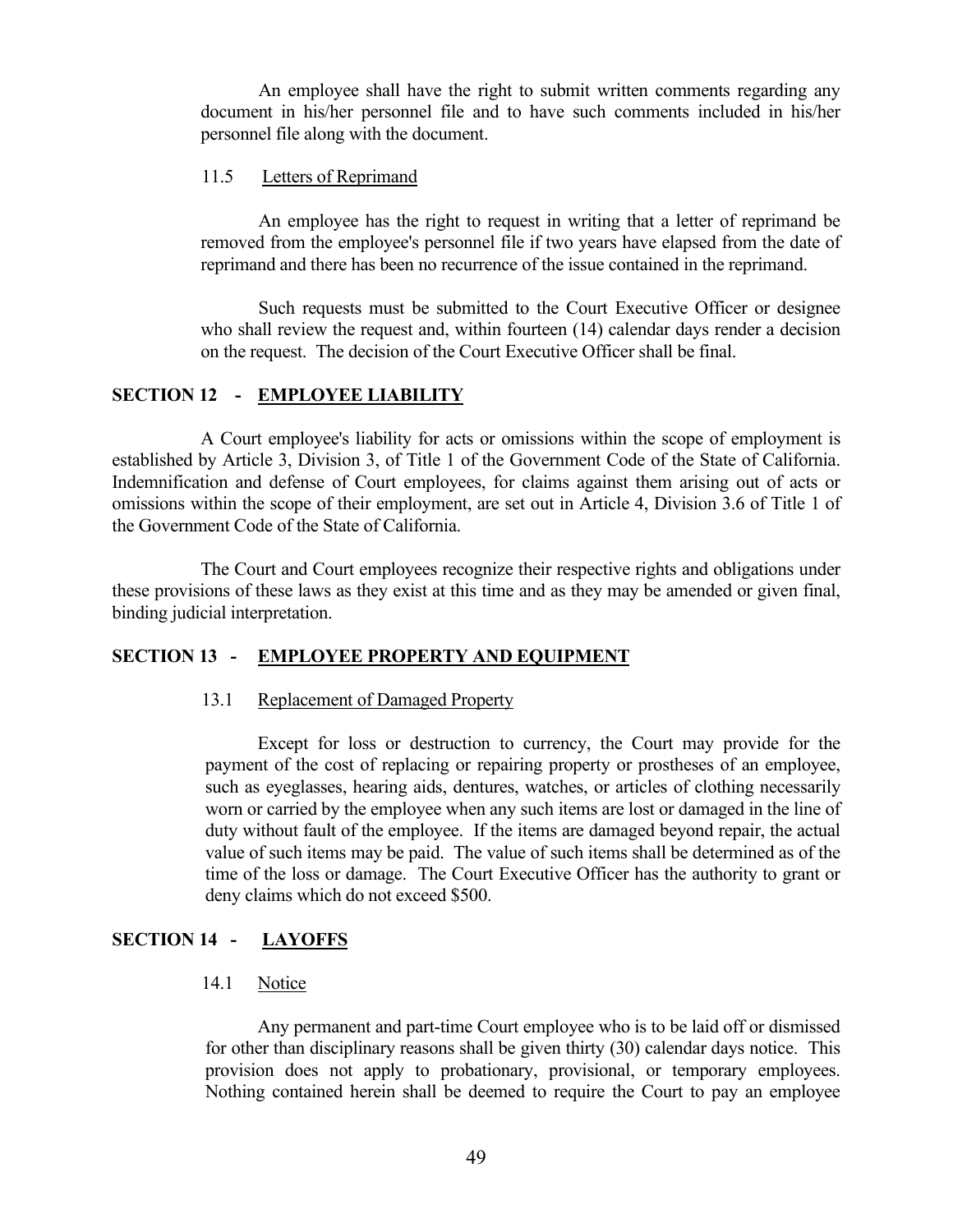except for services rendered.

When the Court has determined that layoff or dismissal (for other than disciplinary reasons) of any permanent employee is necessary and appropriate, the Court shall inform SEIU in writing of its intent prior to sending out layoff notices. Upon written request of SEIU, the Court shall meet and confer on any proposal(s) advanced as an alternative to layoff and/or the impact of such layoff. Such meet and confer requirements shall not serve to delay the implementation of the Court's determination.

See Section 31 of the Personnel Rules for details on the layoff process.

# <span id="page-55-0"></span>**SECTION 15 - SUBSTANCE ABUSE REFERRALS**

Service Employees International Union (SEIU) acknowledges the right of Department Managers (at the Middle Management level and above) to refer employees suspected of being under the influence of alcohol or drugs while on duty to San Joaquin General Hospital or to other physicians to be evaluated as to their ability to perform their job. In acknowledging this right, the Union does not relinquish its right of individual employee representation or to challenge managers who use this provision without direct observable behaviors to support the referral.

The Court shall offer training to Department Managers to aid in their detection and evaluation of behaviors which may lead to a referral. The Court shall report to SEIU, on a statistical basis, the results of referrals of employees so long as employee and patient confidentiality are not violated.

The Court and SEIU jointly recognize the value of the Court's Employee Assistance Program in the evaluation and resolution of employee problems associated with substance abuse.

#### <span id="page-55-1"></span>**SECTION 16 - GRIEVANCE PROCEDURE**

#### <span id="page-55-2"></span>16.1 Definitions

Grievance: An alleged violation of a specific rule or regulation contained in this MOU or the Court Personnel Rules.

Day: Calendar day(s)

# <span id="page-55-3"></span>16.2 Purpose/Rights

It is the intention of this procedure to resolve all issues at the lowest supervisory level possible. The employee has the right to representation at any and/or all steps of the procedure.

SEIU may file and process grievances on behalf of employees, but the grievants must be identified by name if necessary to the processing of the grievance.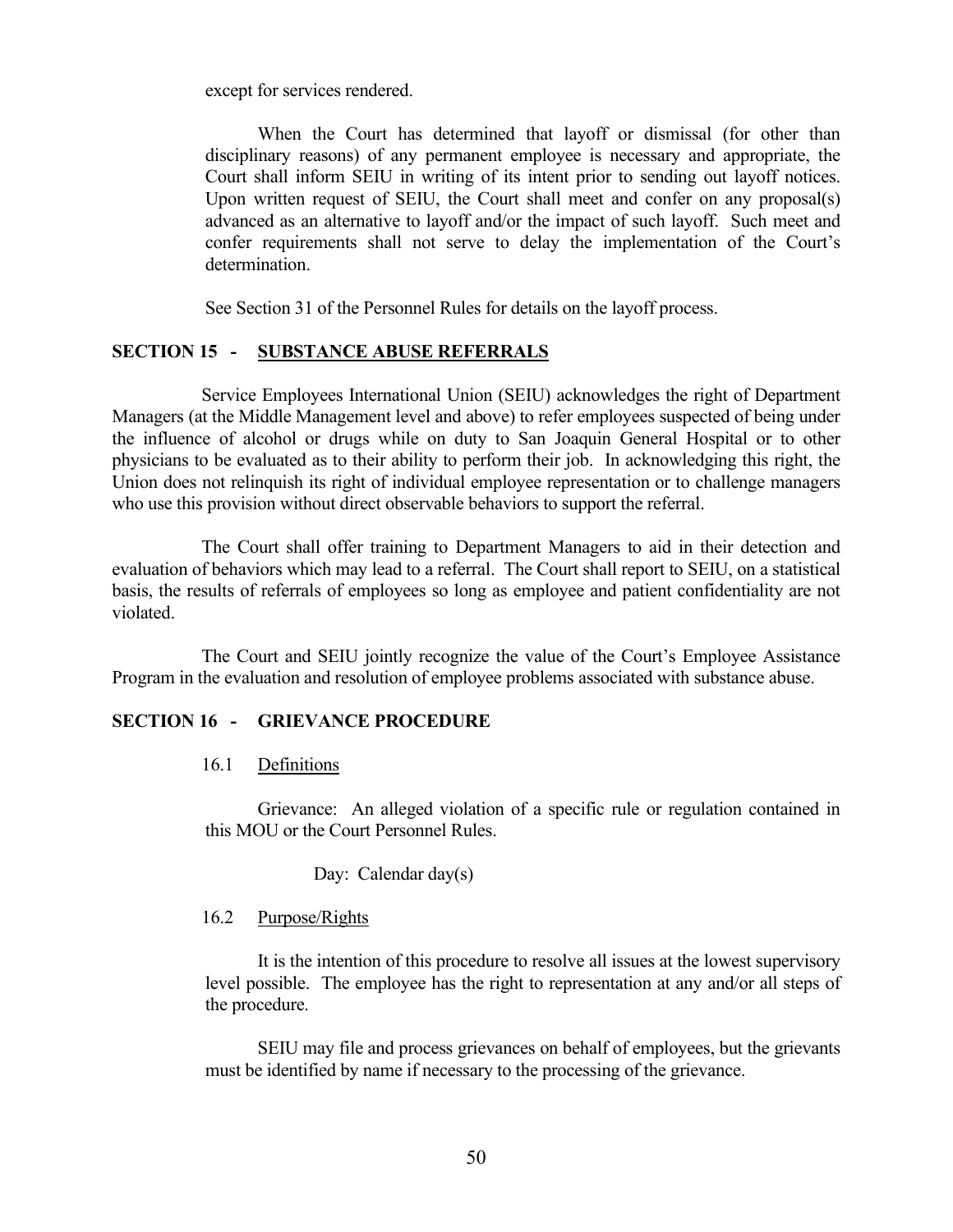#### <span id="page-56-0"></span>16.3 Filing Deadline

Grievances filed under this Section should be initiated within thirty (30) days from the time the employee knew or had reason to know of the facts giving rise to the grievance.

#### <span id="page-56-1"></span>16.4 Grievance Processing

STEP 1: Any grievance shall be discussed with the employee's immediate supervisor. If the issue is not resolved at the supervisor's level within twelve (12) days from the day of presentation, the issue may be processed to the second step. If the Manager is the immediate supervisor, the grievance shall be in writing and contain the information specified in Step 2 below.

STEP 2: If the grievance is not resolved at Step 1 of this procedure, then the grievance may be filed with the Court Executive Officer. The grievance must be in writing and must be filed within twelve (12) days of the response from Step 1 or from the date when such response was due. The grievance must state: (1) the specific rule or regulation which is alleged to have been violated; (2) the statement of facts comprising the violation: (3) the requested remedy. The Court Executive Officer, or designee shall have thirty (30) days in which to investigate the issues and respond in writing to the grievance.

STEP 3: If the grievance is not resolved at Step 2 of this procedure, within twenty (20) days of the receipt of the STEP 2 response, or from the date when written response was due, the grievant or representative may appeal in writing to the Court Executive Officer requesting that the matter be submitted to mediation conducted by the State Mediation and Conciliation Services. The selection of the mediator shall be mutually agreed to by both parties. The decision of the Court Executive Officer, whether after a hearing or after review of the recommendation of the mediator, is final. Both parties shall make a good faith effort to resolve the grievance through the mediation process.

All grievances shall be presented and acted upon in a timely manner. However, with the mutual consent of the parties, the time limitation for any step may be extended.

#### <span id="page-56-2"></span>**SECTION 17 - ADVISORY ARBITRATION**

As an alternative procedure for the resolution of impasses, the Court and SEIU may, upon mutual agreement, including agreement as to procedure, submit matters in dispute in the course of the meet and confer process to advisory arbitration. Further, disputes arising in a context other than the meet and confer process, e.g. disputes relating to administration of this Memorandum, to formal complaints, to interpretations of codes, or ordinances dealing with employee rights and benefits shall, upon mutual agreement, be processed through an impasse procedure. Neither this Section nor the exercise of the option to utilize an impasse procedure shall be deemed as making any matter which is reserved to the Court as a right of management in the Employer-Employee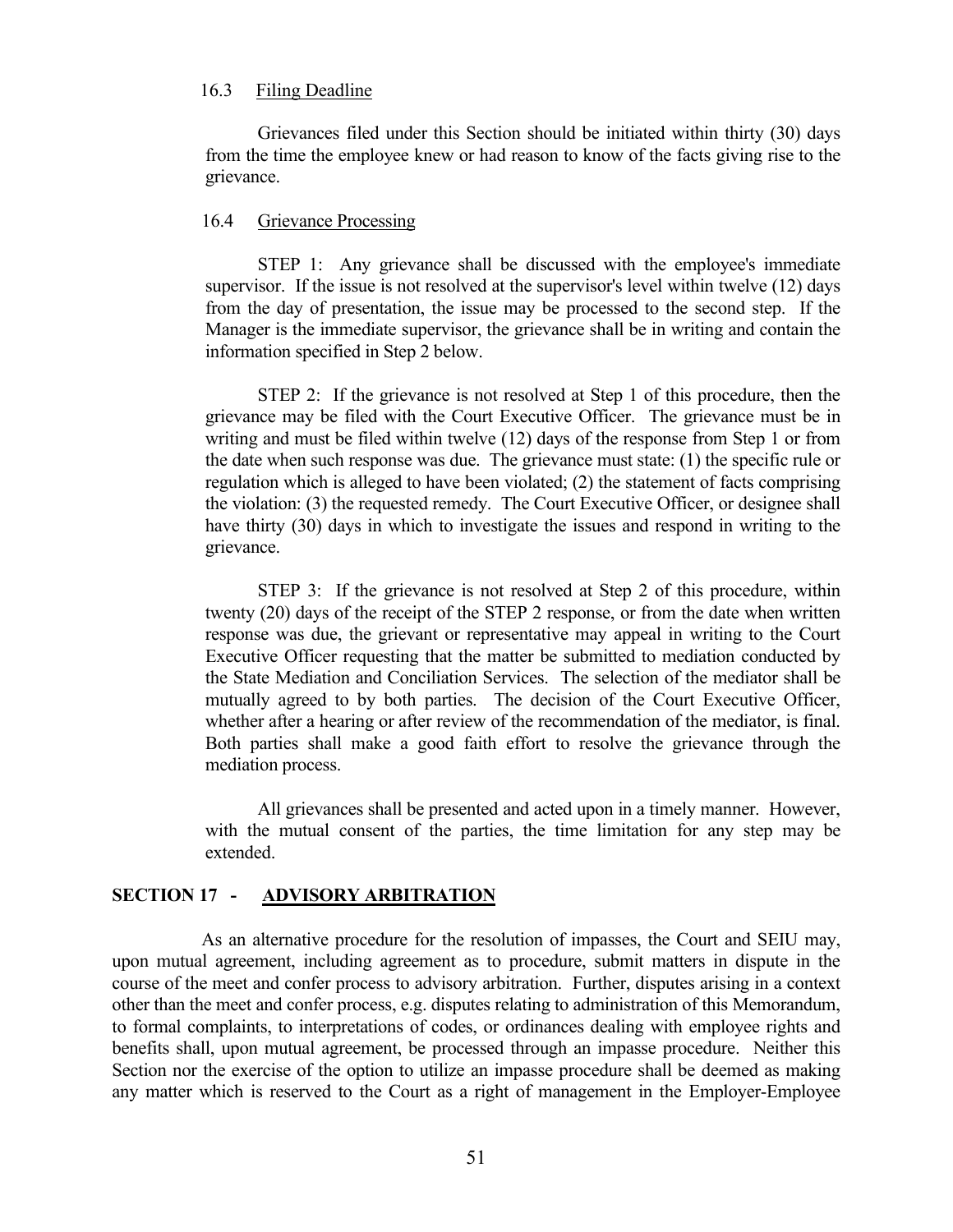Relations Policy a matter subject to the meet and confer process.

#### <span id="page-57-0"></span>**SECTION 18 - DISCIPLINARY ACTIONS**

#### <span id="page-57-1"></span>18.1 Applicability

These procedures are not applicable to temporary, contract or probationary employees except as specified in Section 18.8.

To initiate disciplinary action against a permanent, Court employee, the appointing authority must follow the provisions of Personnel Rule 29. The appointing authority must submit to the employee a written notice of intent to take disciplinary action and file a copy with the Court Executive Officer. The notice must state specifically the reason(s) for the action and explain the employee's "Skelly" rights of appeal.

When a bargaining unit employee is served with a notice of intent to discipline he/she shall be provided with the option of having a copy of said notice and attachments provided to the Union at the same time.

#### <span id="page-57-2"></span>18.2 Request for Hearing

The employee may appeal the proposed action and request a hearing by responding in writing to the appointing authority within seven (7) calendar days of receipt of the notice. Upon receipt of a timely response, the appointing authority shall schedule and conduct a "Skelly" hearing as soon as possible.

When a bargaining unit employee is served with a response to the Skelly hearing he or she shall be provided with the option of having a copy of said notice and attachments provided to the Union at the same time.

#### <span id="page-57-3"></span>18.3 Rights of Access

The employee shall be given access to copies of all materials supporting the proposed action and shall be provided with copies upon request.

#### <span id="page-57-4"></span>18.4 Representation

The employee may be represented at the hearing by a representative of the employee's choice.

# <span id="page-57-5"></span>18.5 Conduct of Skelly Hearing

The appointing authority or designee shall be the hearing officer at the informal "Skelly" hearing. Upon consideration of all materials and discussions presented at the hearing, the appointing authority may determine to uphold, modify, or revoke the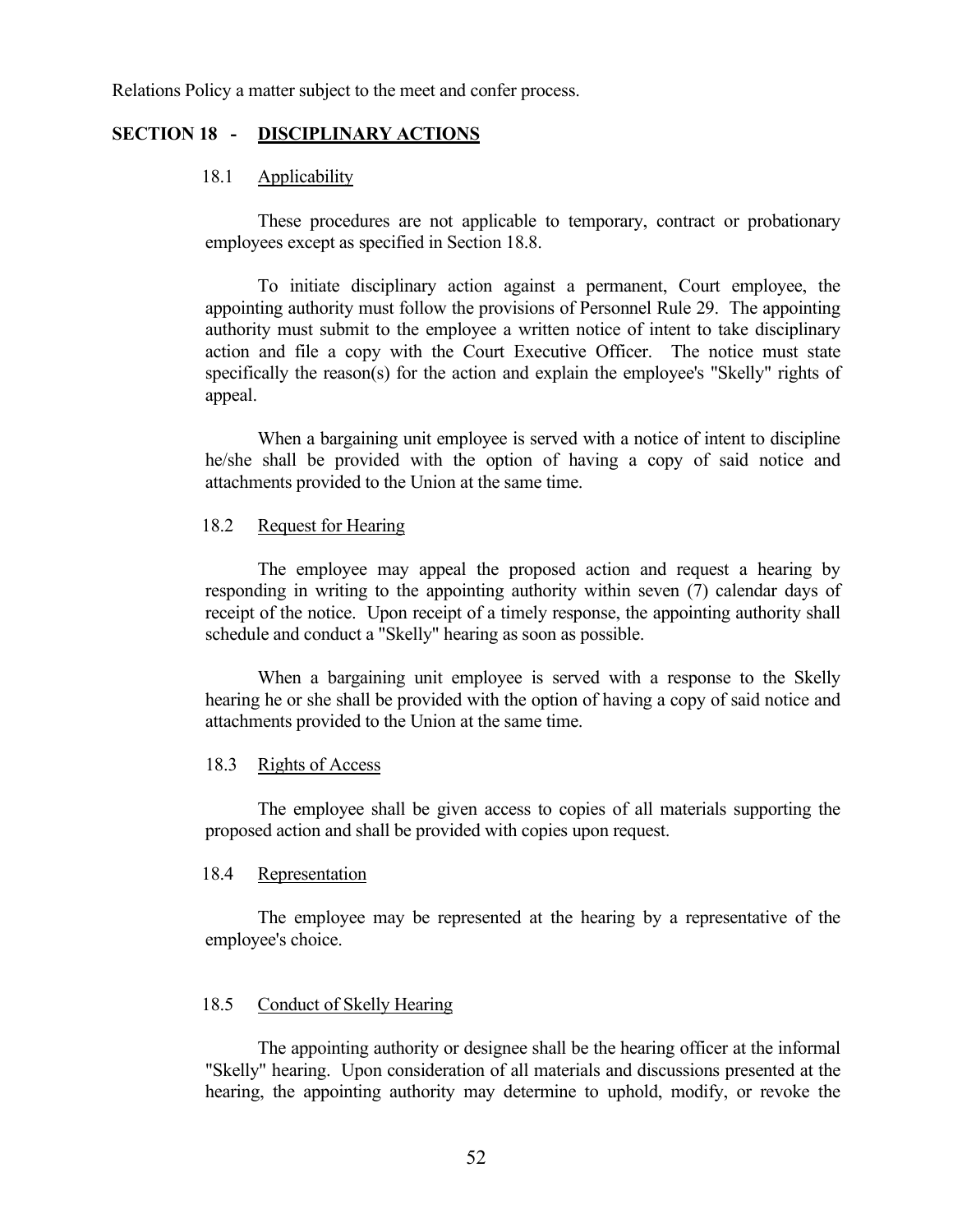proposed disciplinary action.

#### <span id="page-58-0"></span>18.6 Order of Disciplinary Action

If the employee does not respond to the notice of intent within the prescribed time limits, or if, after hearing, the appointing authority determines that disciplinary action is appropriate, the appointing authority shall submit to the employee a written order of disciplinary action. The order shall state the proposed action, the reasons for the action, and the employee's rights of appeal.

When a bargaining unit employee is served with a written order of discipline he or she shall be provided with the option of having a copy of said notice and attachments provided to the Union at the same time.

#### <span id="page-58-1"></span>18.7 Appeal of Order of Disciplinary Action

The employee or designated representative, within seven (7) calendar days after the order is furnished to the employee, may appeal the order in writing to the Court Executive Officer.

Appeal hearings shall be conducted in accordance with Personnel Rule Section 29 C.

By mutual agreement between the employee or designated representative and the Court Executive Officer, or designee, the matter may be submitted to the State Mediation and Conciliation Services (SMCS) to attempt to resolve the issue.

#### <span id="page-58-2"></span>18.8 Part-Time Employee Serious Discipline Appeal Procedure

The procedure described herein shall be the sole procedure to appeal the serious discipline (as defined in Personnel Rule Section 29 A.) of Part-Time employees. This appeal procedure shall not be available for any type of employment action that does not constitute Serious Discipline as defined in this Agreement.

#### <span id="page-58-3"></span>A. Eligibility

Employees designated as "Part-Time" who have worked a minimum of 1300 hours in the prior calendar year and have a total of 2080 hours of unbroken service (not taken off payroll).

#### <span id="page-58-4"></span>B. Review Process

Part-time employees who have been subjected to Serious Discipline may request a review meeting by submitting a written request to the appointing authority of the employee's department within seven (7) calendar days of being notified of the Serious Discipline. The Serious Discipline or the Part-Time employee shall not be stayed or delayed pending completion of the review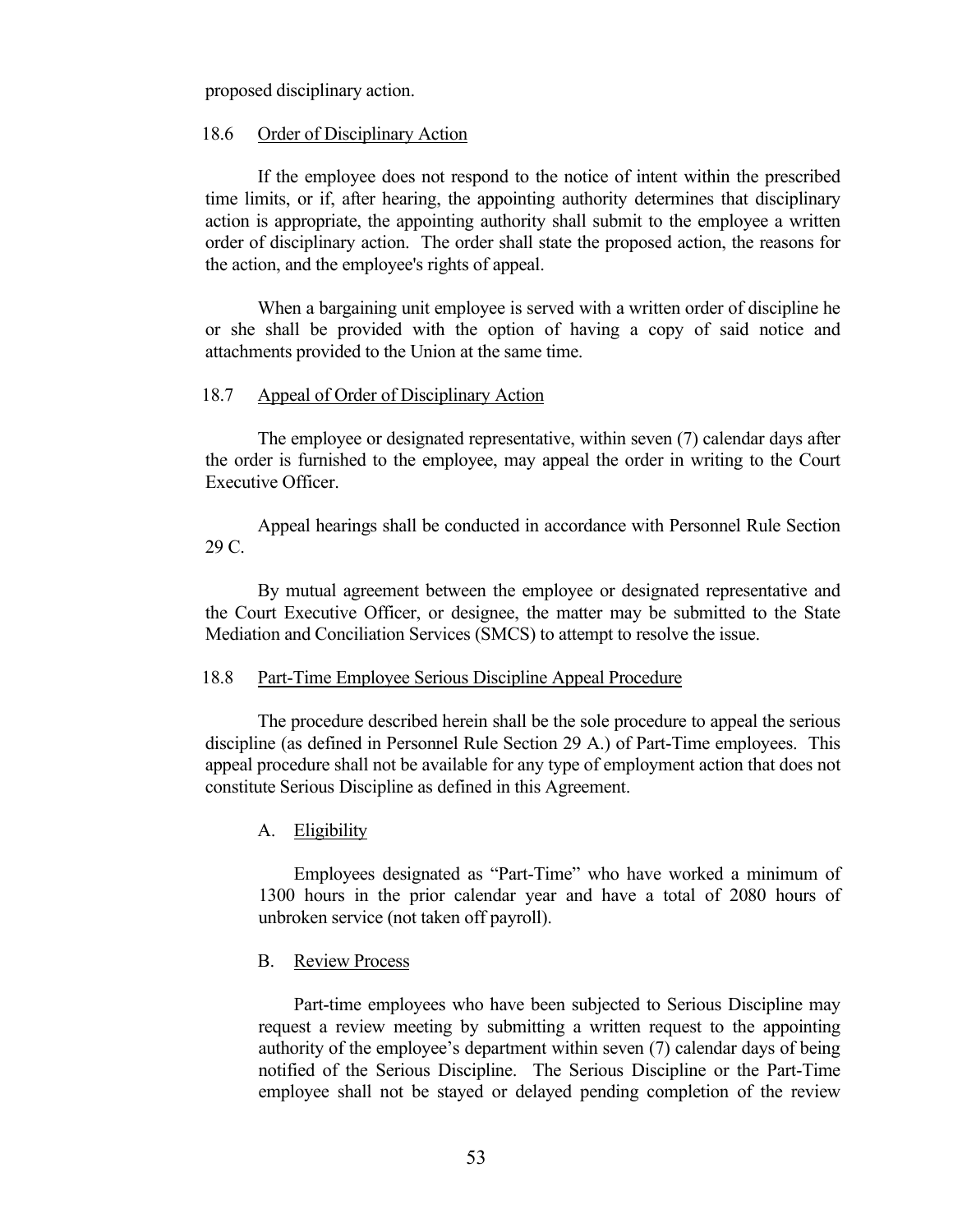meeting.

Upon receipt of the request for a review meeting, the Court shall provide a statement setting forth the reasons for the Serious Discipline and the materials supporting the decision. The Part-Time employee may be represented at the review meeting by a representative of his or her choice.

After completion of the review meeting, the reviewing manager shall determine whether there was a sufficient basis for the Serious Discipline. The reviewing manager shall then affirm, modify, or revoke the Serious Discipline in a written decision setting forth the basis for the decision. This decision shall be final, binding and non-appealable.

#### <span id="page-59-0"></span>**SECTION 19 - SUPERSESSION AND MODIFICATION CLAUSE**

Supersession and Except as may hereinafter be agreed to in writing, and except for the Court Employer-Employee Relations Policy and Court Personnel Rules, this Memorandum of Understanding contains the sole and entire agreement between the parties. It supersedes any and all other previous Memoranda of Understanding between the parties and incorporates by reference all such previous memoranda between the designated representatives of members of this representation unit and the Court and also supersedes and incorporates by reference any and all Resolutions and Board orders adopted by the San Joaquin County Board of Supervisors which were adopted to implement any Memorandum of Understanding between the designated representatives of members of this representation unit and the County and/or the Court; other terms and conditions of employment not specified herein shall remain as they are for the term of this Memorandum of Understanding except that where the language of such Memoranda or such other terms and conditions of employment not specified herein conflicts with, or is different from, the language contained in this Memorandum, this Memorandum shall prevail and apply. The parties acknowledge and agree that neither of them has made any representations with respect to the subject matter of this agreement or any representations including the execution and delivery hereof except such representations as are specifically set forth herein. No waiver or modification of this agreement or any covenant, condition or limitation herein contained shall be valid unless in writing and duly executed by the parties hereto; no officer, employee or agent of the Court has any authority to waive or modify this agreement or any covenant, condition or limitation herein contained without the express prior approval of the Court.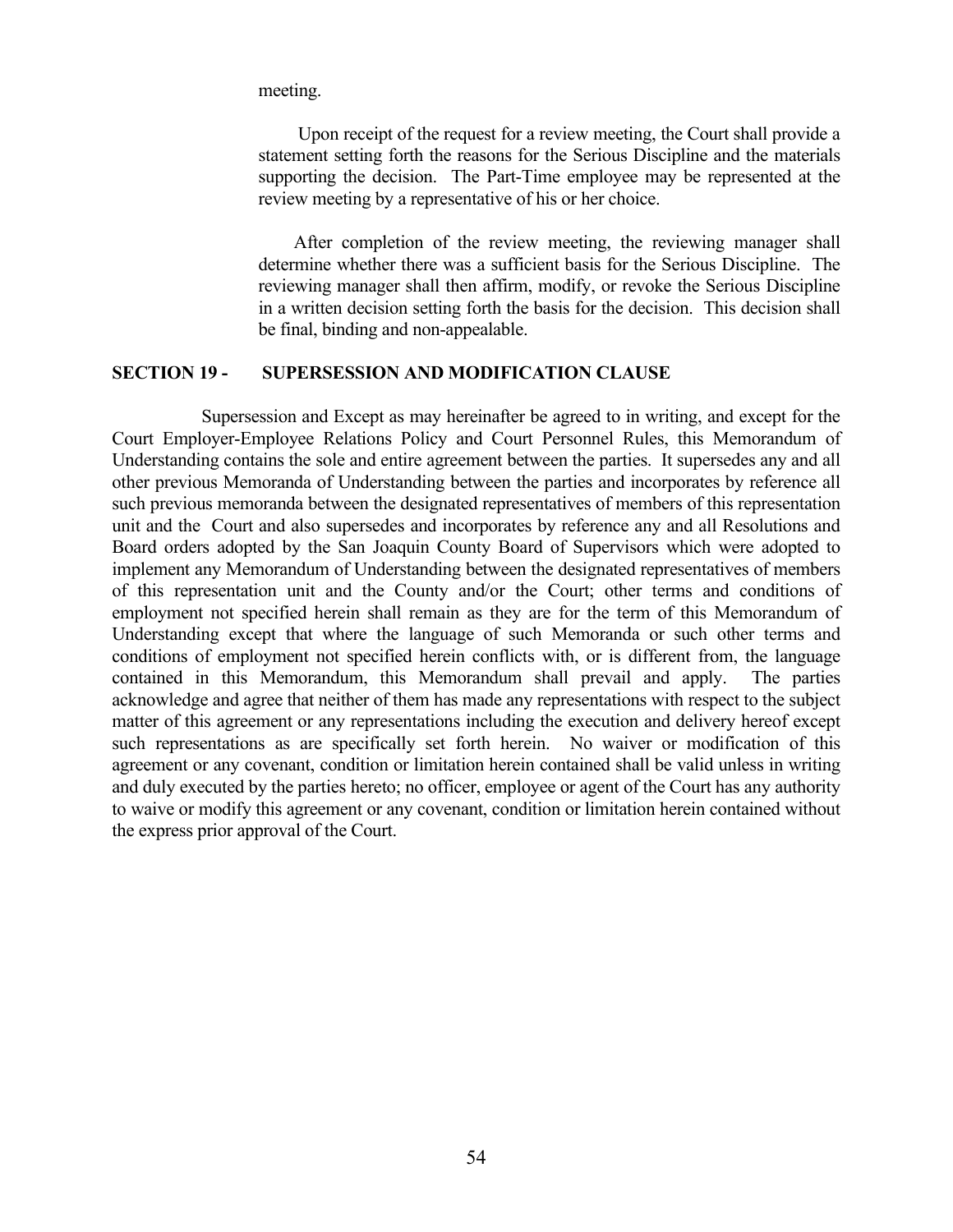# **Side Letter Agreement Between the Superior Court of California, County of San Joaquin And SEIU Local 1021 Regarding 9/80 Schedule**

This side letter shall be an addendum to the Memorandum of Understandings (MOUs) between the Superior Court of California, County of San Joaquin (Court) and the Service Employees International Union, Local 1021, Office and Office Technical Unit and Professional Bargaining Unit, (Union) (10/1/2021 – 9/30/2024 / Terms of MOUs).

As set forth in Article 5.7 (A) of the MOUs, the parties agree to discuss in good faith regarding the implementation of 9/80 schedules. The meeting(s) shall take place once the Court has back filled its twenty (22) vacant positions or six (6) months after ratification of the MOUs whichever occurs first—and at the Union's request. Any agreement to a 9/80 schedule by the parties shall be summarized in writing and is subject to approval by the Court Executive Officer. The parties agree to a maximum of three team members each to attend the meeting(s) and agree that a maximum of two additional team members, for either team, may be invited to meetings when their expertise is needed. This side letter does not create any meet and confer obligations and does not reopen the MOUs.